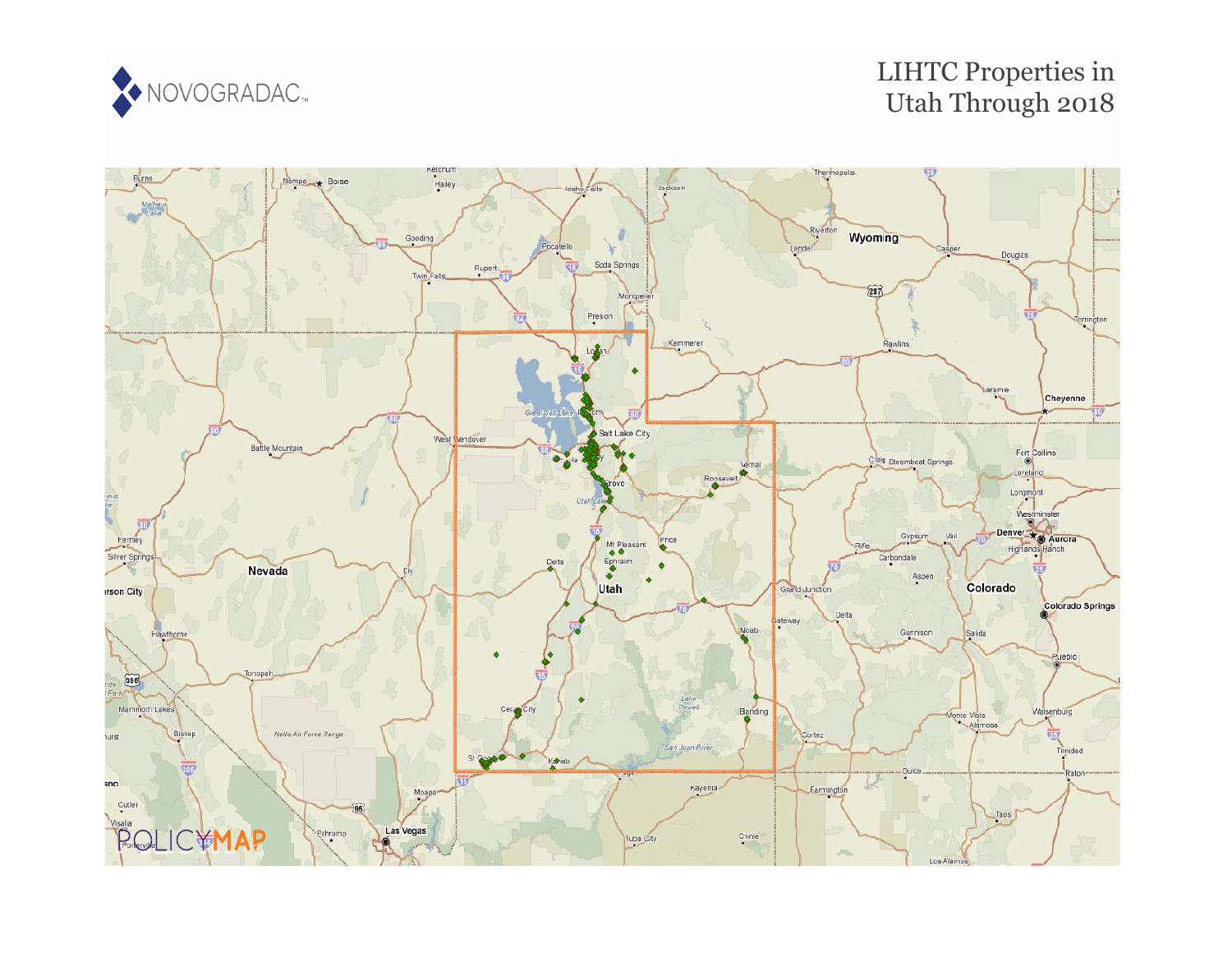| <b>Project Name</b>                                            | <b>Address</b>                              | <b>City</b>                                           | <b>State</b> | <b>Zip Code</b> | Nonprofit<br><b>Sponsor</b> | <b>Allocation</b><br>Year | <b>Annual</b><br><b>Allocated</b><br><b>Amount</b> | <b>Year Placed</b><br>in Service | <b>Construction Type</b>              | <b>Total</b><br><b>Units</b> | Low<br><b>Income</b><br><b>Units</b> | <b>Rent or</b><br><b>Income</b><br><b>Ceiling</b> | <b>Credit</b><br><b>Percentage</b>         | Tax-<br><b>Exempt</b><br><b>Bond</b> | <b>HUD Multi-</b><br><b>Family</b><br><b>Financing/Rental</b><br><b>Assistance</b> |
|----------------------------------------------------------------|---------------------------------------------|-------------------------------------------------------|--------------|-----------------|-----------------------------|---------------------------|----------------------------------------------------|----------------------------------|---------------------------------------|------------------------------|--------------------------------------|---------------------------------------------------|--------------------------------------------|--------------------------------------|------------------------------------------------------------------------------------|
| <b>JERRY BURNETT</b><br><b>APARTMENTS</b>                      | <b>270 NORTH 300</b><br><b>WEST</b>         | <b>KAYSVILLE</b>                                      | UT           | 84037-0000      | No                          | 2015                      | \$165,250                                          | 2016                             | Both New Construction 25<br>and $A/R$ |                              | 25                                   | 60% AMGI                                          | Both 30% and<br>70% present No<br>value    |                                      | No                                                                                 |
| <b>KIMPTON SQUARE</b><br><b>APARTMENTS</b>                     | 850 WEST<br><b>CENTER</b><br><b>STREET</b>  | <b>MIDVALE</b>                                        | $_{\rm UT}$  | 84047-0000      | No                          | 2015                      | \$996,402                                          | 2016                             | New Construction                      | 97                           | 78                                   | 60% AMGI                                          | $70$ % present $\quad$ No $\quad$<br>value |                                      | No                                                                                 |
| <b>REMINGTON PARK II</b><br><b>SENIOR APTS.</b>                | 475 W. UTAH<br><b>AVENUE</b>                | <b>TOOELE</b>                                         | UT           | 84074-0000      | No                          | 2016                      | \$170,736                                          | 2016                             | Acquisition and Rehab 24              |                              | 24                                   | 60% AMGI                                          | Both 30% and<br>70% present No<br>value    |                                      | No                                                                                 |
| RICHER PLACE<br><b>APARTMENTS</b>                              | 1581 UTE BLVD. PARK CITY                    |                                                       | UT           | 84098-0000      | No                          | 2015                      | \$254,764                                          | 2016                             | <b>New Construction</b>               | 28                           | 25                                   | 60% AMGI                                          | 70 % present<br>value                      | No                                   | No                                                                                 |
| <b>TAYLOR GARDENS</b>                                          | 1790 S. WEST<br><b>TEMPLE</b>               | <b>SALT LAKE CITY</b>                                 | UT           | 84115-0000      | No                          | 2014                      | \$1,000,000                                        | 2016                             | <b>New Construction</b>               | 112                          | 66                                   | 60% AMGI                                          | 70 % present $\bar{N}$ o<br>value          |                                      | No                                                                                 |
| 600 LOFTS                                                      | 616 SOUTH<br><b>STATE STREET</b>            | SALT LAKE CITY UT                                     |              | 84111-0000      | No                          | 2016                      | \$1,646,612                                        | 2017                             | <b>New Construction</b>               | 274                          | 273                                  | 60% AMGI                                          | 30 % present<br>value                      |                                      | $\rm No$                                                                           |
| 9TH EAST LOFTS                                                 | <b>EAST</b>                                 | 444 SOUTH 900 SALT LAKE CITY UT                       |              | 84102-0000      | No                          | 2015                      | \$996,902                                          | 2017                             | <b>New Construction</b>               | 68                           | ${\bf 54}$                           | 60% AMGI                                          | 30 % present<br>value                      |                                      | No                                                                                 |
| <b>ARTESIAN SPRINGS</b><br>APARTMENTS PHASE I MAIN STREET      | <b>4205 SOUTH</b>                           | SALT LAKE CITY                                        | UT           | 84107-0000      | No                          | 2015                      | \$1,000,000                                        | 2017                             | <b>New Construction</b>               | 118                          | 84                                   | 60% AMGI                                          | 70 % present<br>value                      |                                      | No                                                                                 |
| <b>ARTESIAN SPRINGS</b><br><b>APARTMENTS PHASE</b><br>$\rm II$ |                                             | $4202$ ARTESIAN $\;$ SALT LAKE CITY $\;$ UT WELL LANE |              | 84107-0000      | No                          | 2016                      | \$1,000,000                                        | 2017                             | <b>New Construction</b>               | 126                          | 89                                   | 60% AMGI                                          | 70 % present<br>value                      |                                      | No                                                                                 |
| <b>BOULDER PINES APTS.</b>                                     | 4040 SOUTH<br>1535 WEST #1                  | <b>WEST VALLEY</b><br><b>CITY</b>                     | UT           | 84123-0000      | No                          | 2016                      | \$817,761                                          | 2017                             | Acquisition and Rehab 159             |                              | 159                                  | 60% AMGI                                          | Both 30% and<br>70% present Yes<br>value   |                                      | No                                                                                 |
| <b>CENTRAL PARK</b><br><b>STATION</b>                          | 510 SOUTH 400<br><b>WEST</b>                | <b>PROVO</b>                                          | $_{\rm{UT}}$ | 84601-0000      | $\mathbf{No}$               | 2015                      | \$706,027                                          | 2017                             | New Construction                      | 59                           | 48                                   | 60% AMGI                                          | 70 % present<br>value                      |                                      | $\mathbf{No}$                                                                      |
| <b>CHANGED PROJECT</b><br><b>NAME</b>                          | 7711 OAKLAND<br>STREET888                   | <b>BEAVER</b>                                         | UT           | 84120-0000      | No                          | 2017                      | \$100,000                                          | 2017                             | Acquisition and Rehab 10              |                              | 9                                    | 60% AMGI                                          | 70 % present<br>value                      | No                                   | No                                                                                 |
| <b>CROWN AT</b><br><b>COTTONWOOD CREEK</b>                     | 192 S. 100 E.                               | <b>ROOSEVELT</b>                                      | UT           | 84066-0000      | No                          | 2017                      | \$56,611                                           | 2017                             | <b>New Construction</b>               | $\overline{4}$               | $\overline{4}$                       | 60% AMGI                                          | $70\,\%$ present $\quad$ No<br>value       |                                      | No                                                                                 |
| <b>CROWN AT GEMINI</b><br><b>MEADOWS</b>                       | 2571, 2573, 2581, CEDAR CITY<br>2583, 2601. |                                                       | UT           | 84721-0000      | No                          | 2017                      | \$89,743                                           | 2017                             | <b>New Construction</b>               | 6                            | $6\phantom{.0}$                      | 60% AMGI                                          | 70 % present<br>value                      |                                      | $\rm No$                                                                           |
| <b>CROWN AT SASHA</b>                                          | 658 & 672 S 1050 TOOELE<br>W, 380 E 1492    |                                                       | UT           | 84074-0000      | No                          | 2016                      | \$83,850                                           | 2017                             | New Construction                      | 6                            | $6\phantom{.0}$                      | 60% AMGI                                          | 70 % present $N0$<br>value                 |                                      | $\mathbf{No}$                                                                      |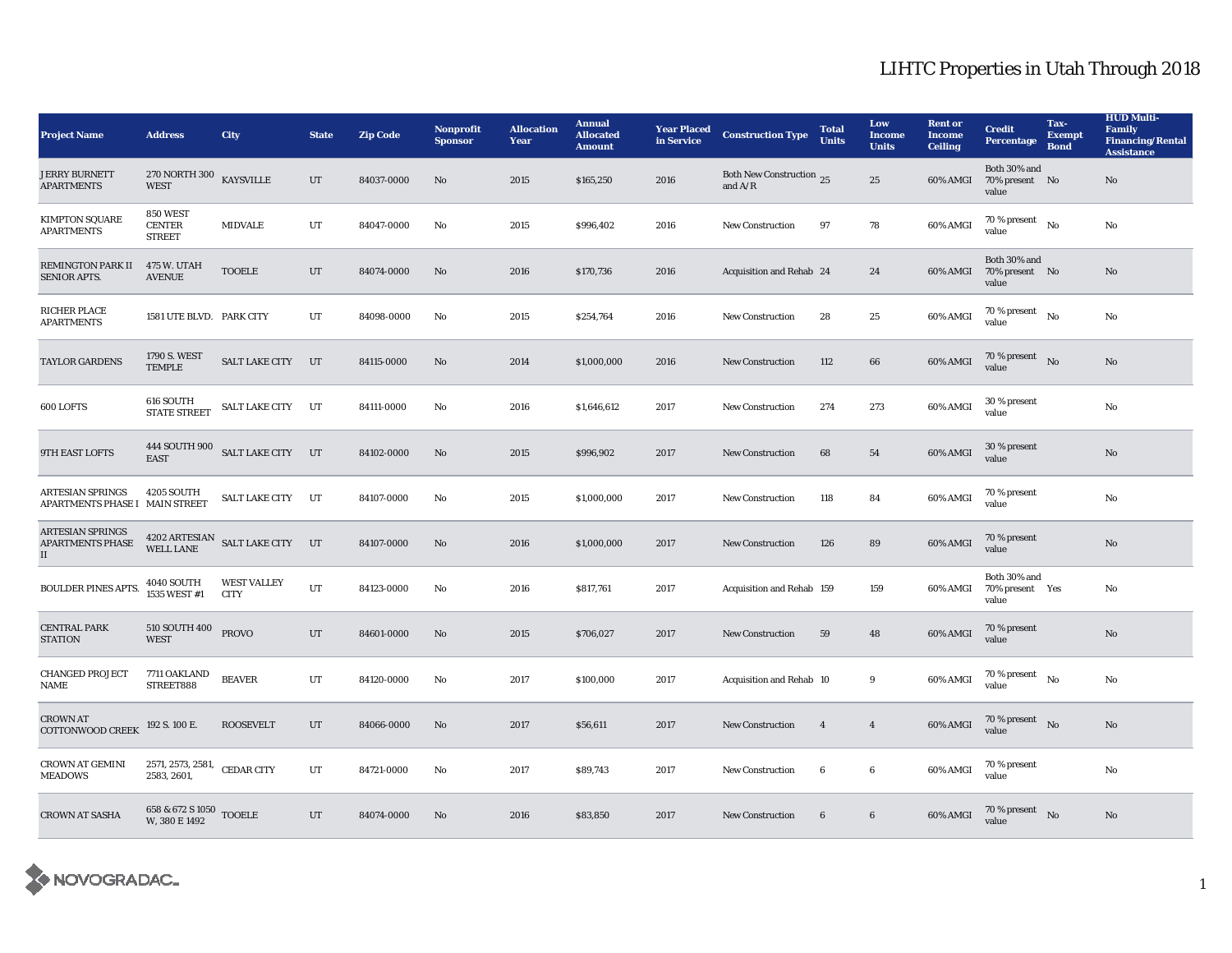| <b>Project Name</b>                                | <b>Address</b>                                   | <b>City</b>                                  | <b>State</b> | <b>Zip Code</b> | Nonprofit<br><b>Sponsor</b> | <b>Allocation</b><br>Year | <b>Annual</b><br><b>Allocated</b><br><b>Amount</b> | <b>Year Placed</b><br>in Service | <b>Construction Type</b>  | <b>Total</b><br><b>Units</b> | Low<br><b>Income</b><br><b>Units</b> | <b>Rent or</b><br><b>Income</b><br><b>Ceiling</b> | <b>Credit</b><br><b>Percentage</b>      | Tax-<br><b>Exempt</b><br><b>Bond</b> | <b>HUD Multi-</b><br><b>Family</b><br><b>Financing/Rental</b><br><b>Assistance</b> |
|----------------------------------------------------|--------------------------------------------------|----------------------------------------------|--------------|-----------------|-----------------------------|---------------------------|----------------------------------------------------|----------------------------------|---------------------------|------------------------------|--------------------------------------|---------------------------------------------------|-----------------------------------------|--------------------------------------|------------------------------------------------------------------------------------|
| <b>CROWN AT</b><br><b>WATTERSON</b>                | 5968 S. 2700 W ROY                               |                                              | UT           | 84067-0000      | No                          | 2018                      | \$64,952                                           | 2017                             | Acquisition and Rehab 6   |                              | 6                                    |                                                   | Both 30% and<br>70% present<br>value    |                                      | No                                                                                 |
| <b>EAGLE VIEW</b><br><b>TOWNHOMES II</b>           | 200 EAST 1000<br><b>SOUTH</b>                    | <b>RICHFIELD</b>                             | $_{\rm UT}$  | 84701-0000      | No                          | 2017                      | \$653,179                                          | 2017                             | New Construction          | 47                           | 44                                   | 60% AMGI                                          | 70 % present<br>value                   |                                      | $\mathbf{No}$                                                                      |
| <b>LIBERTY CENTER</b><br><b>APARTMENTS</b>         | 35 NORTH 300<br><b>WEST</b>                      | <b>PROVO</b>                                 | UT           | 84601-0000      | No                          | 2014                      | \$326,436                                          | 2017                             | <b>New Construction</b>   | 120                          | 60                                   | 60% AMGI                                          | $30$ % present $\hbox{~No}$<br>value    |                                      | No                                                                                 |
| NORTH 4TH<br><b>APARTMENTS</b>                     | 375 N. 500 W.                                    | SALT LAKE CITY                               | UT           | 84116-0000      | $\mathbf{No}$               | 2016                      | \$1,000,000                                        | 2017                             | <b>New Construction</b>   | 112                          | 81                                   | 60% AMGI                                          | 70 % present<br>value                   |                                      | $\mathbf{No}$                                                                      |
| STATION AT MIDVALE                                 | $7690$ S. CENTER $\,$ MIDVALE SQUARE             |                                              | UT           | 84047-0000      | No                          | 2015                      | \$1,000,000                                        | 2017                             | <b>New Construction</b>   | 102                          | 78                                   | 60% AMGI                                          | 70 % present<br>value                   |                                      | No                                                                                 |
| THE BOULDERS<br><b>APARTMENTS</b>                  | 750 SOUTH 650 PROVO<br><b>WEST</b>               |                                              | UT           | 84601-0000      | No                          | 2016                      | \$1,606,247                                        | 2017                             | Acquisition and Rehab 370 |                              | 368                                  | 60% AMGI                                          | 30 % present $Yes$<br>value             |                                      | No                                                                                 |
| <b>TRAINING</b><br><b>APPLICATION 001</b>          | 7711 OAKLAND<br><b>STREET</b>                    | <b>BEAVER</b>                                | UT           | 84120-0000      | No                          | 2017                      | \$2,000,000                                        | 2017                             | Acquisition and Rehab 10  |                              | 9                                    | 60% AMGI                                          | Both 30% and<br>70% present No<br>value |                                      | No                                                                                 |
| <b>ARTESIAN SPRINGS</b><br>APARTMENTS PHASE<br>III |                                                  | COLUMBIA AVE SALT LAKE CITY UT               |              | 84107-0000      | $\mathbf{No}$               | 2016                      | \$681,762                                          | 2018                             | New Construction          | 134                          | 120                                  | 60% AMGI                                          | 70 % present<br>value                   |                                      | No                                                                                 |
| <b>BODHI SALT LAKE</b><br><b>CITY</b>              | 750 W. SOUTH<br><b>TEMPLE</b>                    | SALT LAKE CITY UT                            |              | 84104-0000      | No                          | 2015                      | \$930,284                                          | 2018                             | <b>New Construction</b>   | 80                           | 60                                   | 60% AMGI                                          | 70 % present<br>value                   |                                      | No                                                                                 |
| <b>BRIGHAM PLACE - II</b>                          | 200 EAST 850<br><b>SOUTH</b>                     | <b>BRIGHAM CITY</b>                          | UT           | 84302-0000      | No.                         | 2016                      | \$446,497                                          | 2018                             | <b>New Construction</b>   | 48                           | 42                                   | 60% AMGI                                          | 70 % present<br>value                   |                                      | No                                                                                 |
| <b>CROWN AT MOUNTAIN</b><br><b>SHADOWS</b>         | LOT 11 & 20<br><b>MOUNTAIN</b><br><b>SHADOWS</b> | <b>BEAVER</b>                                | UT           | 84713-0000      | No                          | 2017                      | \$79,089                                           | 2018                             | <b>New Construction</b>   | $\overline{4}$               | $\overline{4}$                       | 60% AMGI                                          | 70 % present<br>value                   |                                      | $\mathbf{No}$                                                                      |
| <b>PACIFIC DRIVE</b>                               |                                                  | 559 W. PACIFIC AMERICAN FORK UT COURT CIRCLE |              | 84003-0000      | No                          | 2017                      | \$240,627                                          | 2018                             | <b>New Construction</b>   | 26                           | 18                                   | 60% AMGI                                          | 70 % present<br>value                   |                                      | No                                                                                 |
| <b>VERANDA</b><br><b>APARTMENTS</b>                | 299 SOUTH<br><b>MAIN STREET</b>                  | SALT LAKE CITY UT                            |              | 84111-0000      | No                          | 2016                      | \$1,499,090                                        | 2018                             | <b>New Construction</b>   | 239                          | 239                                  | 60% AMGI                                          | 30 % present<br>value                   |                                      | No                                                                                 |
| WILLOW CREEK APTS I 236 W PLUM ST GRANTSVILLE      |                                                  |                                              | UT           | 84029           |                             | 1987                      | \$0                                                | 1987                             | <b>New Construction</b>   | 24                           | 24                                   |                                                   | Not Indicated                           |                                      |                                                                                    |
| <b>REVELLE APTS</b>                                | 2485 MONROE<br><b>BLVD</b>                       | <b>OGDEN</b>                                 | UT           | 84401           |                             | 1987                      | \$0                                                | 1987                             | Acquisition and Rehab 12  |                              | 12                                   |                                                   | Not Indicated                           |                                      |                                                                                    |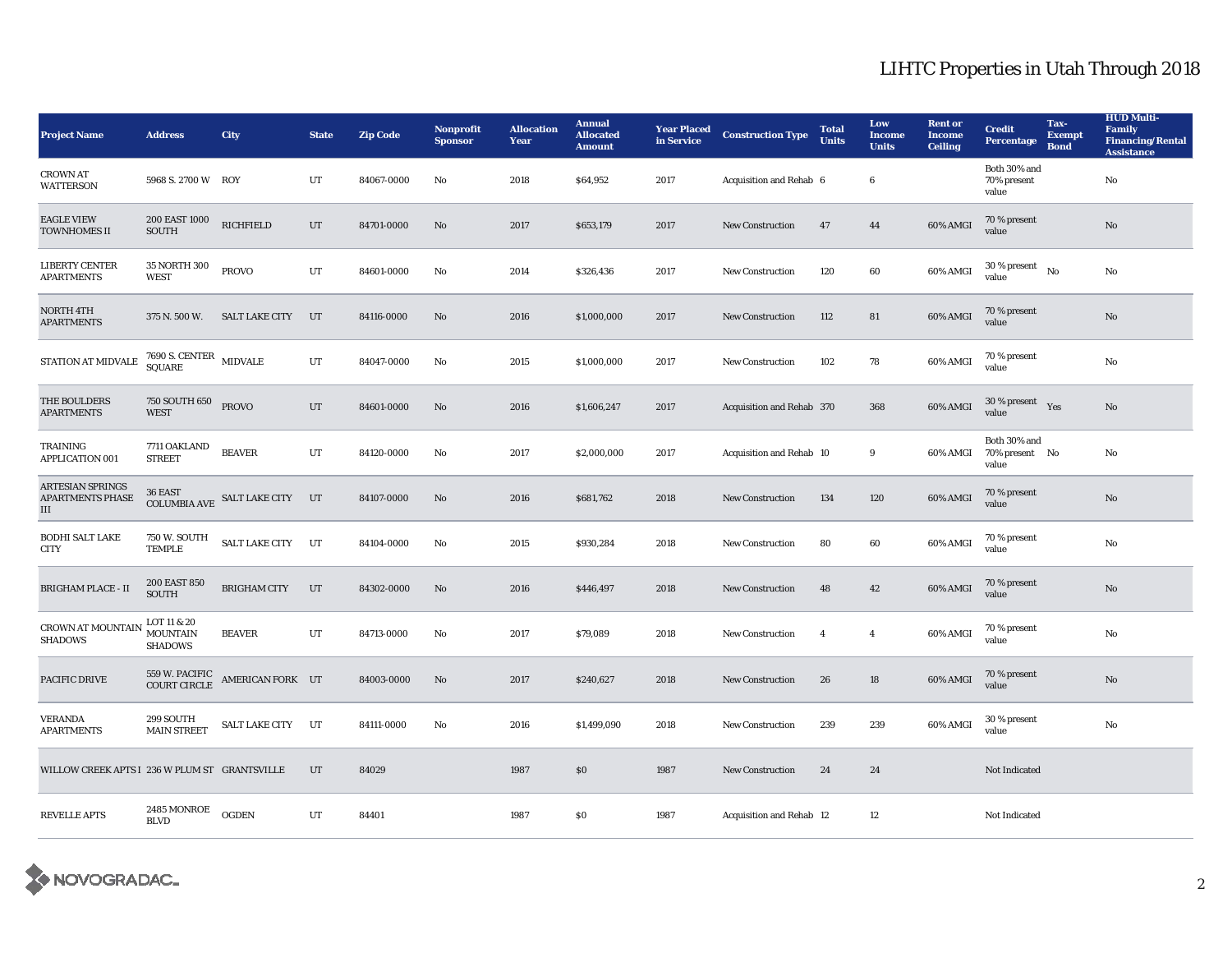| <b>Project Name</b>                     | <b>Address</b>             | <b>City</b>                  | <b>State</b> | <b>Zip Code</b> | Nonprofit<br><b>Sponsor</b> | <b>Allocation</b><br>Year | <b>Annual</b><br><b>Allocated</b><br><b>Amount</b> | <b>Year Placed<br/>in Service</b> | <b>Construction Type</b> | <b>Total</b><br><b>Units</b> | Low<br><b>Income</b><br><b>Units</b> | <b>Rent or</b><br><b>Income</b><br><b>Ceiling</b> | <b>Credit</b><br><b>Percentage</b> | Tax-<br><b>Exempt</b><br><b>Bond</b> | <b>HUD Multi-</b><br><b>Family</b><br><b>Financing/Rental</b><br><b>Assistance</b> |
|-----------------------------------------|----------------------------|------------------------------|--------------|-----------------|-----------------------------|---------------------------|----------------------------------------------------|-----------------------------------|--------------------------|------------------------------|--------------------------------------|---------------------------------------------------|------------------------------------|--------------------------------------|------------------------------------------------------------------------------------|
| PEERY APTS                              | <b>2461 ADAMS</b><br>AVE   | <b>OGDEN</b>                 | UT           | 84401           |                             | 1987                      | \$0                                                | 1987                              | Acquisition and Rehab 14 |                              | 14                                   |                                                   | Not Indicated                      |                                      |                                                                                    |
| MOUNTAIN VIEW APTS 563 W 24TH ST        |                            | <b>OGDEN</b>                 | $_{\rm UT}$  | 84401           |                             | 1987                      | $\$0$                                              | 1987                              | Acquisition and Rehab 30 |                              | 30                                   |                                                   | Not Indicated                      |                                      |                                                                                    |
| <b>MESA MANOR APTS</b>                  | 28 S 900 E                 | <b>ST GEORGE</b>             | UT           | 84770           |                             | 1987                      | \$0                                                | 1987                              | New Construction         | 20                           | 20                                   |                                                   | Not Indicated                      |                                      |                                                                                    |
| <b>LAKE VIEW HEIGHTS</b><br><b>APTS</b> | 1755 S 200 E               | <b>CLEARFIELD</b>            | $_{\rm UT}$  | 84015           |                             | 1987                      | $\$0$                                              | 1987                              | Acquisition and Rehab 83 |                              | 83                                   |                                                   | Not Indicated                      |                                      |                                                                                    |
| <b>HURRICANE APTS</b>                   | 165 N 200 W                | <b>HURRICANE</b>             | UT           | 84737           |                             | 1987                      | \$0                                                | 1987                              | <b>New Construction</b>  | 24                           | 24                                   |                                                   | Not Indicated                      |                                      |                                                                                    |
| <b>HIDDEN OAKS APTS</b>                 | 3477 S 200 E               | <b>SALT LAKE CITY</b>        | UT           | 84115           |                             | 1988                      | $\$0$                                              | 1987                              | New Construction         | 16                           | 16                                   |                                                   | Not Indicated                      |                                      |                                                                                    |
| <b>HARTLAND APTS</b>                    | 1600 E 1700 S              | SALT LAKE CITY               | UT           | 84105           |                             | 1987                      | \$0                                                | 1987                              | New Construction         | 300                          | 120                                  |                                                   | Not Indicated                      |                                      |                                                                                    |
| <b>EVERGREEN APTS</b>                   | 3455 IOWA AVE OGDEN        |                              | UT           | 84403           |                             | 1987                      | $\$0$                                              | 1987                              | Acquisition and Rehab 30 |                              | 30                                   |                                                   | Not Indicated                      |                                      |                                                                                    |
| WILLOW CREEK APTS<br>$\mathbf{I}$       | 236 W PLUM ST GRANTSVILLE  |                              | UT           | 84029           |                             | 1988                      | $\$0$                                              | 1988                              | New Construction         | 16                           | 16                                   |                                                   | Not Indicated                      |                                      |                                                                                    |
| STATESMAN APTS                          | 155 S 400 E                | <b>SALT LAKE CITY</b>        | UT           | 84111           |                             | 1987                      | $\$0$                                              | 1988                              | Acquisition and Rehab 19 |                              | 19                                   |                                                   | Not Indicated                      |                                      |                                                                                    |
| <b>ST ANDREWS PARK</b>                  | 4250 W 4700 S              | <b>KEARNS</b>                | UT           |                 |                             | 1988                      | \$0                                                | 1988                              | <b>New Construction</b>  | $5\phantom{.0}$              | $5\phantom{.0}$                      |                                                   | Not Indicated                      |                                      |                                                                                    |
| FONTENELLE APTS                         | 2465 MONROE<br><b>BLVD</b> | <b>OGDEN</b>                 | $_{\rm UT}$  | 84401           |                             | 1988                      | $\$0$                                              | 1988                              | Acquisition and Rehab 10 |                              | 10                                   |                                                   | Not Indicated                      |                                      |                                                                                    |
| <b>CLIFFSIDE APTS</b>                   |                            | 720 N WALL ST SALT LAKE CITY | UT           | 84103           |                             | 1988                      | $\$0$                                              | 1988                              | Acquisition and Rehab 27 |                              | $\bf{22}$                            |                                                   | Not Indicated                      |                                      |                                                                                    |
| <b>WILLOW CREEK APTS</b><br>$\rm III$   | 236 W PLUM ST GRANTSVILLE  |                              | UT           | 84029           |                             | 1989                      | \$0                                                | 1989                              | New Construction         | 22                           | 22                                   |                                                   | Not Indicated                      |                                      |                                                                                    |
| <b>WANDAMERE PLACE</b><br><b>APTS</b>   | 2870 S 700 E               | SALT LAKE CITY UT            |              | 84106           |                             | 1989                      | \$0                                                | 1989                              | <b>New Construction</b>  | 10                           | 10                                   |                                                   | Not Indicated                      |                                      |                                                                                    |

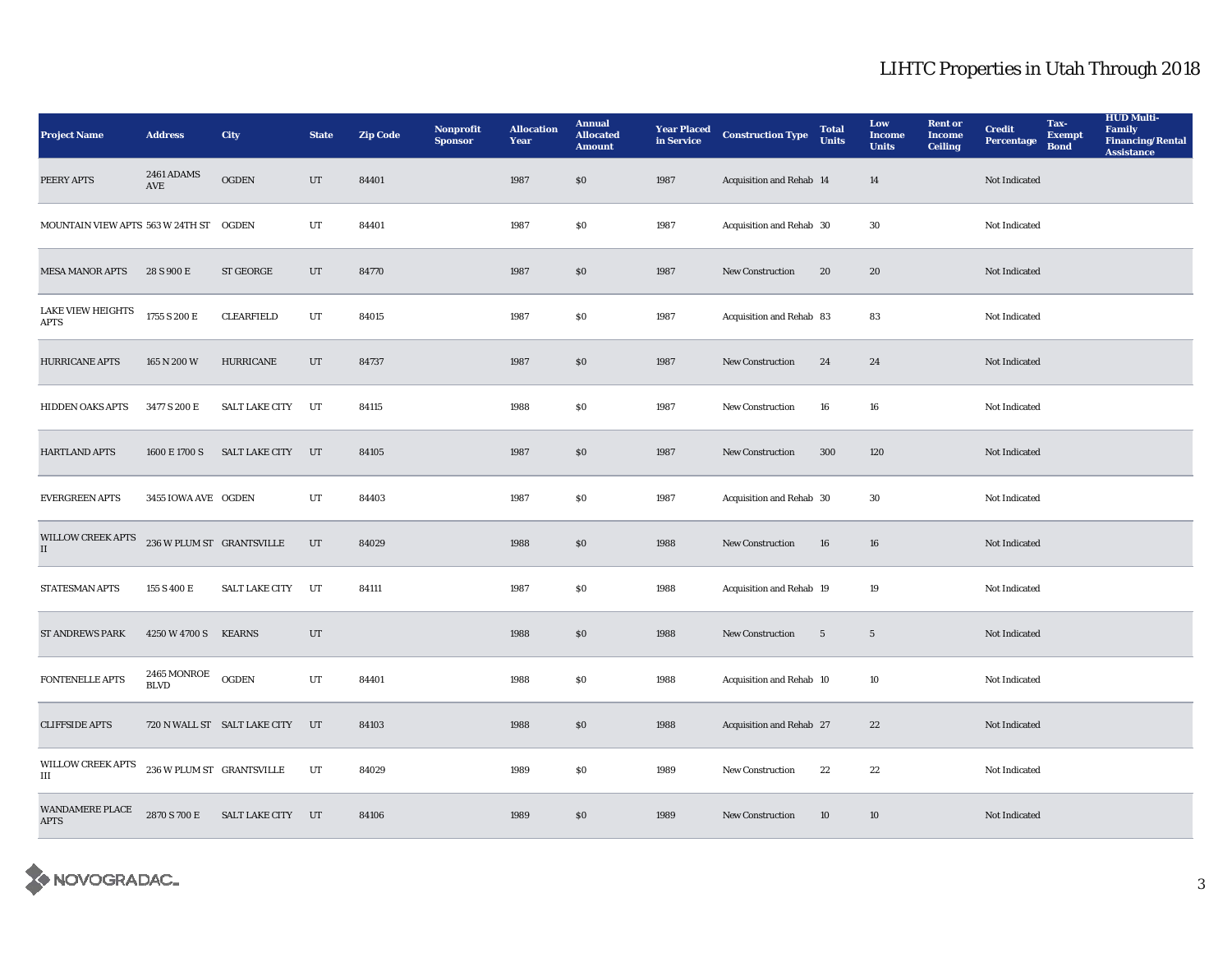| <b>Project Name</b>                                                       | <b>Address</b>                    | City                           | <b>State</b> | <b>Zip Code</b> | Nonprofit<br><b>Sponsor</b> | <b>Allocation</b><br>Year | <b>Annual</b><br><b>Allocated</b><br><b>Amount</b> | <b>Year Placed</b><br>in Service | <b>Construction Type</b> | <b>Total</b><br><b>Units</b> | Low<br><b>Income</b><br><b>Units</b> | <b>Rent or</b><br><b>Income</b><br><b>Ceiling</b> | <b>Credit</b><br><b>Percentage</b>      | Tax-<br><b>Exempt</b><br><b>Bond</b> | <b>HUD Multi-</b><br><b>Family</b><br><b>Financing/Rental</b><br><b>Assistance</b> |
|---------------------------------------------------------------------------|-----------------------------------|--------------------------------|--------------|-----------------|-----------------------------|---------------------------|----------------------------------------------------|----------------------------------|--------------------------|------------------------------|--------------------------------------|---------------------------------------------------|-----------------------------------------|--------------------------------------|------------------------------------------------------------------------------------|
| <b>MULBERRY PARK</b>                                                      |                                   | 5287 S 3600 W TAYLORSVILLE     | UT           | 84129           |                             | 1989                      | \$0                                                | 1989                             | New Construction         | 80                           | 80                                   |                                                   | Not Indicated                           |                                      |                                                                                    |
| <b>MEREDITH APTS</b>                                                      |                                   | 160 E FIRST AVE SALT LAKE CITY | UT           | 84103           |                             | 1989                      | \$0                                                | 1989                             | Acquisition and Rehab 22 |                              | 22                                   |                                                   | Not Indicated                           |                                      |                                                                                    |
| <b>IRONWOOD APTS</b>                                                      | 340 DL<br>SARGENT DR              | <b>CEDAR CITY</b>              | UT           | 84721           |                             | 1989                      | \$0                                                | 1989                             | New Construction         | 28                           | 28                                   |                                                   | Not Indicated                           |                                      |                                                                                    |
| <b>BROOKLANE APTS</b>                                                     | 131 S 500 E                       | <b>HEBER CITY</b>              | UT           | 84032           |                             | 1989                      | \$0                                                | 1989                             | <b>New Construction</b>  | 16                           | 16                                   |                                                   | Not Indicated                           |                                      |                                                                                    |
| <b>APPLE TREE APTS</b>                                                    | 691 S 600 E                       | <b>BRIGHAM CITY</b>            | UT           | 84302           |                             | 1989                      | \$0                                                | 1989                             | <b>New Construction</b>  | 24                           | 24                                   |                                                   | Not Indicated                           |                                      |                                                                                    |
| WILLOW CREEK APTS. 236 WEST PLUM GRANTSVILLE<br>IV                        | <b>STREET</b>                     |                                | UT           | 84029-0000      | No                          | 1990                      | \$20,405                                           | 1990                             | New Construction         | 13                           | 13                                   | 50% AMGI                                          | $30\,\%$ present $$$ No $\,$<br>value   |                                      | $\rm No$                                                                           |
| <b>TWIN TREES APTS</b>                                                    | 275 S FT LN                       | <b>LAYTON</b>                  | UT           | 84041           |                             | 1989                      | \$0                                                | 1990                             | New Construction         | 43                           | 43                                   |                                                   | Not Indicated                           |                                      |                                                                                    |
| <b>ROBBINS CARE</b><br><b>CENTER</b>                                      | 984 S 930 W                       | <b>PAYSON</b>                  | UT           | 84651           |                             | 1989                      | \$0                                                | 1990                             | New Construction         | 14                           | 9                                    |                                                   | Not Indicated                           |                                      |                                                                                    |
| NEW GRAND HOTEL 7 E 400 S                                                 |                                   | SALT LAKE CITY                 | UT           | 84111           |                             | 1989                      | $\$0$                                              | 1990                             | Acquisition and Rehab 80 |                              | 80                                   |                                                   | Not Indicated                           |                                      |                                                                                    |
| MANTI SENIOR I APTS.                                                      | $250$ NORTH $100\quad$ MANTI EAST |                                | $_{\rm{UT}}$ | 84642-0000      | No                          | 1990                      | \$25,157                                           | 1990                             | New Construction         | 12                           | 12                                   | 60% AMGI                                          | 30 % present $\bar{N}$ o<br>value       |                                      | $\rm No$                                                                           |
| HERITAGE PLACE                                                            | <b>1150 SOUTH</b><br><b>MAIN</b>  | <b>BOUNTIFUL</b>               | UT           | 84010-0000      | No                          | 1990                      | \$14,276                                           | 1990                             | Acquisition and Rehab 32 |                              | $7\phantom{.0}$                      | 50% AMGI                                          | Both 30% and<br>70% present No<br>value |                                      | No                                                                                 |
| WILLOW CREEK APTS. 236 WEST PLUM GRANTSVILLE<br>V                         | <b>STREET</b>                     |                                | UT           | 84029-0000      | No                          | 1991                      | \$12,884                                           | 1991                             | New Construction         | 8                            | $8\phantom{.}$                       | 60% AMGI                                          | $30\,\%$ present $$\rm{No}$$ value      |                                      | $\rm No$                                                                           |
| RETIREMENT MANOR 964 S 930 W                                              |                                   | <b>PAYSON</b>                  | UT           | 84651           |                             | 1991                      | \$0                                                | 1991                             | <b>New Construction</b>  | 28                           | 28                                   |                                                   | Not Indicated                           |                                      |                                                                                    |
| SOMERSET GARDENS 143 NORTH 400 TOOELE<br>APTS.                            | <b>WEST</b>                       |                                | UT           | 84704-0000      | No                          | 1990                      | \$61,307                                           | 1991                             | <b>New Construction</b>  | 28                           | 28                                   | 60% AMGI                                          | $30\,\%$ present $$\rm{No}$$ value      |                                      | No                                                                                 |
| ROBBINS ENTERPRISE $1000 \text{ W } 1000 \text{ S}$ PAYSON<br><b>APTS</b> |                                   |                                | UT           |                 |                             | 1990                      | \$0                                                | 1991                             | <b>New Construction</b>  | 8                            | 6                                    |                                                   | Not Indicated                           |                                      |                                                                                    |

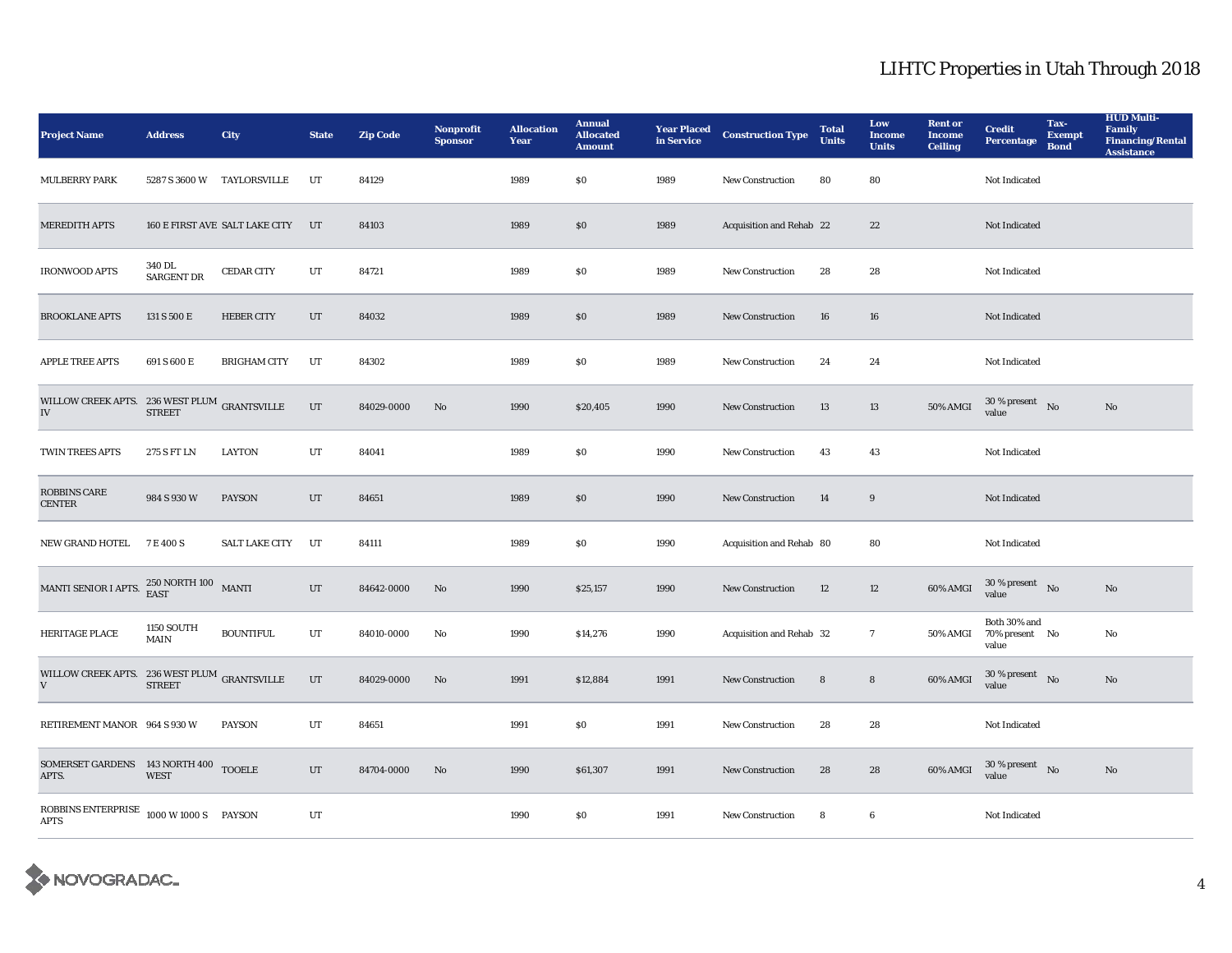| <b>Project Name</b>                    | <b>Address</b>                                                       | City                              | <b>State</b> | <b>Zip Code</b> | Nonprofit<br><b>Sponsor</b> | <b>Allocation</b><br>Year | <b>Annual</b><br><b>Allocated</b><br><b>Amount</b> | <b>Year Placed</b><br>in Service | <b>Construction Type</b> | <b>Total</b><br><b>Units</b> | Low<br><b>Income</b><br><b>Units</b> | <b>Rent or</b><br><b>Income</b><br><b>Ceiling</b> | <b>Credit</b><br><b>Percentage</b>   | Tax-<br><b>Exempt</b><br><b>Bond</b> | <b>HUD Multi-</b><br><b>Family</b><br><b>Financing/Rental</b><br><b>Assistance</b> |
|----------------------------------------|----------------------------------------------------------------------|-----------------------------------|--------------|-----------------|-----------------------------|---------------------------|----------------------------------------------------|----------------------------------|--------------------------|------------------------------|--------------------------------------|---------------------------------------------------|--------------------------------------|--------------------------------------|------------------------------------------------------------------------------------|
| MAPLE DRIVE APTS.                      | 317 SOUTH<br>MAPLE DRIVE SALINA<br><b>WAY</b>                        |                                   | UT           | 84654           |                             | 1990                      | $\$0$                                              | 1991                             | Acquisition and Rehab 24 |                              | 24                                   |                                                   | Not Indicated                        |                                      | No                                                                                 |
| <b>IVANHOE APTS</b>                    | 417 E 300 S                                                          | <b>SALT LAKE CITY</b>             | UT           | 84111           |                             | 1989                      | \$0\$                                              | 1991                             | Acquisition and Rehab 19 |                              | 19                                   |                                                   | Not Indicated                        |                                      |                                                                                    |
| <b>HIDDEN OAKS IV</b>                  | 594 N<br>REDWOOD RD                                                  | SALT LAKE CITY UT                 |              | 84116           |                             | 1989                      | \$0\$                                              | 1991                             | <b>New Construction</b>  | 36                           | ${\bf 36}$                           |                                                   | Not Indicated                        |                                      |                                                                                    |
| HIDDEN OAKS III                        | 1511 W 3395 S                                                        | <b>WEST VALLEY</b><br><b>CITY</b> | UT           | 84119           |                             | 1989                      | \$0\$                                              | 1991                             | New Construction         | 16                           | 16                                   |                                                   | Not Indicated                        |                                      |                                                                                    |
| <b>GREENBRIAR</b>                      | 210 S 300 E                                                          | <b>SMITHFIELD</b>                 | UT           | 84335           |                             | 1989                      | \$0\$                                              | 1991                             | <b>New Construction</b>  | 40                           | 40                                   |                                                   | Not Indicated                        |                                      |                                                                                    |
| <b>GRANITE PARK CONDO 3537 S 500 E</b> |                                                                      | <b>SALT LAKE CITY</b>             | UT           | 84106           |                             | 1989                      | $\$0$                                              | 1991                             | <b>New Construction</b>  | 9                            | $\boldsymbol{9}$                     |                                                   | Not Indicated                        |                                      |                                                                                    |
| <b>GRAND VISTA APTS.</b>               | 620 EAST 100<br><b>NORTH</b>                                         | PAYSON                            | UT           | 84651           |                             | 1990                      | \$0\$                                              | 1991                             | New Construction         | 27                           | 27                                   |                                                   | Not Indicated                        |                                      | No                                                                                 |
| HIDDEN OAKS II                         | 3445 S 200 E                                                         | <b>SALT LAKE CITY</b>             | UT           | 84115           | No                          | 1989                      | \$0\$                                              | 1992                             | <b>New Construction</b>  | 24                           | 24                                   |                                                   | Not Indicated No                     |                                      |                                                                                    |
| <b>MARION HOTEL</b>                    | 184 25TH ST                                                          | <b>OGDEN</b>                      | UT           | 84401           | $\mathbf{N}\mathbf{o}$      | 1992                      | \$161,543                                          | 1992                             | Acquisition and Rehab 86 |                              | 86                                   |                                                   | Not Indicated No                     |                                      |                                                                                    |
| MONTEZUMA VILLA                        | 175 EAST 555<br><b>SOUTH</b>                                         | <b>KANAB</b>                      | UT           | 84741-0000      | No                          | 1991                      | \$25,298                                           | 1992                             | <b>New Construction</b>  | 16                           | 15                                   | 60% AMGI                                          | $30$ % present $\hbox{~No}$<br>value |                                      | $\mathbf{No}$                                                                      |
| <b>SOUTHGATE I APTS.</b>               | 609 SOUTH 300<br><b>WEST</b>                                         | <b>CEDAR CITY</b>                 | UT           | 84720-0000      | No                          | 1992                      | \$114,229                                          | 1992                             | <b>New Construction</b>  | 62                           | 42                                   | 60% AMGI                                          | 70 % present $\hbox{No}$<br>value    |                                      | No                                                                                 |
| SOUTHGATE II                           | 468 SOUTH 75<br><b>WEST</b>                                          | <b>CEDAR CITY</b>                 | UT           | 84720           | No                          | 1992                      | \$0\$                                              | 1992                             | New Construction         | 42                           | $30\,$                               |                                                   | Not Indicated No                     |                                      | No                                                                                 |
| ST. ANDREWS PARK II                    | $4236\text{ WEST OLD} \over \text{MILLER COURT} \over \text{KEARNS}$ |                                   | $_{\rm UT}$  | 84118           | $\mathbf{No}$               | 1992                      | \$0\$                                              | 1992                             | <b>New Construction</b>  | 9                            | 9                                    |                                                   | Not Indicated No                     |                                      | No                                                                                 |
| <b>LIBERTY HEIGHTS</b><br>APTS.        | 8176 SOUTH<br><b>1300 EAST</b>                                       | <b>SANDY</b>                      | UT           | 84094           |                             | 1990                      | \$0\$                                              | 1992                             | <b>New Construction</b>  | 104                          | 104                                  |                                                   | Not Indicated                        |                                      | No                                                                                 |
| HIDDEN OAKS IIIA                       | <b>SOUTH</b>                                                         | 1584 WEST 3395 SALT LAKE CITY UT  |              | 84119           |                             | 1992                      | \$0\$                                              | 1992                             | New Construction         | $\overline{4}$               | $\overline{4}$                       |                                                   | Not Indicated                        |                                      | $\rm No$                                                                           |

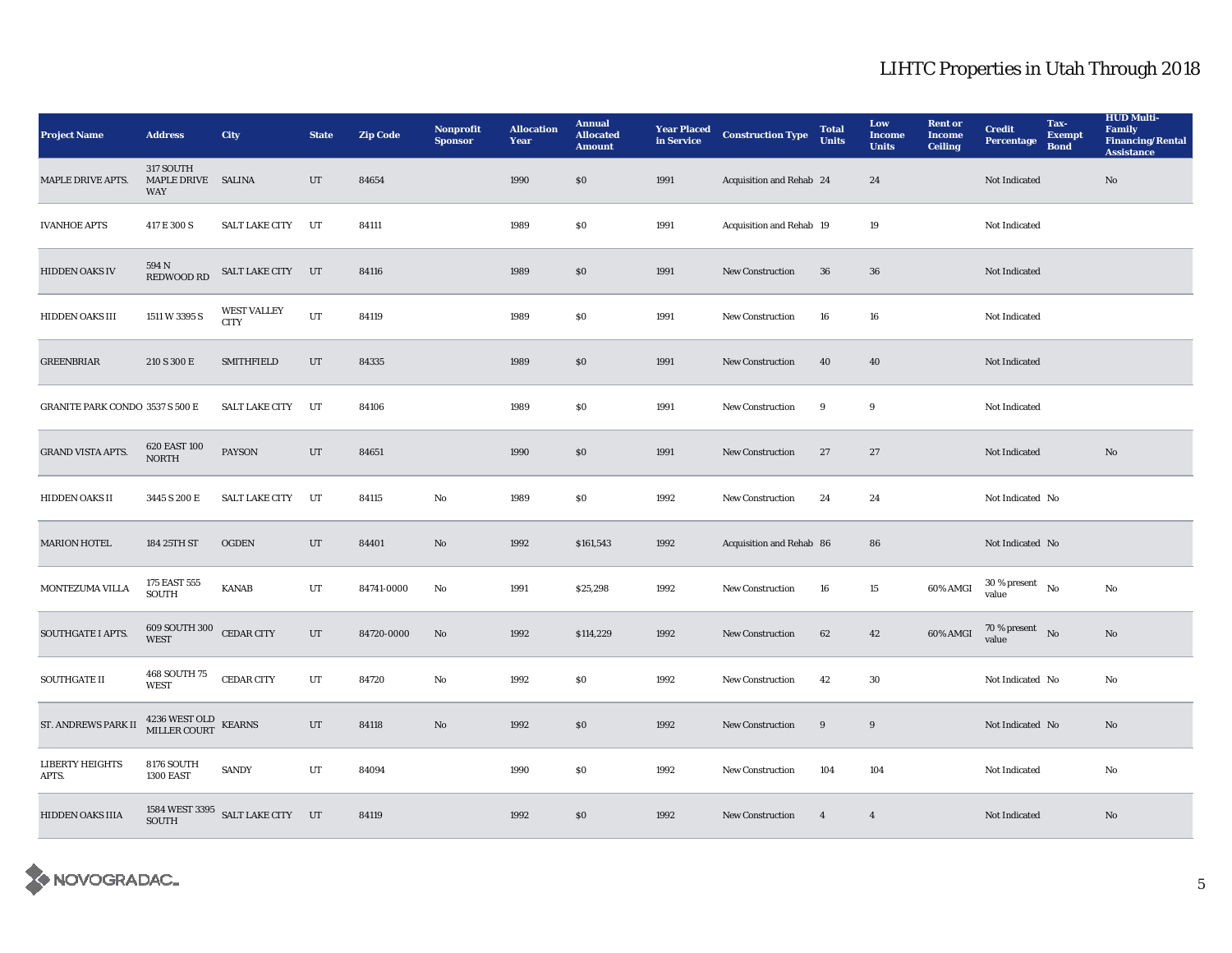| <b>Project Name</b>                    | <b>Address</b>                                | <b>City</b>                       | <b>State</b> | <b>Zip Code</b> | <b>Nonprofit</b><br><b>Sponsor</b> | <b>Allocation</b><br>Year | <b>Annual</b><br><b>Allocated</b><br><b>Amount</b> | <b>Year Placed</b><br>in Service | <b>Construction Type</b> | <b>Total</b><br><b>Units</b> | Low<br><b>Income</b><br><b>Units</b> | <b>Rent or</b><br><b>Income</b><br><b>Ceiling</b> | <b>Credit</b><br><b>Percentage</b>          | Tax-<br><b>Exempt</b><br><b>Bond</b> | <b>HUD Multi-</b><br>Family<br><b>Financing/Rental</b><br><b>Assistance</b> |
|----------------------------------------|-----------------------------------------------|-----------------------------------|--------------|-----------------|------------------------------------|---------------------------|----------------------------------------------------|----------------------------------|--------------------------|------------------------------|--------------------------------------|---------------------------------------------------|---------------------------------------------|--------------------------------------|-----------------------------------------------------------------------------|
| <b>ABBINGTON MANOR</b>                 | 215 NORTH<br><b>CENTER</b>                    | LEHI                              | UT           | 84043-0000      | No                                 | 1990                      | \$32,471                                           | 1992                             | Acquisition and Rehab 35 |                              | $15\,$                               | 50% AMGI                                          | Both 30% and<br>70% present No<br>value     |                                      | No                                                                          |
| <b>CEDAR CREST APTS.</b>               | <b>1926 SOUTH</b><br><b>WEST TEMPLE</b>       | <b>SALT LAKE CITY</b>             | UT           | 84111-0000      | No                                 | 1992                      | \$19,650                                           | 1993                             | Acquisition and Rehab 12 |                              | 12                                   | 60% AMGI                                          | Both 30% and<br>70% present No<br>value     |                                      | No                                                                          |
| <b>COUNTRY OAKS I</b><br>APTS.         | <b>WEST</b>                                   | 337 NORTH 700 SALT LAKE CITY UT   |              | 84116           | No                                 | 1992                      | $\$0$                                              | 1993                             | New Construction         | $\overline{7}$               | $\overline{7}$                       |                                                   | Not Indicated No                            |                                      | No                                                                          |
| <b>COUNTRY PINES</b><br><b>PHASE I</b> | 1748 WEST 1800 CLINTON<br><b>NORTH</b>        |                                   | UT           | 84015-0000      | No                                 | 1992                      | \$111,726                                          | 1993                             | New Construction         | 47                           | 47                                   | 60% AMGI                                          | $70\,\%$ present $$$ No value               |                                      | No                                                                          |
| <b>HOLLADAY HILLS I</b>                | <b>3714 SOUTH</b><br>HIGHLAND<br><b>DRIVE</b> | <b>SALT LAKE CITY</b>             | UT           | 84106           | Yes                                | 1992                      | \$0\$                                              | 1993                             | Acquisition and Rehab 70 |                              | 70                                   |                                                   | Not Indicated No                            |                                      | No                                                                          |
| <b>LEXINGTON PARK</b><br>APTS.         | 2293<br><b>LEXINGTON</b><br><b>PARK DRIVE</b> | <b>WEST VALLEY</b><br><b>CITY</b> | UT           | 84119           | No                                 | 1991                      | \$0\$                                              | 1993                             | <b>New Construction</b>  | 80                           | 80                                   |                                                   | Not Indicated No                            |                                      | No                                                                          |
| RIO GRANDE HOTEL                       | 428 W 300 S                                   | <b>SALT LAKE CITY</b>             | UT           | 84101           | Yes                                | 1992                      | $\$0$                                              | 1993                             | Acquisition and Rehab 49 |                              | 49                                   |                                                   | Not Indicated No                            |                                      |                                                                             |
| <b>RIVERSIDE COVE</b><br>APTS.         | 560 NORTH<br><b>REDWOOD</b><br><b>ROAD</b>    | SALT LAKE CITY                    | UT           | 84116           | No                                 | 1992                      | \$0\$                                              | 1993                             | <b>New Construction</b>  | 28                           | 28                                   |                                                   | Not Indicated No                            |                                      | No                                                                          |
| SUN RIDGE APTS.                        | 277 SOUTH 1100 ST. GEORGE<br><b>EAST</b>      |                                   | UT           | 84770-0000      | No                                 | 1992                      | \$266,474                                          | 1993                             | <b>New Construction</b>  | 52                           | 52                                   | 60% AMGI                                          | $70$ % present $\quad$ $_{\rm No}$<br>value |                                      | No                                                                          |
| <b>MEADOW VIEW I</b>                   | 530 SOUTH 70<br><b>EAST</b>                   | <b>KAMAS</b>                      | UT           | 84036-0000      | No                                 | 1992                      | \$6,949                                            | 1993                             | New Construction         | 8                            | 8                                    | 60% AMGI                                          | 30 % present $\bar{N}$ o<br>value           |                                      | No                                                                          |
| <b>HIDDEN OAKS V</b>                   | 6330 SOUTH<br>DIXIE DR                        | <b>WEST JORDAN</b>                | UT           | 84084           |                                    | 1991                      | $\$0$                                              | 1993                             | New Construction         | 96                           | 96                                   |                                                   | Not Indicated                               |                                      | No                                                                          |
| FORT LANE SENIOR<br>APTS.              | 300 NORTH<br><b>FORT LANE</b>                 | <b>LAYTON</b>                     | UT           | 84041-0000      | No                                 | 1991                      | \$311,111                                          | 1993                             | <b>New Construction</b>  | 100                          | 100                                  | 60% AMGI                                          | $70\,\%$ present $$$ No value               |                                      | No                                                                          |
| ELK MEADOWS APTS.                      | <b>2627 KILBY</b><br>ROAD                     | PARK CITY                         | UT           | 84098           |                                    | 1991                      | $\$0$                                              | 1993                             | New Construction         | 96                           | 96                                   |                                                   | Not Indicated                               |                                      | No                                                                          |
| <b>MARION HOTEL</b>                    | 184 25TH<br><b>STREET</b>                     | <b>OGDEN</b>                      | UT           | 84401-0000      | No                                 | 1992                      | \$161,543                                          | 1993                             | Acquisition and Rehab 86 |                              | 86                                   | <b>50% AMGI</b>                                   | $30\,\%$ present $\;$ No $\;$<br>value      |                                      | No                                                                          |
| <b>BRADLEY APTS.</b>                   | <b>WEST</b>                                   | 335 NORTH 700 SALT LAKE CITY UT   |              | 84116           | No                                 | 1994                      | \$0\$                                              | 1994                             | Acquisition and Rehab 8  |                              | 6                                    |                                                   | Not Indicated No                            |                                      | No                                                                          |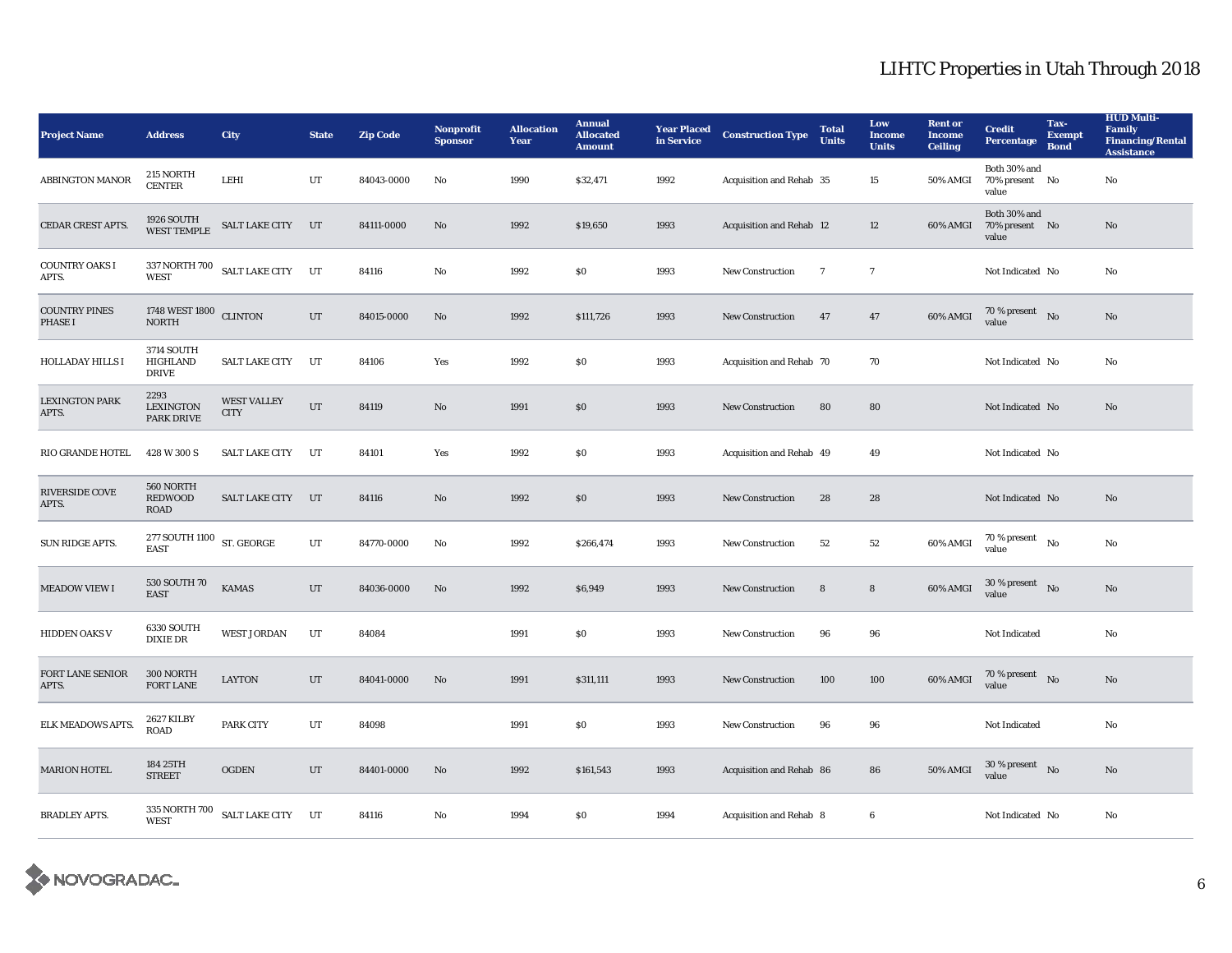| <b>Project Name</b>                       | <b>Address</b>                                                | City                                                                                                                                                                                                                                                                                                                                                                                                                                                                           | <b>State</b> | <b>Zip Code</b> | Nonprofit<br><b>Sponsor</b> | <b>Allocation</b><br>Year | <b>Annual</b><br><b>Allocated</b><br><b>Amount</b> | <b>Year Placed</b><br>in Service | <b>Construction Type</b> | <b>Total</b><br><b>Units</b> | Low<br><b>Income</b><br><b>Units</b> | <b>Rent or</b><br><b>Income</b><br><b>Ceiling</b> | <b>Credit</b><br><b>Percentage</b>         | Tax-<br><b>Exempt</b><br><b>Bond</b> | <b>HUD Multi-</b><br>Family<br><b>Financing/Rental</b><br><b>Assistance</b> |
|-------------------------------------------|---------------------------------------------------------------|--------------------------------------------------------------------------------------------------------------------------------------------------------------------------------------------------------------------------------------------------------------------------------------------------------------------------------------------------------------------------------------------------------------------------------------------------------------------------------|--------------|-----------------|-----------------------------|---------------------------|----------------------------------------------------|----------------------------------|--------------------------|------------------------------|--------------------------------------|---------------------------------------------------|--------------------------------------------|--------------------------------------|-----------------------------------------------------------------------------|
| <b>CANYON POINTE I</b>                    | 1737 WEST 360<br><b>NORTH</b>                                 | ST. GEORGE                                                                                                                                                                                                                                                                                                                                                                                                                                                                     | UT           | 84770-0000      | No                          | 1992                      | \$341,318                                          | 1994                             | <b>New Construction</b>  | 50                           | 50                                   | 60% AMGI                                          | 70 % present<br>value                      | N <sub>0</sub>                       | No                                                                          |
| <b>COUNTRY OAKS II</b>                    | <b>WEST</b>                                                   | $\begin{tabular}{ll} 325$ NORTH 700}\\ \begin{tabular}{ll} \multicolumn{2}{l}{\textbf{SALT LAKE CITY}}\\ \multicolumn{2}{l}{\textbf{CATT}}\\ \multicolumn{2}{l}{\textbf{ALT LAKE CITY}}\\ \multicolumn{2}{l}{\textbf{SALT LAKE CITY}}\\ \multicolumn{2}{l}{\textbf{AKT}}\\ \multicolumn{2}{l}{\textbf{AKT}}\\ \multicolumn{2}{l}{\textbf{AKT}}\\ \multicolumn{2}{l}{\textbf{AKT}}\\ \multicolumn{2}{l}{\textbf{AKT}}\\ \multicolumn{2}{l}{\textbf{AKT}}\\ \multicolumn{2}{l}{$ |              | 84116           | No                          | 1992                      | $\$0$                                              | 1994                             | New Construction         | 17                           | $17\,$                               |                                                   | Not Indicated No                           |                                      | No                                                                          |
| FOOTHILL MANOR I                          | <b>EAST</b>                                                   | $659$ NORTH $100\quad$ BRIGHAM CITY                                                                                                                                                                                                                                                                                                                                                                                                                                            | UT           | 84302-0000      | $\rm No$                    | 1994                      | \$21,379                                           | 1994                             | Acquisition and Rehab 14 |                              | 14                                   | 60% AMGI                                          | 30 % present $N_0$<br>value                |                                      | No                                                                          |
| FOOTHILL MANOR II                         | 650 NORTH<br><b>MAIN</b>                                      | <b>BRIGHAM CITY</b>                                                                                                                                                                                                                                                                                                                                                                                                                                                            | UT           | 84302-0000      | No                          | 1994                      | \$19,605                                           | 1994                             | Acquisition and Rehab 14 |                              | 14                                   | 60% AMGI                                          | $30$ % present $\hbox{~No}$<br>value       |                                      | No                                                                          |
| <b>HOLLADAY HILLS II</b>                  | <b>3678 SOUTH</b><br>HIGHLAND<br><b>DRIVE</b>                 | <b>SALT LAKE CITY</b>                                                                                                                                                                                                                                                                                                                                                                                                                                                          | UT           | 84106           | Yes                         | 1992                      | \$0\$                                              | 1994                             | <b>New Construction</b>  | 60                           | 60                                   |                                                   | Not Indicated No                           |                                      | No                                                                          |
| KD APTS.                                  | 1460-1490 WEST CLEARFIELD<br>25 NORTH                         |                                                                                                                                                                                                                                                                                                                                                                                                                                                                                | UT           | 84067-0000      | No                          | 1993                      | \$22,793                                           | 1994                             | <b>New Construction</b>  | 16                           | 8                                    | 60% AMGI                                          | $70$ % present $_{\, \rm No}$<br>value     |                                      | No                                                                          |
| LORIN FARR CROWN 1183 22ND ST             |                                                               | <b>OGDEN</b>                                                                                                                                                                                                                                                                                                                                                                                                                                                                   | $_{\rm UT}$  | 84401           | Yes                         | 1993                      | \$0\$                                              | 1994                             | <b>New Construction</b>  | 13                           | 13                                   |                                                   | Not Indicated No                           |                                      |                                                                             |
| <b>MEADOW VIEW II</b>                     | 540 SOUTH 70<br><b>EAST</b>                                   | <b>KAMAS</b>                                                                                                                                                                                                                                                                                                                                                                                                                                                                   | UT           | 84036-0000      | No                          | 1994                      | \$13,570                                           | 1994                             | <b>New Construction</b>  | 16                           | 16                                   | 60% AMGI                                          | $30$ % present $\hbox{~No}$<br>value       |                                      | No                                                                          |
| MILL HOLLOW                               | $598$ SOUTH $100$ $_{\hbox{\small BOUNTIFUL}}$<br><b>EAST</b> |                                                                                                                                                                                                                                                                                                                                                                                                                                                                                | UT           | 84010-0000      | No                          | 1992                      | \$64,520                                           | 1994                             | <b>New Construction</b>  | 16                           | 16                                   | 60% AMGI                                          | 70 % present $N0$<br>value                 |                                      | No                                                                          |
| <b>MILLCREEK</b><br><b>MEADOWS</b>        | 885 EAST<br>COURT                                             | MEADOW PINE SALT LAKE CITY                                                                                                                                                                                                                                                                                                                                                                                                                                                     | UT           |                 | No                          | 1992                      | \$0\$                                              | 1994                             | <b>New Construction</b>  | 56                           | 56                                   |                                                   | Not Indicated No                           |                                      | No                                                                          |
| NORTHFIELD VILLAGE 315 WEST 1175<br>APTS. | <b>NORTH</b>                                                  | <b>CEDAR CITY</b>                                                                                                                                                                                                                                                                                                                                                                                                                                                              | UT           | 84720-0000      | No                          | 1993                      | \$210,776                                          | 1994                             | <b>New Construction</b>  | 52                           | 52                                   | 60% AMGI                                          | $70\,\%$ present $$$ No $\,$<br>value      |                                      | No                                                                          |
| OQUIRRH VIEW APTS.                        | $552$ NORTH $270$ $\,$ TOOELE EAST                            |                                                                                                                                                                                                                                                                                                                                                                                                                                                                                | UT           | 84074-0000      | No                          | 1993                      | \$14,000                                           | 1994                             | <b>New Construction</b>  | 16                           | 16                                   | 60% AMGI                                          | $30$ % present $_{\rm{No}}$<br>value       |                                      | No                                                                          |
| RIDGEVIEW APTS.                           | 520 SOUTH<br><b>KANE CREEK</b><br>BLVD.                       | <b>MOAB</b>                                                                                                                                                                                                                                                                                                                                                                                                                                                                    | UT           | 84532-0000      | No                          | 1994                      | \$28,739                                           | 1994                             | New Construction         | 6                            | $\boldsymbol{6}$                     | 60% AMGI                                          | 70 % present $\hbox{No}$<br>value          |                                      | $\mathbf{N}\mathbf{o}$                                                      |
| PARKWAY COMMONS                           | 875W<br><b>K EXPY</b>                                         | MEADOWBROO SALT LAKE CITY                                                                                                                                                                                                                                                                                                                                                                                                                                                      | UT           | 84107-0000      | No                          | 1992                      | \$256,919                                          | 1994                             | New Construction         | 80                           | 80                                   | 60% AMGI                                          | $70$ % present $\quad$ No $\quad$<br>value |                                      | No                                                                          |
| <b>ROSELANE APTS.</b>                     | 105 SOUTH<br><b>FAIRFIELD</b><br><b>ROAD</b>                  | LAYTON                                                                                                                                                                                                                                                                                                                                                                                                                                                                         | UT           | 84040-0000      | No                          | 1992                      | \$243,470                                          | 1994                             | <b>New Construction</b>  | 64                           | 64                                   | 60% AMGI                                          | $70$ % present $\;\;$ No $\;$<br>value     |                                      | No                                                                          |

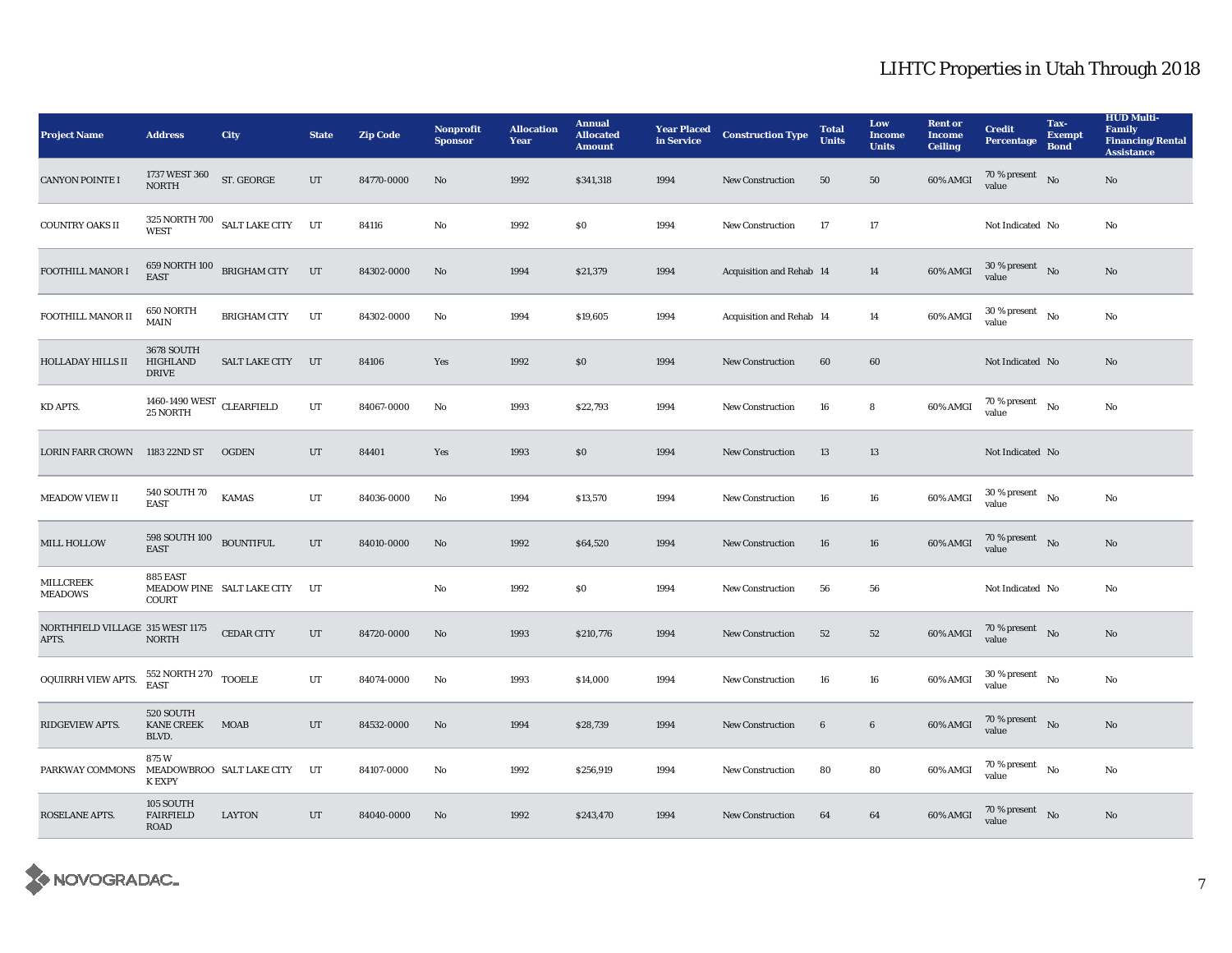| <b>Project Name</b>                   | <b>Address</b>                                  | <b>City</b>                                 | <b>State</b> | <b>Zip Code</b> | <b>Nonprofit</b><br><b>Sponsor</b> | <b>Allocation</b><br>Year | <b>Annual</b><br><b>Allocated</b><br><b>Amount</b> | <b>Year Placed<br/>in Service</b> | <b>Construction Type</b>  | <b>Total</b><br><b>Units</b> | Low<br><b>Income</b><br><b>Units</b> | <b>Rent or</b><br><b>Income</b><br><b>Ceiling</b> | <b>Credit</b><br><b>Percentage</b>         | Tax-<br><b>Exempt</b><br><b>Bond</b> | <b>HUD Multi-</b><br>Family<br><b>Financing/Rental</b><br><b>Assistance</b> |
|---------------------------------------|-------------------------------------------------|---------------------------------------------|--------------|-----------------|------------------------------------|---------------------------|----------------------------------------------------|-----------------------------------|---------------------------|------------------------------|--------------------------------------|---------------------------------------------------|--------------------------------------------|--------------------------------------|-----------------------------------------------------------------------------|
| <b>ROYAL HOTEL</b>                    | 2522 WALL<br><b>AVENUE</b>                      | <b>OGDEN</b>                                | UT           | 84401-0000      | No                                 | 1993                      | \$25,359                                           | 1994                              | Acquisition and Rehab 22  |                              | 22                                   | 60% AMGI                                          | Both 30% and<br>70% present No<br>value    |                                      | No                                                                          |
| <b>SNOW CROWN 92</b>                  | 667 W 200 N                                     | <b>ROOSEVELT</b>                            | UT           | 84066           | No                                 | 1992                      | \$0\$                                              | 1994                              | <b>New Construction</b>   | $\boldsymbol{2}$             | $\boldsymbol{2}$                     |                                                   | Not Indicated No                           |                                      |                                                                             |
| WEDGEWOOD APTS.                       | 1888 NO.<br>WEDGEWOOD CEDAR CITY<br><b>LANE</b> |                                             | UT           |                 | No                                 | 1993                      | \$0\$                                              | 1994                              | New Construction          | 24                           | 24                                   |                                                   | Not Indicated No                           |                                      | No                                                                          |
| MOUNT EYRIE APTS.                     | <b>EAST</b>                                     | 1225 NORTH $454\,$ NORTH OGDEN              | UT           | 84404-0000      | No                                 | 1992                      | \$86,150                                           | 1994                              | Acquisition and Rehab 39  |                              | 38                                   | 60% AMGI                                          | Both 30% and<br>70% present No<br>value    |                                      | No                                                                          |
| <b>STONECREST PUD</b>                 | 211 EAST<br><b>CRESTONE</b><br><b>AVENUE</b>    | SOUTH SALT LAKE $_{\rm{UT}}$<br><b>CITY</b> |              | 84115-0000      | $\mathbf{No}$                      | 1992                      | \$70,416                                           | 1994                              | <b>New Construction</b>   | 16                           | 16                                   | 60% AMGI                                          | $70$ % present $\quad$ No $\quad$<br>value |                                      | No                                                                          |
| <b>BAUS BUTTE APTS.</b>               | 116 WEST 100<br><b>SOUTH</b>                    | <b>BLANDING</b>                             | UT           | 84511           | $\mathbf{N}\mathbf{o}$             | 1995                      | $\$0$                                              | 1995                              | <b>New Construction</b>   | 24                           | 24                                   |                                                   | Not Indicated No                           |                                      | No                                                                          |
| WILLOW COVE                           | 1187 WEST 580<br><b>NORTH</b>                   | <b>OREM</b>                                 | UT           | 84057           |                                    | 1993                      | $\$0$                                              | 1995                              | New Construction          | 8                            | 8                                    |                                                   | Not Indicated                              |                                      | No                                                                          |
| <b>WESTGATE APTS.</b><br><b>PROVO</b> | 1187 - 1189 W<br>200 N                          | <b>PROVO</b>                                | UT           | 84601           |                                    | 1993                      | \$0\$                                              | 1995                              | New Construction          | 8                            | 8                                    |                                                   | Not Indicated                              |                                      | No                                                                          |
| <b>WASHINGTON MILL</b>                | <b>240 DALY</b><br><b>AVENUE</b>                | <b>PARK CITY</b>                            | UT           | 84060-0000      | No                                 | 1994                      | \$60,946                                           | 1995                              | New Construction          | 8                            | 8                                    | 60% AMGI                                          | $70$ % present $$_{\rm No}$$<br>value      |                                      | No                                                                          |
| UNIVERSITY VILLA                      | 672 EAST<br><b>LAGOON</b><br><b>STREET</b>      | <b>ROOSEVELT</b>                            | UT           | 84066-0000      | No                                 | 1994                      | \$18,785                                           | 1995                              | <b>New Construction</b>   | $\overline{4}$               | $\overline{4}$                       | 60% AMGI                                          | 70 % present $\hbox{No}$<br>value          |                                      | No                                                                          |
| <b>SEDONA</b>                         | 562 WEST 200<br><b>NORTH</b>                    | SALT LAKE CITY                              | UT           | 84116           |                                    | 1994                      | \$0\$                                              | 1995                              | <b>New Construction</b>   | 16                           | 16                                   |                                                   | Not Indicated                              |                                      | No                                                                          |
| <b>RIVERVIEW</b><br><b>TOWNHOMES</b>  | 1665 SOUTH<br>RIVERSIDE<br><b>DRIVE</b>         | <b>SALT LAKE CITY</b>                       | UT           | 84104           |                                    | 1993                      | $\$0$                                              | 1995                              | New Construction          | 61                           | 61                                   |                                                   | Not Indicated                              |                                      | No                                                                          |
| RIDGEVIEW APTS.                       | 710 NORTH<br><b>WASHINGTON</b>                  | <b>OGDEN</b>                                | UT           | 84404-0000      | No                                 | 1994                      | \$304,048                                          | 1995                              | <b>New Construction</b>   | 79                           | 79                                   | 60% AMGI                                          | $70$ % present $\quad$ No $\quad$<br>value |                                      | No                                                                          |
| RIDGELAND APTS.                       | <b>3455 WEST</b><br>RIDGELAND<br>PARK DR        | <b>WEST VALLEY</b><br><b>CITY</b>           | UT           | 84119           |                                    | 1993                      | $\$0$                                              | 1995                              | <b>New Construction</b>   | 64                           | 64                                   |                                                   | Not Indicated                              |                                      | No                                                                          |
| <b>PAULINE DOWNS</b><br>APTS.         | 110 SOUTH 300<br><b>EAST</b>                    | SALT LAKE CITY UT                           |              | 84111           | Yes                                | 1993                      | \$0\$                                              | 1995                              | Acquisition and Rehab 112 |                              | 112                                  |                                                   | Not Indicated No                           |                                      | No                                                                          |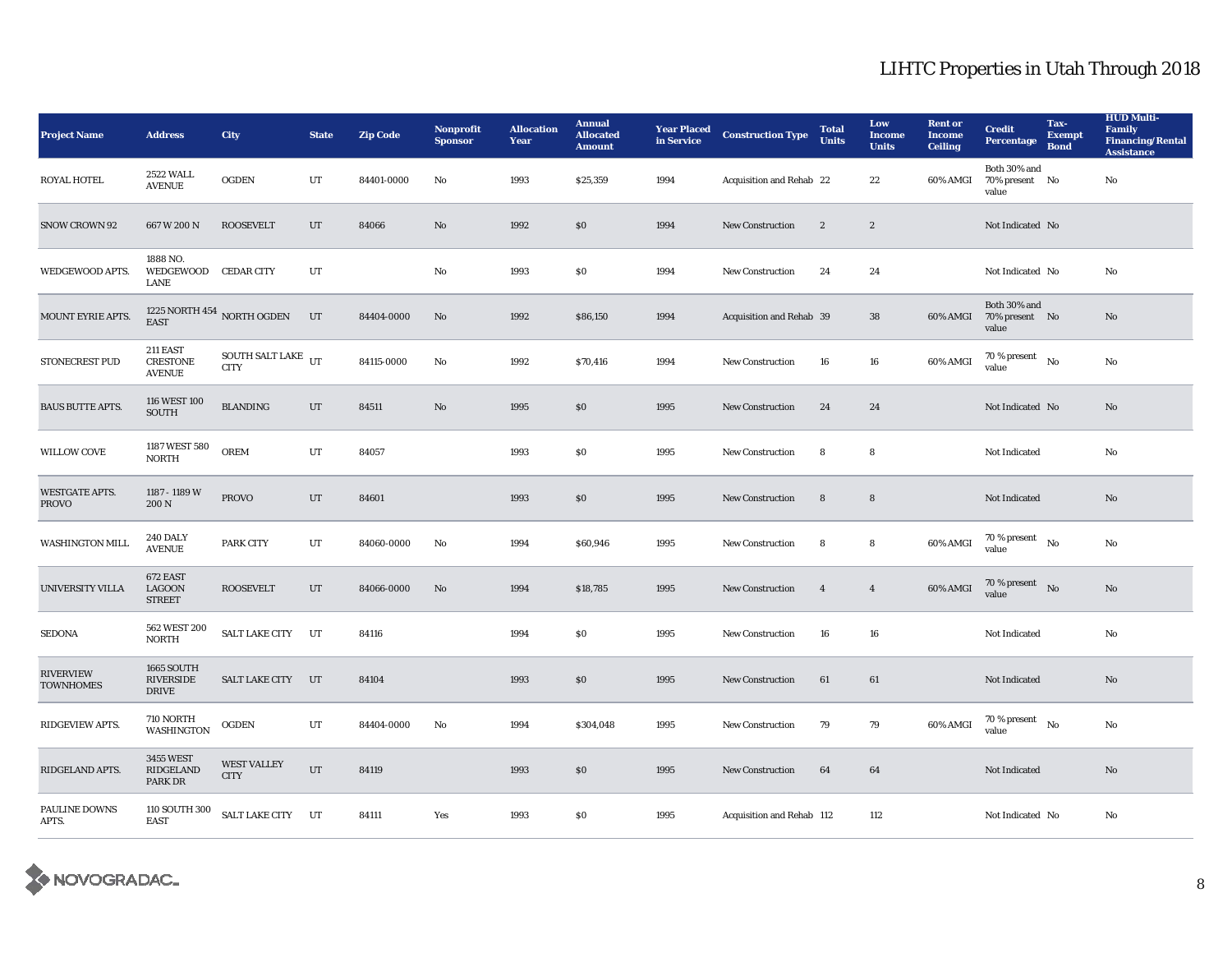| <b>Project Name</b>                          | <b>Address</b>                           | <b>City</b>                      | <b>State</b> | <b>Zip Code</b> | <b>Nonprofit</b><br><b>Sponsor</b> | <b>Allocation</b><br>Year | <b>Annual</b><br><b>Allocated</b><br><b>Amount</b> | <b>Year Placed</b><br>in Service | <b>Construction Type</b> | <b>Total</b><br><b>Units</b> | Low<br><b>Income</b><br><b>Units</b> | <b>Rent or</b><br><b>Income</b><br><b>Ceiling</b> | <b>Credit</b><br><b>Percentage</b>          | Tax-<br><b>Exempt</b><br><b>Bond</b> | <b>HUD Multi-</b><br><b>Family</b><br><b>Financing/Rental</b><br><b>Assistance</b> |
|----------------------------------------------|------------------------------------------|----------------------------------|--------------|-----------------|------------------------------------|---------------------------|----------------------------------------------------|----------------------------------|--------------------------|------------------------------|--------------------------------------|---------------------------------------------------|---------------------------------------------|--------------------------------------|------------------------------------------------------------------------------------|
| PALLADIO APTS.                               | 200 WEST 360<br>SOUTH                    | SALT LAKE CITY UT                |              | 84111-0000      | $\mathbf{No}$                      | 1994                      | \$217,606                                          | 1995                             | <b>New Construction</b>  | 96                           | 36                                   | 50% AMGI                                          | 70 % present<br>value                       | No                                   | $\rm No$                                                                           |
| <b>MYTON CROWN</b>                           | 55 E 100 N                               | <b>MYTON</b>                     | UT           |                 |                                    | 1994                      | \$0\$                                              | 1995                             | <b>New Construction</b>  | $\boldsymbol{\cdot}$         | 3                                    |                                                   | Not Indicated                               |                                      |                                                                                    |
| MOUNTAIN VIEW EAST 987 EAST 200<br>APTS.     | <b>NORTH</b>                             | <b>PAYSON</b>                    | $_{\rm UT}$  | 84651           |                                    | 1994                      | \$0\$                                              | 1995                             | New Construction         | $32\,$                       | $32\,$                               |                                                   | Not Indicated                               |                                      | No                                                                                 |
| <b>MOUNTAIN GLEN</b><br>APTS.                | <b>5725 WASATCH</b><br><b>DRIVE</b>      | SOUTH OGDEN                      | UT           | 84403-0000      | No                                 | 1994                      | \$257,838                                          | 1995                             | <b>New Construction</b>  | 80                           | 66                                   | 60% AMGI                                          | $70$ % present $\quad$ No $\quad$<br>value  |                                      | No                                                                                 |
| MANTI SENIOR II<br>APTS.                     | 250 NORTH 100 MANTI<br><b>EAST</b>       |                                  | UT           | 84642-0000      | No                                 | 1994                      | \$12,502                                           | 1995                             | <b>New Construction</b>  | 8                            | 8                                    | 60% AMGI                                          | $30\%$ present No<br>value                  |                                      | No                                                                                 |
| <b>LOWELL APTS.</b>                          | <b>EAST</b>                              | 756 SOUTH 200 SALT LAKE CITY UT  |              | 84111-0000      | No                                 | 1993                      | \$404,803                                          | 1995                             | <b>New Construction</b>  | 80                           | $79\,$                               | 60% AMGI                                          | $70$ % present $\quad$ $_{\rm No}$<br>value |                                      | No                                                                                 |
| <b>KNOLLWOOD</b><br><b>TOWNHOMES</b>         | 6220 W 140 N                             | HURRICANE                        | UT           | 84737           |                                    | 1994                      | \$0\$                                              | 1995                             | <b>New Construction</b>  | 28                           | 28                                   |                                                   | Not Indicated                               |                                      |                                                                                    |
| KANE CREEK APTS.                             | <b>101 W. KANE</b><br><b>CREEK BLVD.</b> | <b>MOAB</b>                      | UT           | 84532-0000      | No                                 | 1993                      | \$223,756                                          | 1995                             | New Construction         | ${\bf 36}$                   | 36                                   | 60% AMGI                                          | $70$ % present $\quad$ No $\quad$<br>value  |                                      | No                                                                                 |
| <b>HIDDEN OAKS VI</b>                        | <b>EAST</b>                              | 3417 SOUTH 200 SALT LAKE CITY UT |              | 84115-0000      | No                                 | 1994                      | \$132,270                                          | 1995                             | <b>New Construction</b>  | 28                           | 28                                   | 60% AMGI                                          | 70 % present $\bar{N}$ o<br>value           |                                      | No                                                                                 |
| <b>CW DEVELOPMENT</b><br>APTS.               | 307 EAST 600<br><b>SOUTH</b>             | SALT LAKE CITY UT                |              | 84111-0000      | No                                 | 1993                      | \$99,725                                           | 1995                             | Acquisition and Rehab 16 |                              | 16                                   | 60% AMGI                                          | Both 30% and<br>70% present No<br>value     |                                      | No                                                                                 |
| COTTONWOOD APTS. I                           | 315 EAST 300<br><b>SOUTH</b>             | <b>ROOSEVELT</b>                 | UT           | 84066           |                                    | 1994                      | \$0\$                                              | 1995                             | <b>New Construction</b>  | 34                           | 34                                   |                                                   | Not Indicated                               |                                      | No                                                                                 |
| <b>CANYON POINTE II</b>                      | 1737 WEST 360<br><b>NORTH</b>            | ST. GEORGE                       | UT           | 84770-0000      | No                                 | 1994                      | \$356,695                                          | 1995                             | <b>New Construction</b>  | 48                           | 47                                   | 60% AMGI                                          | $70$ % present $\quad$ $_{\rm No}$<br>value |                                      | No                                                                                 |
| <b>CANYON BREEZE</b><br><b>SENIOR LIVING</b> | 380 EAST 240<br><b>NORTH</b>             | <b>OREM</b>                      | UT           | 84057-0000      | $\mathbf{N}\mathbf{o}$             | 1993                      | \$146,708                                          | 1995                             | New Construction         | 57                           | 57                                   | 60% AMGI                                          | 70 % present $N0$<br>value                  |                                      | No                                                                                 |
| <b>ART SPACE II</b>                          | 353 WEST 200<br><b>SOUTH</b>             | <b>SALT LAKE CITY</b>            | UT           | 84101           |                                    | 1993                      | \$0\$                                              | 1995                             | Acquisition and Rehab 53 |                              | 53                                   |                                                   | Not Indicated                               |                                      | No                                                                                 |
| <b>SIERRA POINTE I</b>                       | 1503 NORTH<br><b>2100 WEST</b>           | ST. GEORGE                       | UT           | 84770-0000      | No                                 | 1993                      | \$401,700                                          | 1995                             | <b>New Construction</b>  | 109                          | 97                                   | 60% AMGI                                          | 70 % present $\sqrt{\ }$ No<br>value        |                                      | No                                                                                 |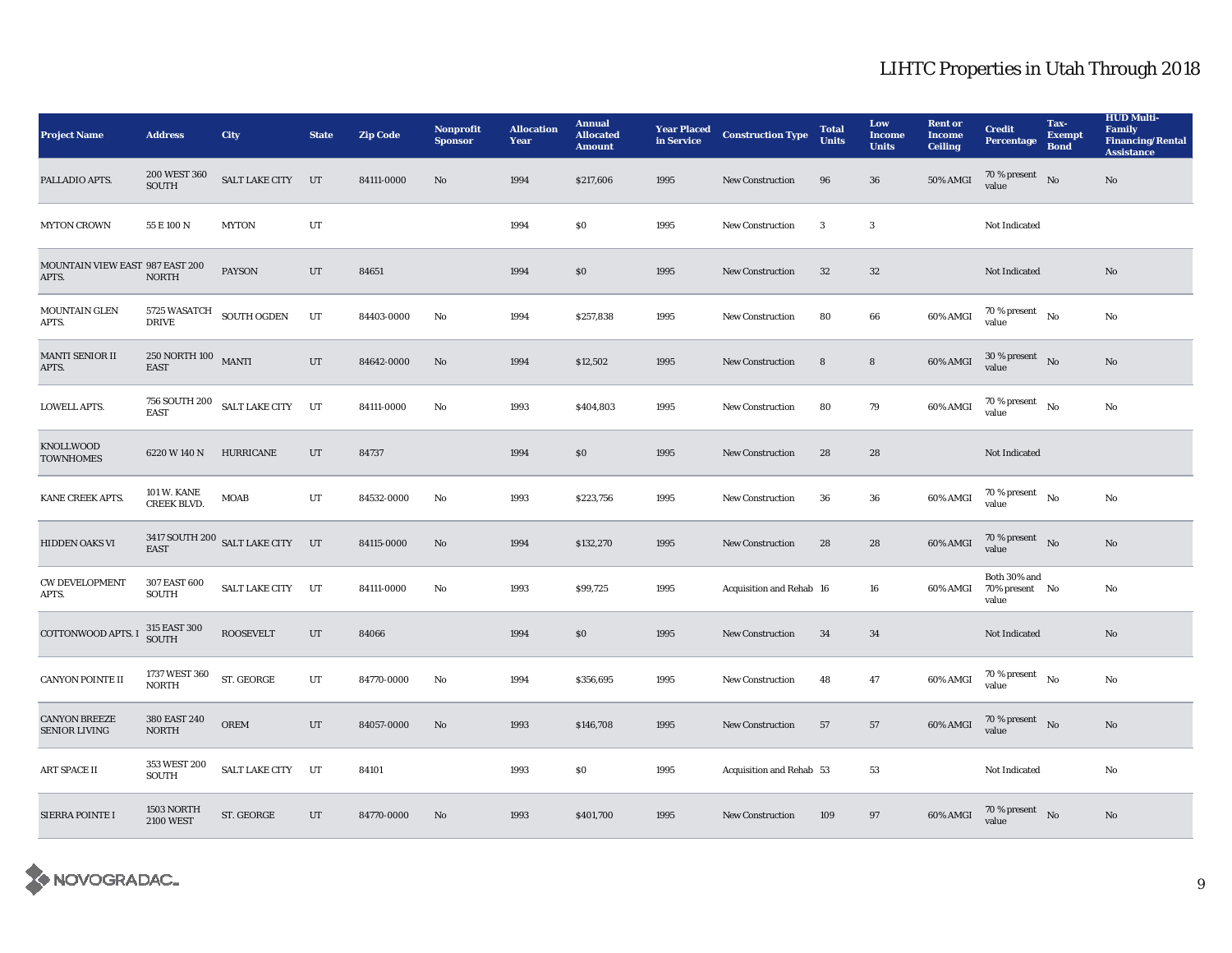| <b>Project Name</b>                                        | <b>Address</b>                                        | <b>City</b>                                                                                    | <b>State</b> | <b>Zip Code</b> | <b>Nonprofit</b><br><b>Sponsor</b> | <b>Allocation</b><br>Year | <b>Annual</b><br><b>Allocated</b><br><b>Amount</b> | <b>Year Placed</b><br>in Service | <b>Construction Type</b> | <b>Total</b><br><b>Units</b> | Low<br><b>Income</b><br><b>Units</b> | <b>Rent or</b><br><b>Income</b><br><b>Ceiling</b> | <b>Credit</b><br><b>Percentage</b>         | Tax-<br><b>Exempt</b><br><b>Bond</b> | <b>HUD Multi-</b><br>Family<br><b>Financing/Rental</b><br><b>Assistance</b> |
|------------------------------------------------------------|-------------------------------------------------------|------------------------------------------------------------------------------------------------|--------------|-----------------|------------------------------------|---------------------------|----------------------------------------------------|----------------------------------|--------------------------|------------------------------|--------------------------------------|---------------------------------------------------|--------------------------------------------|--------------------------------------|-----------------------------------------------------------------------------|
| <b>ASPEN VIEW</b>                                          | 1230 E. ELGIN<br><b>AVENUE</b>                        | SALT LAKE CITY UT                                                                              |              | 84106           | No                                 | 1995                      | \$0\$                                              | 1996                             | <b>New Construction</b>  | 16                           | 16                                   |                                                   | Not Indicated No                           |                                      | No                                                                          |
| <b>ASPEN VILLAS</b>                                        | 1863 KEARNS<br>BLVD.                                  | <b>PARK CITY</b>                                                                               | UT           | 84060           | No                                 | 1996                      | \$0                                                | 1996                             | <b>New Construction</b>  | 88                           | 88                                   |                                                   | Not Indicated Yes                          |                                      | No                                                                          |
| <b>CANYON PARK APTS.</b>                                   | 298 E.<br><b>FIDDLERS</b><br><b>CANYON RD</b>         | <b>CEDAR CITY</b>                                                                              | UT           | 84721-0000      | No                                 | 1995                      | \$53,934                                           | 1996                             | New Construction         | 24                           | 24                                   | 60% AMGI                                          | $70$ % present $\quad$ No $\quad$<br>value |                                      | No                                                                          |
| BICENTENNIAL PARK 810 W N CEDAR CEDAR CITY<br><b>CROWN</b> | <b>BLVD</b>                                           |                                                                                                | UT           | 84721           | Yes                                | 1995                      | \$0                                                | 1996                             | New Construction         | 13                           | 13                                   |                                                   | 70 % present $\bar{N}$ o<br>value          |                                      |                                                                             |
| <b>COMPASS</b><br><b>TOWNHOMES</b>                         | 3306 WEST 3500 WEST VALLEY<br><b>SOUTH</b>            | <b>CITY</b>                                                                                    | UT           | 84119           | No                                 | 1995                      | $\$0$                                              | 1996                             | New Construction         | 34                           | 34                                   |                                                   | Not Indicated No                           |                                      | No                                                                          |
| <b>CRIMSON COURT</b>                                       | 1143 WEST 220<br>NORTH UNIT A                         | PROVO                                                                                          | UT           | 84601-0000      | No                                 | 1995                      | \$42,345                                           | 1996                             | <b>New Construction</b>  | 8                            | 8                                    | 60% AMGI                                          | 70 % present $\hbox{No}$<br>value          |                                      | No                                                                          |
| <b>OURAY DUPLEX</b>                                        |                                                       | $317$ -319 WEST $$\tt SALT$ LAKE CITY $$\tt UT$$ OURAY AVENUE $$\tt SALT$ LAKE CITY $$\tt UT$$ |              | 84103           | No                                 | 1996                      | $\$0$                                              | 1996                             | Acquisition and Rehab 2  |                              | $\boldsymbol{2}$                     |                                                   | Not Indicated No                           |                                      | No                                                                          |
| <b>HARMONY GARDENS</b>                                     | 3521 WEST 3100 WEST VALLEY<br><b>SOUTH</b>            | <b>CITY</b>                                                                                    | UT           | 84119-0000      | No                                 | 1995                      | \$391,692                                          | 1996                             | <b>New Construction</b>  | 96                           | 96                                   | 60% AMGI                                          | 70 % present $\hbox{No}$<br>value          |                                      | No                                                                          |
| <b>SILVER MEADOWS</b><br><b>ESTATES</b>                    | <b>1935 COOKE</b><br><b>DRIVE</b>                     | <b>PARK CITY</b>                                                                               | UT           | 84060           |                                    | 1994                      | $\$0$                                              | 1996                             | New Construction         | 14                           | 14                                   |                                                   | Not Indicated                              |                                      | No                                                                          |
| SIERRA POINTE II                                           | 2181 WEST 1575 ST. GEORGE<br><b>NORTH</b>             |                                                                                                | UT           | 84770-0000      | No                                 | 1994                      | \$366,734                                          | 1996                             | New Construction         | 59                           | 59                                   | 60% AMGI                                          | $70\,\%$ present $$\rm{No}$$ value         |                                      | No                                                                          |
| SAGE VALLEY ESTATES 1108 HOLYOAK MOAB<br>CROWN             | LN                                                    |                                                                                                | UT           | 84532           |                                    | 1994                      | $\$0$                                              | 1996                             | <b>New Construction</b>  | 8                            | 8                                    |                                                   | Not Indicated                              |                                      |                                                                             |
| ROBERT A WILLEY<br>APTS.                                   | <b>EAST</b>                                           | 543 SOUTH 400 SALT LAKE CITY UT                                                                |              | 84111           |                                    | 1994                      | \$0\$                                              | 1996                             | Acquisition and Rehab 7  |                              | $7\phantom{.0}$                      |                                                   | Not Indicated                              |                                      | No                                                                          |
| RIVERWALK APTS.                                            | 781 SOUTH<br><b>RIVERWALK</b><br><b>DRIVE</b>         | LOGAN                                                                                          | UT           | 84321           |                                    | 1994                      | $\$0$                                              | 1996                             | New Construction         | 88                           | 88                                   |                                                   | Not Indicated                              |                                      | No                                                                          |
| <b>IRON HORSE PARK</b><br>APTS.                            | <b>1674 LOWER</b><br><b>IRON HORSE</b><br><b>LOOP</b> | <b>PARK CITY</b>                                                                               | UT           | 84060           |                                    | 1993                      | \$0                                                | 1996                             | <b>New Construction</b>  | 94                           | 94                                   |                                                   | Not Indicated                              |                                      | No                                                                          |
| COUNTRY VILLA APTS.                                        | 588 EAST 650<br>NORTH                                 | <b>ROOSEVELT</b>                                                                               | $_{\rm UT}$  | 84066           |                                    | 1994                      | $\$0$                                              | 1996                             | New Construction         | $\overline{4}$               | $\overline{4}$                       |                                                   | Not Indicated                              |                                      | No                                                                          |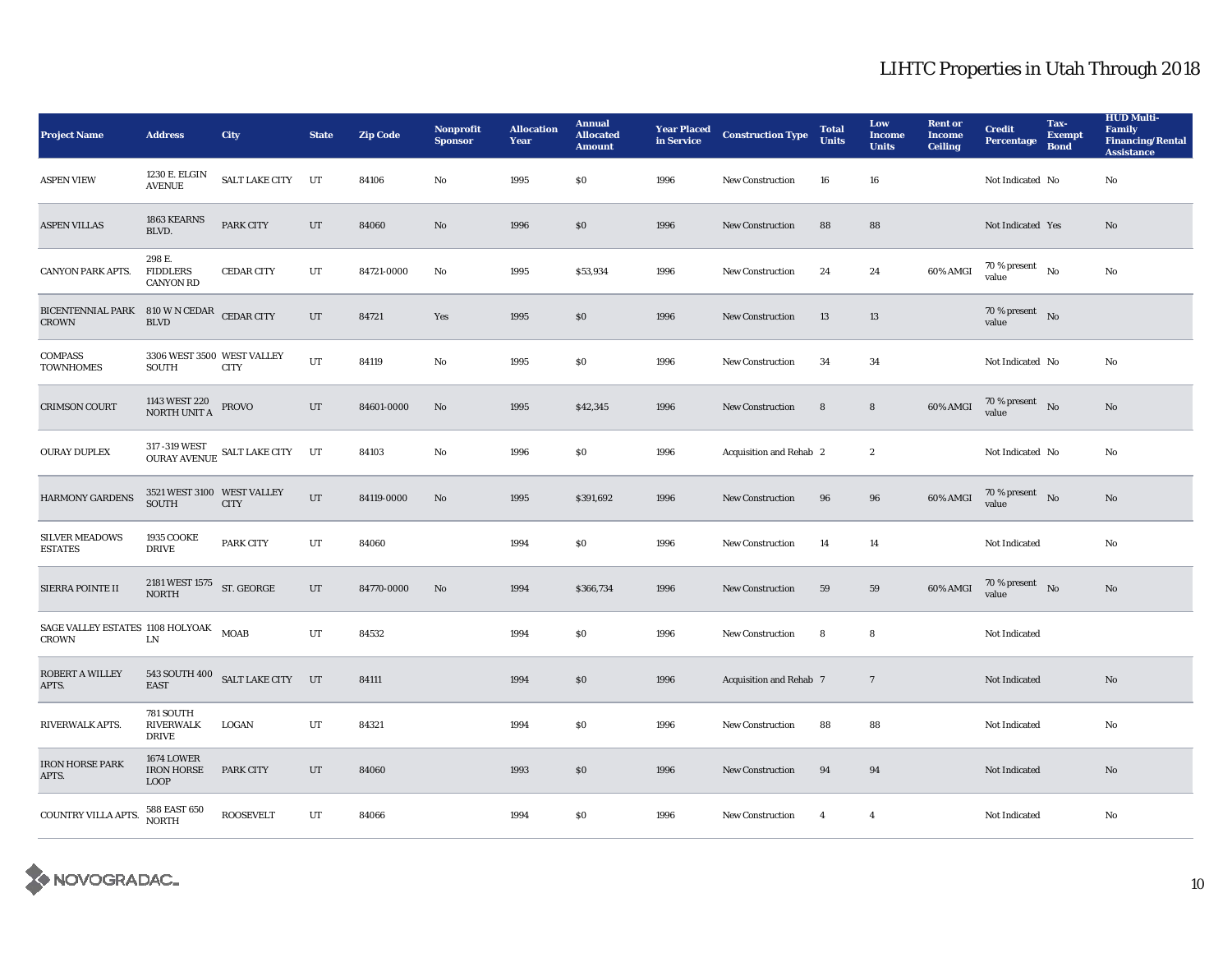| <b>Project Name</b>                          | <b>Address</b>                                    | <b>City</b>                                 | <b>State</b> | <b>Zip Code</b> | Nonprofit<br><b>Sponsor</b> | <b>Allocation</b><br>Year | <b>Annual</b><br><b>Allocated</b><br><b>Amount</b> | <b>Year Placed</b><br>in Service | <b>Construction Type</b> | <b>Total</b><br><b>Units</b> | Low<br><b>Income</b><br><b>Units</b> | <b>Rent or</b><br><b>Income</b><br><b>Ceiling</b> | <b>Credit</b><br><b>Percentage</b>         | Tax-<br><b>Exempt</b><br><b>Bond</b> | <b>HUD Multi-</b><br><b>Family</b><br><b>Financing/Rental</b><br><b>Assistance</b> |
|----------------------------------------------|---------------------------------------------------|---------------------------------------------|--------------|-----------------|-----------------------------|---------------------------|----------------------------------------------------|----------------------------------|--------------------------|------------------------------|--------------------------------------|---------------------------------------------------|--------------------------------------------|--------------------------------------|------------------------------------------------------------------------------------|
| <b>AVION TOWNHOMES</b>                       | 7905 S. OLD<br><b>BINGHAM</b><br><b>HIGHWAY</b>   | <b>WEST JORDAN</b>                          | UT           | 84088           |                             | 1994                      | \$0                                                | 1996                             | <b>New Construction</b>  | 55                           | 55                                   |                                                   | Not Indicated                              |                                      | $\rm No$                                                                           |
| <b>GREGSON APTS.</b>                         | 19 WEST<br><b>GREGSON</b><br><b>AVENUE</b>        | SOUTH SALT LAKE $_{\rm{UT}}$<br><b>CITY</b> |              | 84115-0000      | No                          | 1994                      | \$83,027                                           | 1996                             | <b>New Construction</b>  | 16                           | 16                                   | 60% AMGI                                          | $70$ % present $\quad$ No $\quad$<br>value |                                      | No                                                                                 |
| NORTH POINTE APTS.                           | 1580 NORTH<br>200 EAST                            | <b>LOGAN</b>                                | UT           | 84321-0000      | No                          | 1994                      | \$302,687                                          | 1996                             | <b>New Construction</b>  | 80                           | 80                                   | 60% AMGI                                          | $70$ % present $\;\;$ No $\;$<br>value     |                                      | No                                                                                 |
| <b>VALLEY WOODS</b>                          | <b>3610 SOUTH</b><br><b>1000 WEST</b>             | <b>SALT LAKE CITY</b>                       | UT           | 84119-0000      | No                          | 1995                      | \$363,553                                          | 1996                             | New Construction         | 42                           | 41                                   | 60% AMGI                                          | $70$ % present $\quad$ No $\quad$<br>value |                                      | $\rm No$                                                                           |
| <b>HEATHER ESTATES I</b>                     | 25 EAST 1800<br><b>SOUTH</b>                      | <b>CLEARFIELD</b>                           | UT           | 84015           | No                          | 1997                      | $\$0$                                              | 1997                             | New Construction         | 108                          | 108                                  |                                                   | Not Indicated Yes                          |                                      | No                                                                                 |
| HEATHER ESTATES II                           | 25 EAST 1800<br>SOUTH                             | <b>CLEARFIELD</b>                           | UT           | 84015-0000      | No                          | 1997                      | \$152,684                                          | 1997                             | <b>New Construction</b>  | 48                           | 48                                   | 60% AMGI                                          | $30$ % present $\hbox{~No}$<br>value       |                                      | No                                                                                 |
| HURRICANE HILLS I                            | $2002$ WEST $200\quad$ HURRICANE<br><b>SOUTH</b>  |                                             | $_{\rm UT}$  | 84732-0000      | No                          | 1996                      | \$370,114                                          | 1997                             | <b>New Construction</b>  | 50                           | 50                                   | 60% AMGI                                          | $70$ % present $\;\;$ No $\;$<br>value     |                                      | $\rm No$                                                                           |
| <b>KENSINGTON PLACE</b>                      | 353 EAST<br>COBBLE CREEK CEDAR CITY<br>DR         |                                             | UT           | 84720-0000      | No                          | 1995                      | \$352,816                                          | 1997                             | New Construction         | 61                           | 61                                   | 60% AMGI                                          | $70$ % present $\quad$ No $\quad$<br>value |                                      | No                                                                                 |
| SUMMIT POINTE APTS.                          | $1710$ WEST $350$ $$\rm{ST}$ $\rm{GEORGE}$$ NORTH |                                             | UT           | 84770-0000      | No                          | 1995                      | \$360,658                                          | 1997                             | <b>New Construction</b>  | 70                           | 70                                   | 60% AMGI                                          | $70$ % present $\;\;$ No $\;$<br>value     |                                      | No                                                                                 |
| <b>RENEE ANN</b>                             | 6325 WEST 25<br><b>NORTH</b>                      | <b>HURRICANE</b>                            | UT           | 84737-0000      | No                          | 1996                      | \$58,364                                           | 1997                             | <b>New Construction</b>  | 23                           | 23                                   | 60% AMGI                                          | $30$ % present $\hbox{~No}$<br>value       |                                      | No                                                                                 |
| <b>VICTORIA WOODS</b><br><b>SENIOR APTS.</b> | 3510 WEST 3650 WEST VALLEY<br>S                   | <b>CITY</b>                                 | UT           | 84119-0000      | $\mathbf{No}$               | 1995                      | \$396,278                                          | 1997                             | New Construction         | 104                          | 104                                  | 60% AMGI                                          | 70 % present $N0$<br>value                 |                                      | $\mathbf{No}$                                                                      |
| HERITAGE APTS.<br><b>DRAPER</b>              | 11715 SOUTH<br><b>STATE STREET</b>                | <b>DRAPER</b>                               | UT           | 84020-0000      | No                          | 1996                      | \$396,000                                          | 1998                             | <b>New Construction</b>  | 152                          | 80                                   | 60% AMGI                                          | $70$ % present $_{\rm ~No}$<br>value       |                                      | No                                                                                 |
| BRIDGESIDE LANDING BRIDGESIDE                | 4536<br><b>WAY</b>                                | TAYLORSVILLE                                | UT           | 84123           | No                          | 1997                      | $\boldsymbol{\mathsf{S}}\boldsymbol{\mathsf{O}}$   | 1998                             | <b>New Construction</b>  | 300                          | 150                                  |                                                   | Not Indicated Yes                          |                                      | No                                                                                 |
| <b>COMPASS COURT</b><br><b>TOWNHOMES</b>     | 1480 WEST 3500 WEST VALLEY<br>SOUTH               | <b>CITY</b>                                 | $_{\rm UT}$  | 84119           | $\mathbf{No}$               | 1996                      | $\$0$                                              | 1998                             | <b>New Construction</b>  | 40                           | 40                                   |                                                   | Not Indicated No                           |                                      | No                                                                                 |
| <b>COMPASS VILLA</b>                         | 1466 WEST 3500 WEST VALLEY<br>SOUTH               | <b>CITY</b>                                 | UT           | 84119           | No                          | 1997                      | \$0                                                | 1998                             | <b>New Construction</b>  | 55                           | 55                                   |                                                   | Not Indicated No                           |                                      | $\mathbf{N}\mathbf{o}$                                                             |

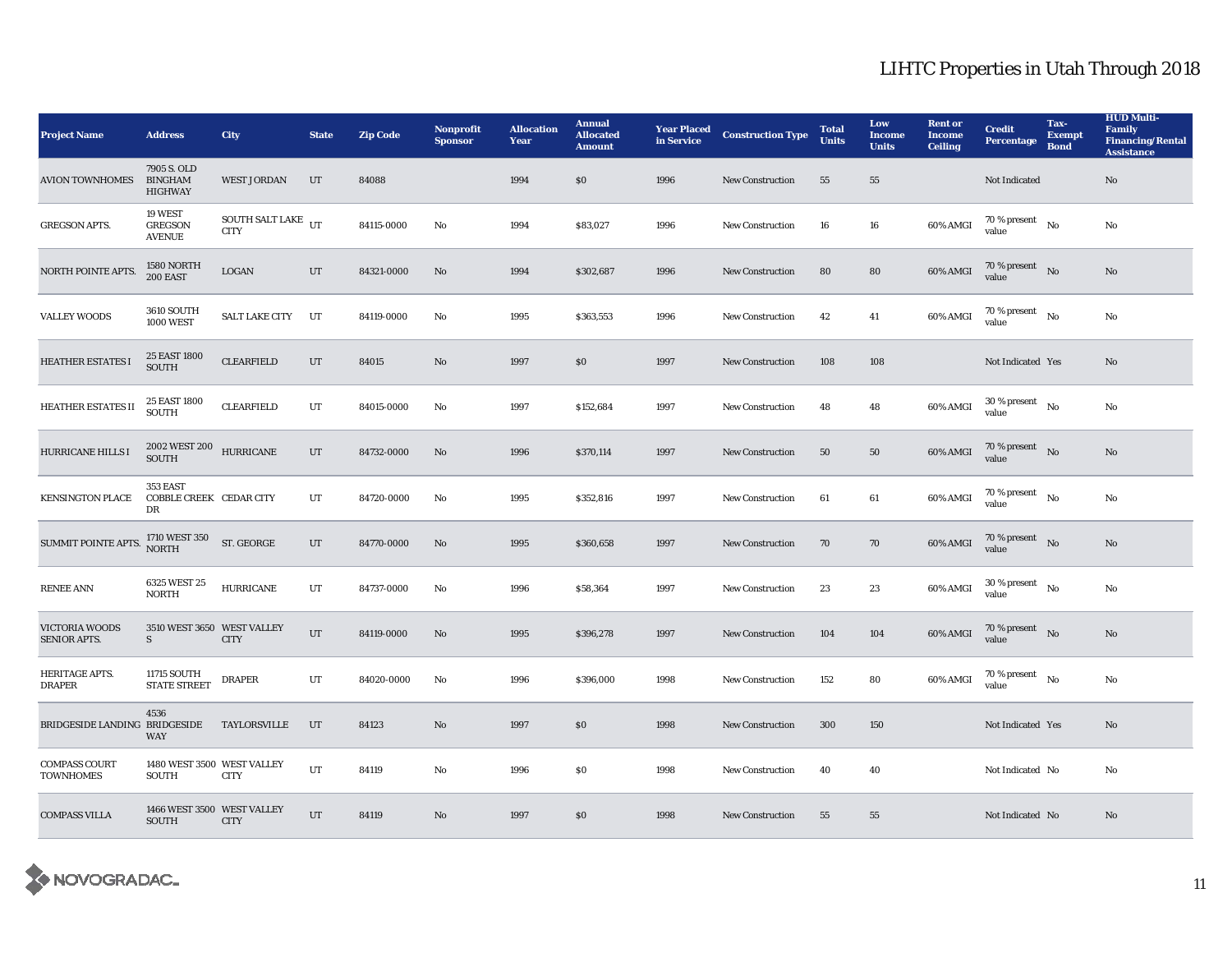| <b>Project Name</b>                                | <b>Address</b>                                      | <b>City</b>                                                                                                        | <b>State</b> | <b>Zip Code</b> | Nonprofit<br><b>Sponsor</b> | <b>Allocation</b><br>Year | <b>Annual</b><br><b>Allocated</b><br><b>Amount</b> | <b>Year Placed</b><br>in Service | <b>Construction Type</b>  | <b>Total</b><br><b>Units</b> | Low<br><b>Income</b><br><b>Units</b> | <b>Rent or</b><br><b>Income</b><br><b>Ceiling</b> | <b>Credit</b><br><b>Percentage</b>          | Tax-<br><b>Exempt</b><br><b>Bond</b> | <b>HUD Multi-</b><br><b>Family</b><br><b>Financing/Rental</b><br><b>Assistance</b> |
|----------------------------------------------------|-----------------------------------------------------|--------------------------------------------------------------------------------------------------------------------|--------------|-----------------|-----------------------------|---------------------------|----------------------------------------------------|----------------------------------|---------------------------|------------------------------|--------------------------------------|---------------------------------------------------|---------------------------------------------|--------------------------------------|------------------------------------------------------------------------------------|
| <b>COUNTRY PINES</b><br>RETIREMENT MANOR NORTH     | 1706 WEST 1800                                      | <b>CLINTON</b>                                                                                                     | UT           | 84015-0000      | No                          | 1998                      | \$132,902                                          | 1998                             | <b>New Construction</b>   | 63                           | 58                                   | 60% AMGI                                          | 30 % present<br>value                       | No                                   | $\rm No$                                                                           |
| GREEN RIVER CROWN 325 N LONG                       |                                                     | <b>GREEN RIVER</b>                                                                                                 | UT           |                 | No                          | 1997                      | \$0                                                | 1998                             | New Construction          | $5\phantom{.0}$              | $\overline{\mathbf{5}}$              |                                                   | Not Indicated No                            |                                      |                                                                                    |
| HURRICANE HILLS II                                 | $2002$ WEST $200$ $$\,$ HURRICANE SOUTH             |                                                                                                                    | UT           | 84737           | No                          | 1997                      | \$0                                                | 1998                             | <b>New Construction</b>   | 28                           | 28                                   |                                                   | Not Indicated No                            |                                      | No                                                                                 |
| <b>KENSINGTON EAST</b>                             | 426 E. NICHOLS CEDAR CITY<br>CANYON ROAD CEDAR CITY |                                                                                                                    | $_{\rm UT}$  | 84721           | $\mathbf{N}\mathbf{o}$      | 1996                      | $\$0$                                              | 1998                             | <b>New Construction</b>   | 72                           | 72                                   |                                                   | Not Indicated No                            |                                      | $\mathbf{N}\mathbf{o}$                                                             |
| <b>HUNTSMAN</b>                                    |                                                     | $\begin{array}{ll} 338 \text{ EAST } 300 \\ \text{SOUTH } \text{STREET} \end{array} \text{SALT } \text{LAKE CITY}$ | UT           | 84111           | No                          | 1996                      | \$0                                                | 1998                             | <b>New Construction</b>   | 36                           | 36                                   |                                                   | $70$ % present $\quad$ No $\quad$<br>value  |                                      | No                                                                                 |
| TREMONTON VILLAGE 730 WEST 960<br>APTS.            | <b>SOUTH</b>                                        | <b>TREMONTON</b>                                                                                                   | UT           | 84337           | Yes                         | 1996                      | \$0                                                | 1998                             | Acquisition and Rehab 24  |                              | 24                                   |                                                   | Not Indicated No                            |                                      | No                                                                                 |
| <b>VILLAS AT VINE</b><br><b>STREET</b>             | 801 EAST VINE MURRAY<br><b>STREET</b>               |                                                                                                                    | UT           | 84102-0000      | No                          | 1998                      | \$164,933                                          | 1998                             | Acquisition and Rehab 102 |                              | 102                                  | 60% AMGI                                          | $30$ % present $_{\rm ~No}$<br>value        |                                      | No                                                                                 |
| <b>RED CLIFF MANOR</b>                             | 1768 EAST 280<br><b>NORTH</b>                       | ST. GEORGE                                                                                                         | UT           | 84790-0000      | $\mathbf{No}$               | 1998                      | \$500,000                                          | 1998                             | New Construction          | 98                           | 98                                   | 60% AMGI                                          | 70 % present $\bar{N}$ o<br>value           |                                      | No                                                                                 |
| ASHLEY VALLEY APTS.                                | <b>1320 WEST</b><br>$\operatorname{\mathbf{MAIN}}$  | <b>VERNAL</b>                                                                                                      | UT           | 84078           | No                          | 1997                      | \$0\$                                              | 1999                             | <b>New Construction</b>   | 32                           | $32\,$                               |                                                   | Not Indicated No                            |                                      | No                                                                                 |
| BLUE MOUNTAIN DINE <sup>459</sup> SOUTH DINE COURT |                                                     | <b>BLANDING</b>                                                                                                    | UT           | 84511           | <b>Yes</b>                  | 1999                      | \$0                                                | 1999                             | <b>New Construction</b>   | 20                           | 20                                   |                                                   | 70 % present No<br>value                    |                                      | No                                                                                 |
| COTTONWOOD APTS. 315 EAST 300<br>П                 | <b>SOUTH</b>                                        | <b>ROOSEVELT</b>                                                                                                   | UT           | 84066           | No                          | 1998                      | $\$0$                                              | 1999                             | New Construction          | 20                           | 20                                   |                                                   | Not Indicated No                            |                                      | No                                                                                 |
| <b>HIDDEN OAKS VII</b>                             | <b>EAST</b>                                         | 3427 SOUTH 200 SALT LAKE CITY UT                                                                                   |              | 84115           | No                          | 1997                      | \$0                                                | 1999                             | <b>New Construction</b>   | $\boldsymbol{6}$             | 6                                    |                                                   | Not Indicated No                            |                                      | No                                                                                 |
| <b>LOGAN POINTE APTS.</b>                          | 1320 NORTH<br>200 EAST                              | LOGAN                                                                                                              | UT           | 84341-0000      | No                          | 1998                      | \$450,000                                          | 1999                             | <b>New Construction</b>   | 93                           | 93                                   | 60% AMGI                                          | $70$ % present $\quad$ $_{\rm No}$<br>value |                                      | No                                                                                 |
| <b>MAYFLOWER HARBOR</b>                            | 4125 NORTH<br><b>3250 WEST</b>                      | $\tt LEHI$                                                                                                         | UT           | 84043           | $\mathbf{N}\mathbf{o}$      | 1999                      | \$0                                                | 1999                             | <b>New Construction</b>   | 192                          | 192                                  |                                                   | Not Indicated Yes                           |                                      | $\mathbf{No}$                                                                      |
| OAKSTONE APTS.                                     | 1550 SOUTH<br><b>1000 EAST</b>                      | CLEARFIELD                                                                                                         | UT           | 84015           | No                          | 1998                      | \$0                                                | 1999                             | <b>New Construction</b>   | 210                          | 105                                  |                                                   | Not Indicated Yes                           |                                      | No                                                                                 |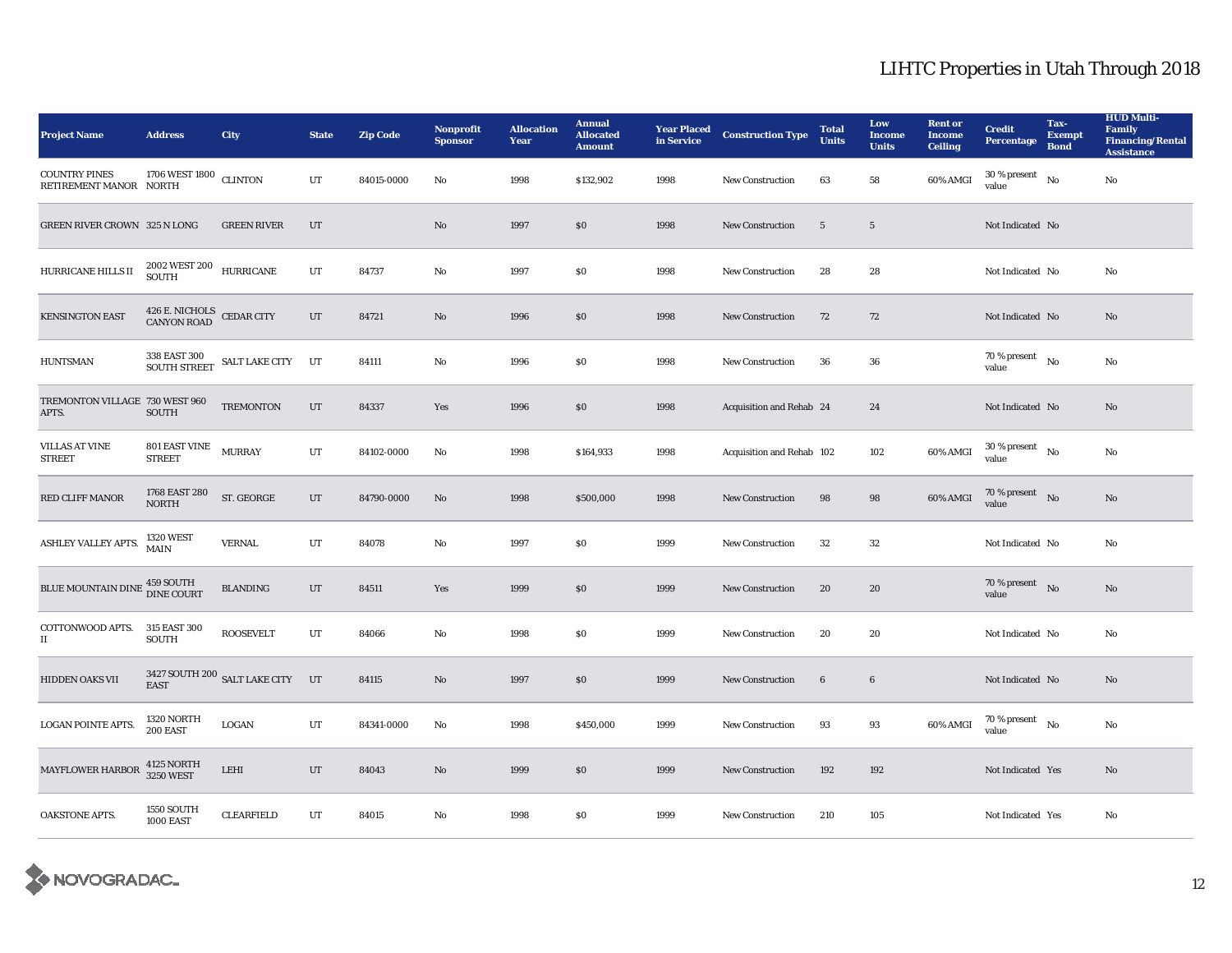| <b>Project Name</b>                   | <b>Address</b>                                        | <b>City</b>                       | <b>State</b> | <b>Zip Code</b> | <b>Nonprofit</b><br><b>Sponsor</b> | <b>Allocation</b><br>Year | <b>Annual</b><br><b>Allocated</b><br><b>Amount</b> | <b>Year Placed<br/>in Service</b> | <b>Construction Type</b>  | <b>Total</b><br><b>Units</b> | Low<br><b>Income</b><br><b>Units</b> | <b>Rent or</b><br><b>Income</b><br><b>Ceiling</b> | <b>Credit</b><br><b>Percentage</b>         | Tax-<br><b>Exempt</b><br><b>Bond</b> | <b>HUD Multi-</b><br><b>Family</b><br><b>Financing/Rental</b><br><b>Assistance</b> |
|---------------------------------------|-------------------------------------------------------|-----------------------------------|--------------|-----------------|------------------------------------|---------------------------|----------------------------------------------------|-----------------------------------|---------------------------|------------------------------|--------------------------------------|---------------------------------------------------|--------------------------------------------|--------------------------------------|------------------------------------------------------------------------------------|
| TREMONTON CROWN<br>97                 | 360 N 400 W                                           | <b>TREMONTON</b>                  | $_{\rm UT}$  | 84337           | $\mathbf{N}\mathbf{o}$             | 1997                      | \$0\$                                              | 1999                              | <b>New Construction</b>   | 8                            | 8                                    |                                                   | Not Indicated No                           |                                      |                                                                                    |
| <b>VALLEY MEADOWS</b>                 | $600$ NORTH $600$ $_{\rm TOOELE}$<br><b>WEST</b>      |                                   | UT           | 84074-0000      | No                                 | 1997                      | \$235,298                                          | 1999                              | <b>New Construction</b>   | 42                           | 41                                   | 60% AMGI                                          | $70$ % present $\quad$ No $\quad$<br>value |                                      | No                                                                                 |
| <b>WASHINGTON PARK</b><br>APTS.       | 170 N.<br>WASHINGTON OGDEN<br>BLVD.                   |                                   | $_{\rm UT}$  | 84404-0000      | $\mathbf{N}\mathbf{o}$             | 1997                      | \$380,902                                          | 1999                              | New Construction          | 84                           | 84                                   | 60% AMGI                                          | 70 % present No<br>value                   |                                      | $\rm No$                                                                           |
| WEST VALLEY CROWN 2551 W 3360 S       |                                                       | <b>WEST VALLEY</b><br><b>CITY</b> | UT           | 84119           | No                                 | 1998                      | \$0\$                                              | 1999                              | <b>New Construction</b>   | 10                           | 10                                   |                                                   | Not Indicated No                           |                                      |                                                                                    |
| <b>WESTLAND COVE</b>                  | <b>2560 WEST</b><br>${\bf MOCKINGBIRD}$<br><b>WAY</b> | <b>WEST VALLEY</b><br><b>CITY</b> | $_{\rm UT}$  |                 | No                                 | 1997                      | \$0\$                                              | 1999                              | <b>New Construction</b>   | 40                           | 40                                   |                                                   | Not Indicated No                           |                                      | No                                                                                 |
| <b>LAKEVIEW APTS.</b>                 | $746$ NORTH $100$ $\,$ TOOELE<br><b>EAST</b>          |                                   | $_{\rm{UT}}$ | 84074           |                                    | 1997                      | $\$0$                                              | 1999                              | <b>New Construction</b>   | 76                           | 76                                   |                                                   | Not Indicated                              |                                      | $_{\rm No}$                                                                        |
| <b>SAFE HAVEN I</b>                   | 550 WEST 700<br>SOUTH                                 | <b>SALT LAKE CITY</b>             | UT           | 84101           |                                    | 1997                      | \$0\$                                              | 1999                              | Acquisition and Rehab 25  |                              | 22                                   |                                                   | Not Indicated                              |                                      | No                                                                                 |
| <b>SLATE CANYON</b>                   | 1125 EAST 1080<br><b>SOUTH</b>                        | <b>PROVO</b>                      | UT           | 84606-0000      | No                                 | 2000                      | \$170,924                                          | 2000                              | New Construction          | 60                           | 59                                   | 60% AMGI                                          | $30$ % present $\hbox{~No}$<br>value       |                                      | No                                                                                 |
| <b>BOULDER POINTE</b>                 | 750 S 650 W                                           | <b>PROVO</b>                      | UT           | 84601           | No                                 | 1999                      | \$0\$                                              | 2000                              | <b>New Construction</b>   | 96                           | 84                                   |                                                   | Not Indicated No                           |                                      |                                                                                    |
| <b>BOULDER SPRINGS</b><br><b>APTS</b> | 750 S 650 W                                           | <b>PROVO</b>                      | UT           | 84601           | No                                 | 1999                      | \$0\$                                              | 2000                              | Acquisition and Rehab 276 |                              | 276                                  |                                                   | Not Indicated No                           |                                      |                                                                                    |
| <b>BRITTANY GREENS</b><br>APTS.       | <b>460 WESTLAND</b><br><b>DRIVE</b>                   | <b>BRIGHAM CITY</b>               | UT           | 84302           | No                                 | 1998                      | \$0\$                                              | 2000                              | <b>New Construction</b>   | 90                           | 80                                   |                                                   | Not Indicated No                           |                                      | No                                                                                 |
| COUNTRY OAKS APTS.                    | <b>1480 SOUTH</b><br><b>1000 EAST</b>                 | <b>CLEARFIELD</b>                 | UT           | 84015-0000      | No                                 | 2000                      | \$155,914                                          | 2000                              | <b>New Construction</b>   | 72                           | 72                                   | 60% AMGI                                          | $30$ % present $\hbox{~No}$<br>value       |                                      | $\rm No$                                                                           |
| HERITAGE APTS.<br><b>MAGNA</b>        | 3539 3543 S.<br>KINGSBURG<br>COVE                     | MAGNA                             | $_{\rm{UT}}$ | 84044-0000      | $\mathbf{No}$                      | 1998                      | \$450,000                                          | 2000                              | <b>New Construction</b>   | 80                           | 76                                   | $60\%$ AMGI                                       | $70\,\%$ present $$$ No value              |                                      | $\rm No$                                                                           |
| <b>HOLIDAY VILLAGE</b><br>APTS.       | 2200 MONITOR<br>DRIVE #1                              | PARK CITY                         | UT           | 84060-0000      | No                                 | 2000                      | \$46,550                                           | 2000                              | Acquisition and Rehab 80  |                              | 79                                   | 60% AMGI                                          | $30$ % present $_{\rm ~No}$<br>value       |                                      | No                                                                                 |
| <b>IRIS APTS.</b>                     | 4865 SOUTH<br>STATE STREET                            | <b>MURRAY</b>                     | UT           | 84107           | Yes                                | 1998                      | \$0\$                                              | 2000                              | Acquisition and Rehab 31  |                              | 31                                   |                                                   | Not Indicated No                           |                                      | No                                                                                 |

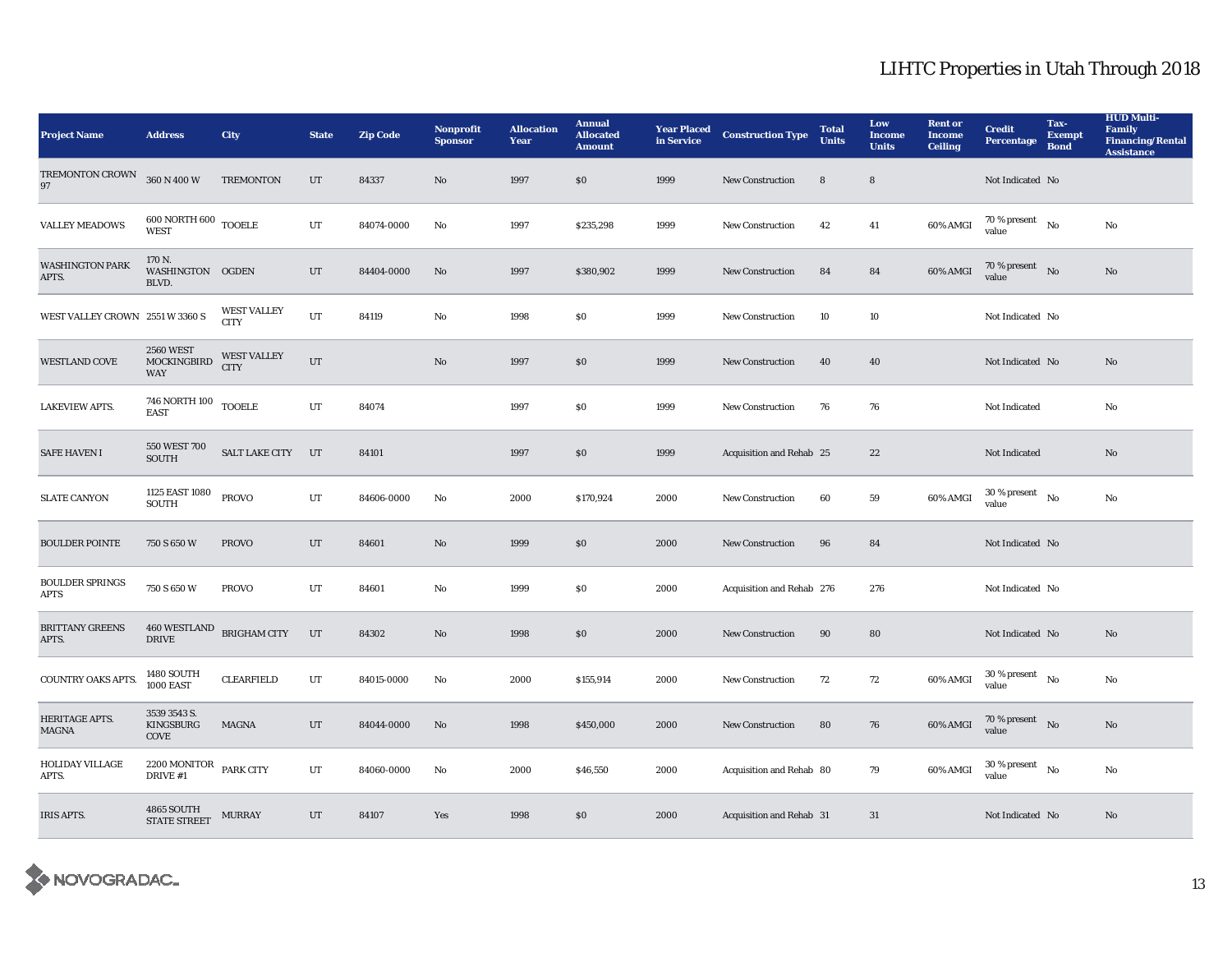| <b>Project Name</b>                                     | <b>Address</b>                                   | <b>City</b>                        | <b>State</b> | <b>Zip Code</b> | <b>Nonprofit</b><br><b>Sponsor</b> | <b>Allocation</b><br>Year | <b>Annual</b><br><b>Allocated</b><br><b>Amount</b> | <b>Year Placed</b><br>in Service | <b>Construction Type</b>  | <b>Total</b><br><b>Units</b> | Low<br><b>Income</b><br><b>Units</b> | <b>Rent or</b><br><b>Income</b><br><b>Ceiling</b> | <b>Credit</b><br><b>Percentage</b>         | Tax-<br><b>Exempt</b><br><b>Bond</b> | <b>HUD Multi-</b><br>Family<br><b>Financing/Rental</b><br><b>Assistance</b> |
|---------------------------------------------------------|--------------------------------------------------|------------------------------------|--------------|-----------------|------------------------------------|---------------------------|----------------------------------------------------|----------------------------------|---------------------------|------------------------------|--------------------------------------|---------------------------------------------------|--------------------------------------------|--------------------------------------|-----------------------------------------------------------------------------|
| <b>MAPLEVIEW APTS.</b>                                  | 1193 EAST 300<br><b>NORTH</b>                    | <b>PROVO</b>                       | UT           | 84606-0000      | No                                 | 1998                      | \$132,495                                          | 2000                             | <b>New Construction</b>   | 24                           | 24                                   | 60% AMGI                                          | 70 % present<br>value                      | No                                   | No                                                                          |
| <b>MOUNTAIN VIEW</b><br><b>SUITES</b>                   | 364 SOUTH 100 CEDAR CITY<br><b>EAST</b>          |                                    | UT           | 84720-0000      | No                                 | 1999                      | \$59,810                                           | 2000                             | New Construction          | 18                           | 18                                   | 60% AMGI                                          | $30$ % present $\;\;$ No $\;$<br>value     |                                      | No                                                                          |
| <b>REMINGTON PARK</b><br><b>RETIREMENT</b>              | $495$ WEST UTAH $_{\rm TOOELE}$<br><b>AVENUE</b> |                                    | UT           | 84074-0000      | No                                 | 1998                      | \$242,633                                          | 2000                             | <b>New Construction</b>   | 72                           | 72                                   | 60% AMGI                                          | $30$ % present $\hbox{~No}$<br>value       |                                      | No                                                                          |
| <b>COUNTRY WOODS</b><br>APTS.                           | <b>525 PARK</b><br><b>BOULEVARD</b>              | <b>OGDEN</b>                       | UT           | 84401-0000      | No                                 | 2002                      | \$284,312                                          | 2000                             | Acquisition and Rehab 168 |                              | 167                                  | 60% AMGI                                          | $30$ % present $\;\;$ No $\;$<br>value     |                                      | No                                                                          |
| <b>RIVIERA PALMS</b>                                    | 179 SOUTH 2700 $\,$ ST. GEORGE<br><b>EAST</b>    |                                    | UT           | 84790-0000      | No                                 | 1999                      | \$424,116                                          | 2000                             | New Construction          | 42                           | 41                                   | 60% AMGI                                          | $70$ % present $\quad$ No $\quad$<br>value |                                      | No                                                                          |
| <b>ROSCREA APTS.</b>                                    | 1680 EAST 300<br><b>SOUTH</b>                    | PRICE                              | UT           | 84501           | No                                 | 1999                      | \$0\$                                              | 2000                             | <b>New Construction</b>   | 48                           | 48                                   |                                                   | Not Indicated No                           |                                      | No                                                                          |
| <b>SUNSET RIDGE</b><br><b>VILLAGE I</b>                 | 1511 & 1513 SO.<br>625 WEST                      | <b>CEDAR CITY</b>                  | UT           | 84720           | No                                 | 2000                      | $\$0$                                              | 2000                             | New Construction          | 50                           | 50                                   |                                                   | Not Indicated No                           |                                      | No                                                                          |
| <b>TOOELE CROWN</b>                                     | 69 NORTH 7TH TOOELE<br><b>STREET</b>             |                                    | UT           | 84074           | $\mathbf{No}$                      | 1999                      | $\$0$                                              | 2000                             | New Construction          | 11                           | 11                                   |                                                   | Not Indicated No                           |                                      | No                                                                          |
| ZION WAY APTS.                                          | 370 NORTH 6TH RICHFIELD<br><b>EAST</b>           |                                    | UT           | 84701-0000      | No                                 | 1999                      | \$54,345                                           | 2000                             | <b>New Construction</b>   | 22                           | 21                                   | 60% AMGI                                          | $30$ % present $\hbox{~No}$<br>value       |                                      | No                                                                          |
| BOULDER PINES APTS 4040 S 1535 W SALT LAKE CITY UT      |                                                  |                                    |              | 84123           | No                                 | 2001                      | \$0                                                | 2001                             | Acquisition and Rehab 160 |                              | 160                                  |                                                   | Not Indicated Yes                          |                                      |                                                                             |
| BOX ELDER COMMONS $^{130\, \rm EAST\,400}_{\rm MODIII}$ |                                                  | <b>BRIGHAM CITY</b>                | UT           | 84302-0000      | No                                 | 1999                      | \$62,700                                           | 2001                             | New Construction          | 16                           | 15                                   | 60% AMGI                                          | $70\%$ present $N_0$<br>value              |                                      | No                                                                          |
| <b>BRIDGE PROJECTS</b>                                  | 511 WEST 200<br><b>SOUTH</b>                     | SALT LAKE CITY UT                  |              | 84101           | Yes                                | 1999                      | $\$0$                                              | 2001                             | <b>New Construction</b>   | 62                           | 62                                   |                                                   | Not Indicated No                           |                                      | No                                                                          |
| <b>HIDDEN MEADOWS</b><br>APTS.                          | MEADOWS DR.                                      | 1794 E HIDDEN<br>SALT LAKE CITY UT |              | 84117-0000      | No                                 | 2001                      | \$302,570                                          | 2001                             | Acquisition and Rehab 133 |                              | 131                                  | 60% AMGI                                          | $30$ % present $\hbox{~No}$<br>value       |                                      | No                                                                          |
| OAK CREEK APTS.                                         | $311$ -325 SOUTH $\quad$ EPHRAIM<br>430 EAST     |                                    | UT           | 84627           | $\mathbf{No}$                      | 2000                      | $\$0$                                              | 2001                             | <b>New Construction</b>   | $30\,$                       | 30                                   |                                                   | Not Indicated No                           |                                      | No                                                                          |
| SILVER PINES SENIOR                                     | 735 EAST 11000 SANDY<br>SOUTH                    |                                    | UT           | 84094-0000      | No                                 | 1999                      | \$515,660                                          | 2001                             | New Construction          | 144                          | 111                                  | 60% AMGI                                          | $70$ % present $\quad$ No $\quad$<br>value |                                      | No                                                                          |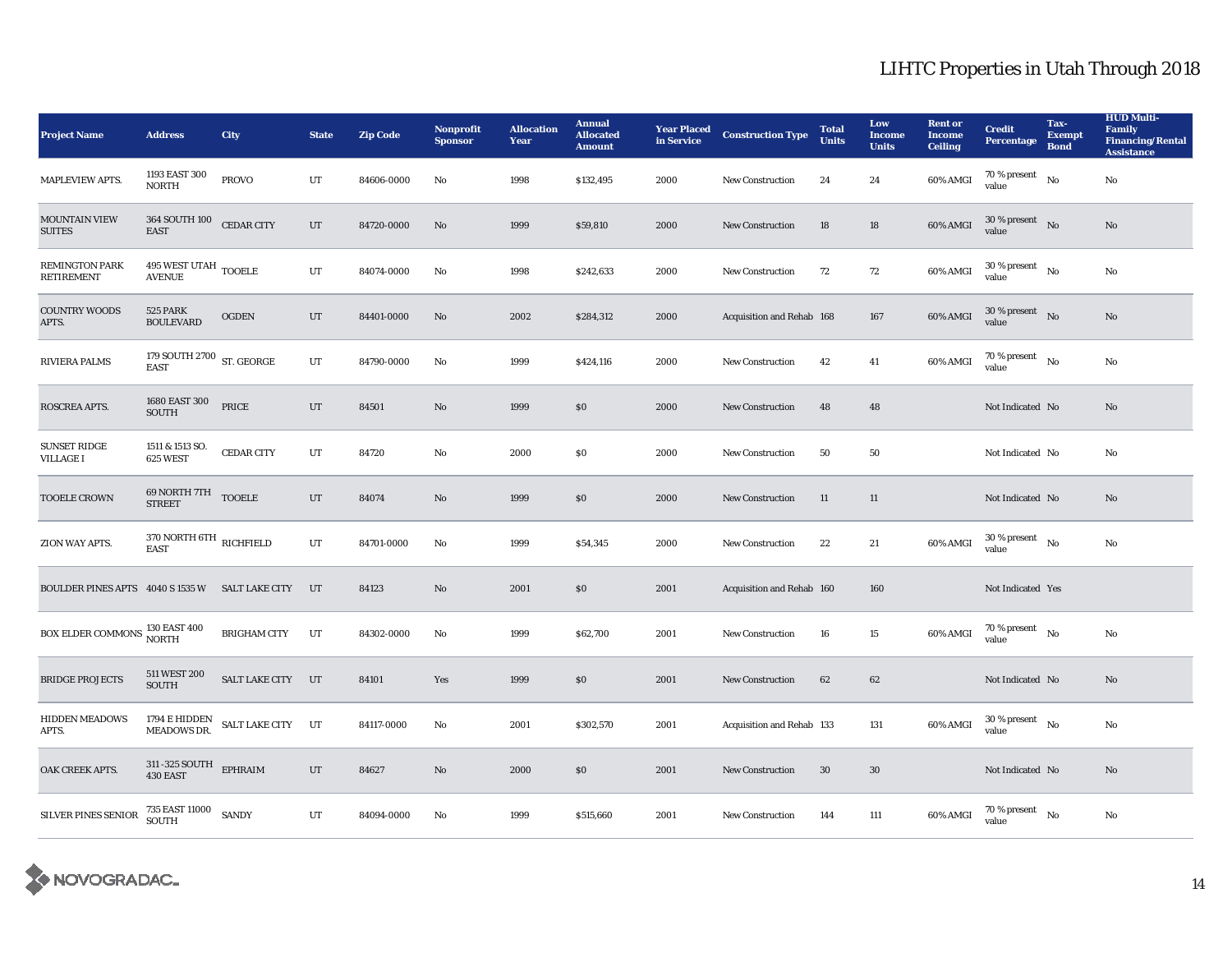| <b>Project Name</b>                      | <b>Address</b>                                  | <b>City</b>                                 | <b>State</b> | <b>Zip Code</b> | <b>Nonprofit</b><br><b>Sponsor</b> | <b>Allocation</b><br>Year | <b>Annual</b><br><b>Allocated</b><br><b>Amount</b> | <b>Year Placed</b><br>in Service | <b>Construction Type</b> | <b>Total</b><br><b>Units</b> | Low<br><b>Income</b><br><b>Units</b> | <b>Rent or</b><br><b>Income</b><br><b>Ceiling</b> | <b>Credit</b><br><b>Percentage</b>         | Tax-<br><b>Exempt</b><br><b>Bond</b> | <b>HUD Multi-</b><br><b>Family</b><br><b>Financing/Rental</b><br><b>Assistance</b> |
|------------------------------------------|-------------------------------------------------|---------------------------------------------|--------------|-----------------|------------------------------------|---------------------------|----------------------------------------------------|----------------------------------|--------------------------|------------------------------|--------------------------------------|---------------------------------------------------|--------------------------------------------|--------------------------------------|------------------------------------------------------------------------------------|
| <b>SUNSET RIDGE</b><br><b>VILLAGE II</b> | 1476 & 1478 SO.<br>625 WEST                     | <b>CEDAR CITY</b>                           | $_{\rm UT}$  | 84720           | $\mathbf{No}$                      | 2001                      | \$0\$                                              | 2001                             | <b>New Construction</b>  | 34                           | 34                                   |                                                   | Not Indicated No                           |                                      | $\rm No$                                                                           |
| <b>TOOELE GATEWAY I</b>                  | 232 WEST<br>FENWICK LANE TOOELE                 |                                             | UT           | 84074           | No                                 | 2001                      | \$0\$                                              | 2001                             | New Construction         | 72                           | 72                                   |                                                   | Not Indicated Yes                          |                                      | No                                                                                 |
| <b>VALLEY HORIZONS</b>                   | <b>3133 SOUTH</b><br><b>3600 WEST</b>           | <b>WEST VALLEY</b><br><b>CITY</b>           | UT           | 84119-0000      | No                                 | 1999                      | \$95,634                                           | 2001                             | <b>New Construction</b>  | 20                           | 20                                   | 60% AMGI                                          | 70 % present $\bar{N}$ o<br>value          |                                      | No                                                                                 |
| <b>WENDELL APTS.</b>                     | 204 WEST 200<br><b>NORTH</b>                    | SALT LAKE CITY UT                           |              | 84103           | Yes                                | 2000                      | \$0\$                                              | 2001                             | Acquisition and Rehab 32 |                              | 32                                   |                                                   | Not Indicated No                           |                                      | No                                                                                 |
| <b>WILFORD APTS.</b>                     | <b>WESET</b>                                    | 932 SOUTH 200 SALT LAKE CITY UT             |              |                 | No                                 | 2001                      | \$0\$                                              | 2001                             | <b>New Construction</b>  | 14                           | 14                                   |                                                   | Not Indicated No                           |                                      | No                                                                                 |
| THE RIDGE AT<br><b>JORDAN LANDING</b>    |                                                 | $3818$ W. CASTLE $\,$ WEST JORDAN PINES WAY | UT           | 84084           | No                                 | 2000                      | \$0\$                                              | 2001                             | New Construction         | 264                          | 264                                  |                                                   | Not Indicated Yes                          |                                      | $\rm No$                                                                           |
| <b>CARILLON COURT</b>                    | $1200$ SOUTH $42\textnormal{-}$ OREM $48$ EAST  |                                             | UT           | 84058           | No                                 | 2000                      | $\$0$                                              | 2001                             | <b>New Construction</b>  | 16                           | ${\bf 16}$                           |                                                   | Not Indicated No                           |                                      | $\rm No$                                                                           |
| <b>CAMPBELL COURT</b>                    | 1596 WEST 3395 WEST VALLEY<br>SOUTH             | <b>CITY</b>                                 | UT           | 84119           |                                    | 1999                      | \$0\$                                              | 2001                             | <b>New Construction</b>  | 26                           | 26                                   |                                                   | Not Indicated                              |                                      | No                                                                                 |
| <b>CASTLE DALE CROWN</b>                 | 140 EAST 1000<br>NORTH                          | <b>CASTLE DALE</b>                          | UT           |                 | $\mathbf{N}\mathbf{o}$             | 2000                      | \$0\$                                              | 2002                             | <b>New Construction</b>  | $\boldsymbol{2}$             | $\mathbf{2}$                         |                                                   | Not Indicated No                           |                                      | No                                                                                 |
| <b>COUNTRY VILLAGE</b><br>APTS.          | 380 WEST 600<br>NORTH #1                        | <b>BEAVER</b>                               | UT           | 84713           | No                                 | 2000                      | \$0\$                                              | 2002                             | New Construction         | 12                           | 12                                   |                                                   | Not Indicated No                           |                                      | No                                                                                 |
| DIAMOND FORK APTS.                       |                                                 | $312$ N DIAMOND $\:$ SPANISH FORK FORK LOOP | UT           | 84660           | No                                 | 2002                      | \$0\$                                              | 2002                             | New Construction         | 60                           | 60                                   |                                                   | Not Indicated Yes                          |                                      | No                                                                                 |
| <b>ESCALANTE III APTS.</b>               | $-10001010$ N.<br><b>REDWOOD RD</b>             | SALT LAKE CITY UT                           |              | 84116-0000      | No                                 | 2001                      | \$59,732                                           | 2002                             | Acquisition and Rehab 80 |                              | 80                                   | 60% AMGI                                          | $30$ % present $\hbox{~No}$<br>value       |                                      | No                                                                                 |
| FAIRVIEW APTS.                           | 526 2700<br><b>STREET</b>                       | <b>OGDEN</b>                                | UT           | 84403           | No                                 | 2001                      | \$0\$                                              | 2002                             | Acquisition and Rehab 32 |                              | 32                                   |                                                   | Not Indicated No                           |                                      | No                                                                                 |
| <b>FOUNTAIN HEIGHTS I</b>                | 3424 S. RIVER<br><b>ROAD</b>                    | ST. GEORGE                                  | UT           | 84790-0000      | No                                 | 2001                      | \$394,047                                          | 2002                             | <b>New Construction</b>  | 60                           | 50                                   | 60% AMGI                                          | $70$ % present $\quad$ No $\quad$<br>value |                                      | No                                                                                 |
| <b>GREEN RIVER CROWN</b><br>$\rm III$    | 50 W.<br>COTTONWOOD GREEN RIVER<br><b>DRIVE</b> |                                             | UT           |                 | No                                 | 2002                      | \$0\$                                              | 2002                             | <b>New Construction</b>  | $\overline{2}$               | $\boldsymbol{2}$                     |                                                   | Not Indicated No                           |                                      | No                                                                                 |

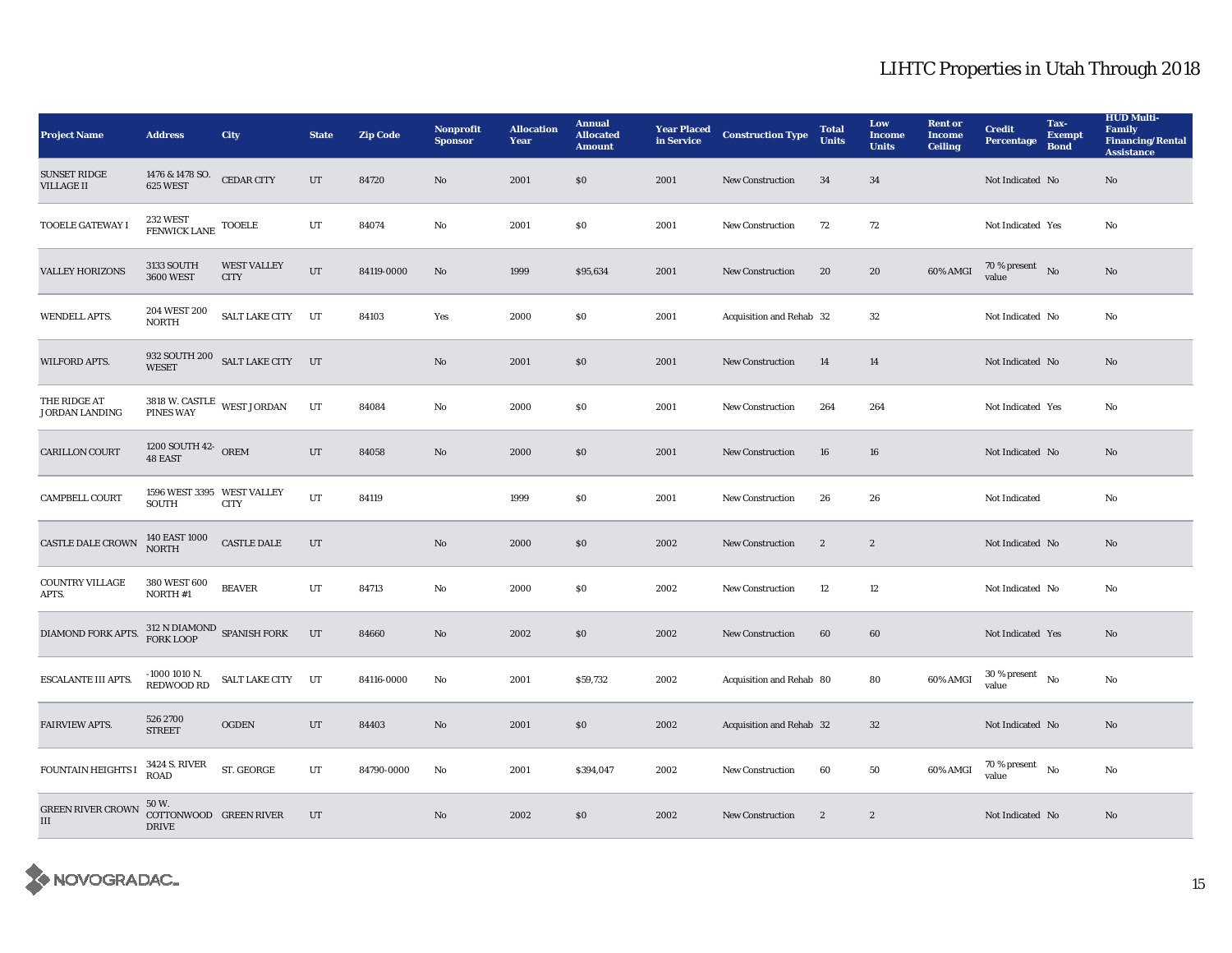| <b>Project Name</b>                           | <b>Address</b>                             | <b>City</b>       | <b>State</b> | <b>Zip Code</b> | <b>Nonprofit</b><br><b>Sponsor</b> | <b>Allocation</b><br>Year | <b>Annual</b><br><b>Allocated</b><br><b>Amount</b> | <b>Year Placed</b><br>in Service | <b>Construction Type</b> | <b>Total</b><br><b>Units</b> | Low<br><b>Income</b><br><b>Units</b> | <b>Rent or</b><br><b>Income</b><br><b>Ceiling</b> | <b>Credit</b><br><b>Percentage</b>      | Tax-<br><b>Exempt</b><br><b>Bond</b> | <b>HUD Multi-</b><br><b>Family</b><br><b>Financing/Rental</b><br><b>Assistance</b> |
|-----------------------------------------------|--------------------------------------------|-------------------|--------------|-----------------|------------------------------------|---------------------------|----------------------------------------------------|----------------------------------|--------------------------|------------------------------|--------------------------------------|---------------------------------------------------|-----------------------------------------|--------------------------------------|------------------------------------------------------------------------------------|
| <b>HANBURY MANOR</b>                          | 251 WEST 1600<br><b>NORTH</b>              | LOGAN             | UT           | 84341           | No                                 | 2000                      | \$0\$                                              | 2002                             | <b>New Construction</b>  | 108                          | 93                                   |                                                   | Not Indicated No                        |                                      | $\rm No$                                                                           |
| <b>HAVEN POINTE</b>                           | <b>2265 SOUTH</b><br><b>1100 WEST</b>      | <b>WEST HAVEN</b> | UT           | 84401-0000      | No                                 | 2002                      | \$377,511                                          | 2002                             | <b>New Construction</b>  | 192                          | 168                                  | 60% AMGI                                          | $30$ % present $\;\;$ No $\;$<br>value  |                                      | $\rm No$                                                                           |
| HOLLY HAVEN APTS.                             | 1098 SOUTH<br><b>1000 EAST</b>             | <b>CLEARFIELD</b> | UT           | 84015-0000      | No                                 | 2002                      | \$105,516                                          | 2002                             | Acquisition and Rehab 84 |                              | 84                                   | 60% AMGI                                          | $30$ % present $\hbox{~No}$<br>value    |                                      | No                                                                                 |
| JEFFERSON SCHOOL<br>APTS.                     | 1099 SOUTH<br><b>WEST TEMPLE</b>           | SALT LAKE CITY UT |              | 84101           | No                                 | 2000                      | \$0\$                                              | 2002                             | <b>New Construction</b>  | 84                           | 36                                   |                                                   | Not Indicated No                        |                                      | No                                                                                 |
| <b>LAZY DAYS APTS.</b>                        | 266 WEST 200<br><b>NORTH</b>               | <b>KANAB</b>      | UT           | 84741-0000      | No                                 | 2000                      | \$25,009                                           | 2002                             | Acquisition and Rehab 30 |                              | 29                                   | 60% AMGI                                          | $30$ % present $\hbox{~No}$<br>value    |                                      | $\mathbf{N}\mathbf{o}$                                                             |
| NORTHGATE APTS.                               | 55 SOUTH 500<br><b>WEST</b>                | SALT LAKE CITY UT |              | 84101-0000      | $\mathbf{N}\mathbf{o}$             | 2000                      | \$1,461,012                                        | 2002                             | New Construction         | 330                          | 159                                  | 60% AMGI                                          | $70\%$ present No<br>value              |                                      | $\rm No$                                                                           |
| <b>PINE VALLEY</b><br>TOWNHOMES I             | 363 & 353 N.<br>OAK RIDGE CT.              | WASHINGTON        | UT           | 84780           | No                                 | 2001                      | \$0\$                                              | 2002                             | <b>New Construction</b>  | 50                           | $50\,$                               |                                                   | Not Indicated No                        |                                      | No                                                                                 |
| <b>ROSE COVE SENIOR</b>                       | 847 N SHEPARD FARMINGTON<br><b>PARKWAY</b> |                   | UT           | 84025-0000      | No                                 | 2002                      | \$315,703                                          | 2002                             | <b>New Construction</b>  | 124                          | 124                                  | 60% AMGI                                          | $30\%$ present No<br>value              |                                      | No                                                                                 |
| <b>SUNSET RIDGE</b><br><b>VILLAGE III</b>     | 1516 & 1518<br>SOUTH 700<br><b>WEST</b>    | <b>CEDAR CITY</b> | UT           | 84720           | No                                 | 2002                      | \$0\$                                              | 2002                             | <b>New Construction</b>  | 34                           | 34                                   |                                                   | Not Indicated No                        |                                      | $\rm No$                                                                           |
| <b>TODD HOLLOW AT</b><br><b>DEER MOUNTAIN</b> | <b>12774 N DEER</b><br><b>MOUNTAIN</b>     | DEER MOUNTAIN UT  |              | 84036-0000      | No                                 | 2002                      | \$260,836                                          | 2002                             | <b>New Construction</b>  | 184                          | 74                                   | 60% AMGI                                          | $30$ % present $\;\;$ No $\;$<br>value  |                                      | $\rm No$                                                                           |
| TROLLEY LANE &<br><b>LINCOLN ARMS</b>         | 518 EAST 600<br><b>SOUTH</b>               | SALT LAKE CITY    | UT           | 84102-0000      | No                                 | 2000                      | \$91,406                                           | 2002                             | Acquisition and Rehab 33 |                              | 33                                   | 60% AMGI                                          | Both 30% and<br>70% present No<br>value |                                      | No                                                                                 |
| TURNQUIST<br>COTTAGES                         | 35 WEST 100<br><b>NORTH</b>                | <b>ELMO</b>       | UT           | 84521-0000      | No                                 | 2001                      | \$69,408                                           | 2002                             | <b>New Construction</b>  | 14                           | 14                                   | 60% AMGI                                          | 70 % present $\bar{N}$ o<br>value       |                                      | No                                                                                 |
| <b>WESTGATE APTS.</b>                         | 264 SOUTH<br><b>FOSS STREET</b>            | SALT LAKE CITY UT |              | 84401-0000      | No                                 | 2002                      | \$186,766                                          | 2002                             | Acquisition and Rehab 60 |                              | 60                                   | 60% AMGI                                          | Both 30% and<br>70% present No<br>value |                                      | No                                                                                 |
| <b>VILLAGE SQUARE</b><br><b>RETIREMENT</b>    | 607 EAST 625<br><b>SOUTH</b>               | $\rm OGDEN$       | $_{\rm UT}$  | 84404           |                                    | 2002                      | \$0\$                                              | 2002                             | Acquisition and Rehab 80 |                              | 80                                   |                                                   | Not Indicated                           |                                      | $\rm No$                                                                           |
| STONEHEDGE I APTS.                            | 215 NORTH<br><b>FAIRFIELD</b><br>ROAD      | LAYTON            | UT           | 84041           |                                    | 2002                      | \$0\$                                              | 2002                             | Acquisition and Rehab 48 |                              | 48                                   |                                                   | Not Indicated                           |                                      | No                                                                                 |

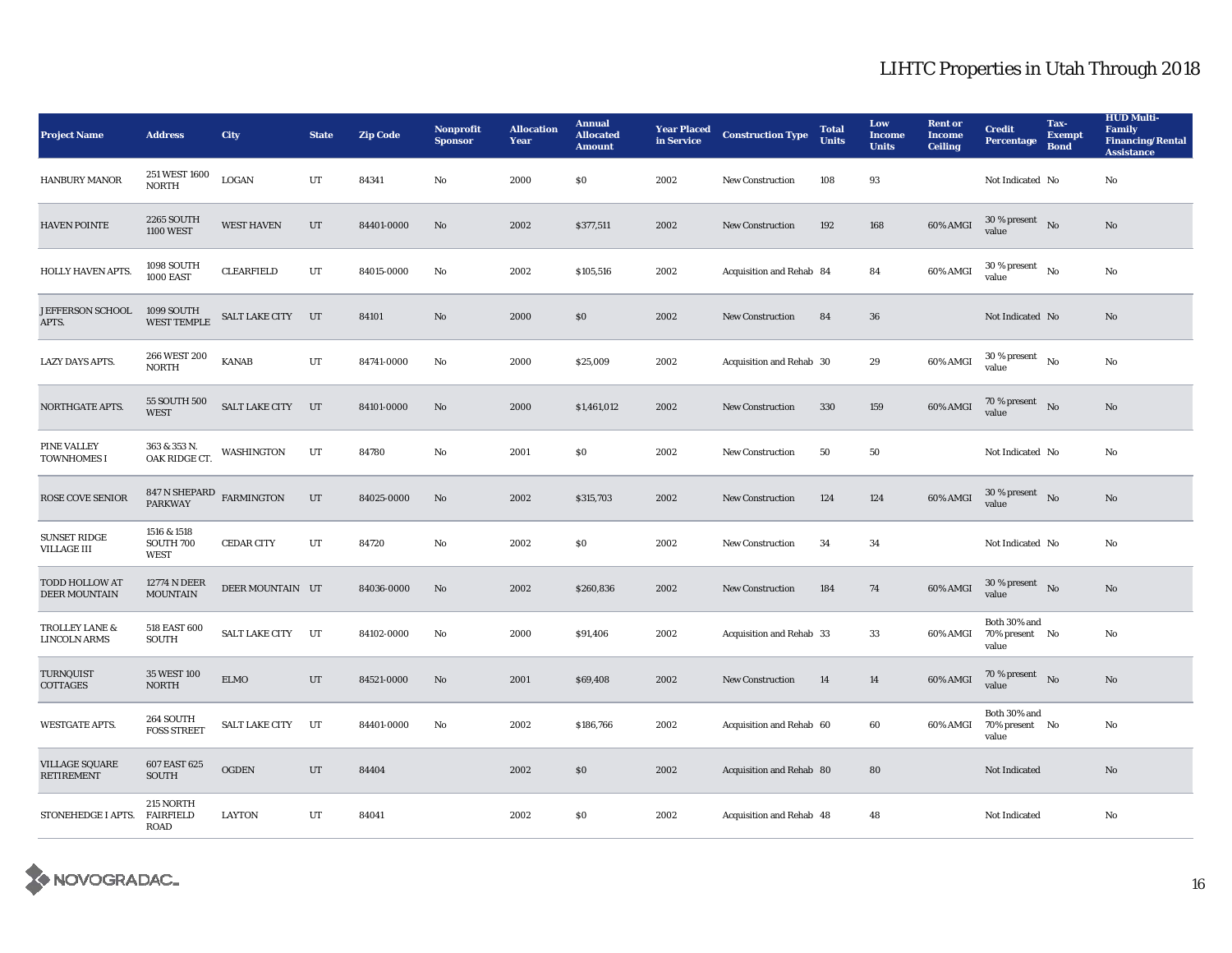| <b>Project Name</b>                          | <b>Address</b>                                    | <b>City</b>                           | <b>State</b> | <b>Zip Code</b> | <b>Nonprofit</b><br><b>Sponsor</b> | <b>Allocation</b><br>Year | <b>Annual</b><br><b>Allocated</b><br><b>Amount</b> | <b>Year Placed</b><br>in Service | <b>Construction Type</b>  | <b>Total</b><br><b>Units</b> | Low<br><b>Income</b><br><b>Units</b> | <b>Rent or</b><br><b>Income</b><br><b>Ceiling</b> | <b>Credit</b><br><b>Percentage</b>      | Tax-<br><b>Exempt</b><br><b>Bond</b> | <b>HUD Multi-</b><br><b>Family</b><br><b>Financing/Rental</b><br><b>Assistance</b> |
|----------------------------------------------|---------------------------------------------------|---------------------------------------|--------------|-----------------|------------------------------------|---------------------------|----------------------------------------------------|----------------------------------|---------------------------|------------------------------|--------------------------------------|---------------------------------------------------|-----------------------------------------|--------------------------------------|------------------------------------------------------------------------------------|
| MILL CREEK II                                | <b>759 WEST</b><br><b>CENTER</b><br><b>STREET</b> | <b>MIDVALE</b>                        | UT           | 84047           |                                    | 2002                      | \$0\$                                              | 2002                             | Acquisition and Rehab 54  |                              | 54                                   |                                                   | Not Indicated                           |                                      | No                                                                                 |
| <b>BIGELOW APTS.</b>                         | <b>EAST</b>                                       | $225$ SOUTH $400$ $\,$ SALT LAKE CITY | UT           | 84111           | No                                 | 2002                      | \$0\$                                              | 2003                             | Acquisition and Rehab 45  |                              | 45                                   |                                                   | Not Indicated No                        |                                      | No                                                                                 |
| <b>BLUFFS APTS.</b>                          | 14035 S.<br>MARKETVIEW BLUFFDALE<br><b>DRIVE</b>  |                                       | UT           | 84065           | No                                 | 2003                      | \$0\$                                              | 2003                             | <b>New Construction</b>   | 168                          | 168                                  |                                                   | Not Indicated Yes                       |                                      | No                                                                                 |
| <b>CANYON VIEW APTS.</b>                     | 1264 NORTH<br>CEDAR BLVD.                         | <b>CEDAR CITY</b>                     | UT           | 84721           | No                                 | 2003                      | $\$0$                                              | 2003                             | New Construction          | 80                           | 64                                   |                                                   | Not Indicated Yes                       |                                      | No                                                                                 |
| <b>CANYON VIEW APTS.</b>                     | 142 WEST 500<br><b>NORTH</b>                      | <b>PROVO</b>                          | UT           | 84601           | No                                 | 2000                      | \$0\$                                              | 2003                             | New Construction          | 30                           | $30\,$                               |                                                   | Not Indicated No                        |                                      | No                                                                                 |
| <b>CAPITOL VILLA</b>                         | 239 WEST 600<br><b>NORTH</b>                      | <b>SALT LAKE CITY</b>                 | UT           | 84103-0000      | No                                 | 2002                      | \$300,612                                          | 2003                             | Acquisition and Rehab 108 |                              | 108                                  | 60% AMGI                                          | $30$ % present $\hbox{~No}$<br>value    |                                      | No                                                                                 |
| CITIFRONT APTS.                              |                                                   | NORTH TEMPLE SALT LAKE CITY UT        |              | 84116-0000      | No                                 | 2004                      | \$381,955                                          | 2003                             | <b>New Construction</b>   | 155                          | 95                                   | 60% AMGI                                          | $30$ % present $\;\;$ No $\;$<br>value  |                                      | No                                                                                 |
| <b>COPPERTREE APTS.</b>                      | 8722 8732 W<br>COPPERTREE<br>LANE                 | <b>MAGNA</b>                          | $_{\rm UT}$  | 84044           | No                                 | 2002                      | \$0\$                                              | 2003                             | New Construction          | 88                           | 88                                   |                                                   | Not Indicated No                        |                                      | No                                                                                 |
| DESERT ROSE VILLAS                           | 2929 EAST 450<br>NORTH                            | ST. GEORGE                            | UT           | 84790-0000      | No                                 | 2002                      | \$514,365                                          | 2003                             | <b>New Construction</b>   | 66                           | 65                                   | 60% AMGI                                          | 70 % present $N0$<br>value              |                                      | No                                                                                 |
| <b>FAMILY SUPPORT</b><br><b>CENTER CROWN</b> | 8201 SOUTH<br><b>ALLEN STREET</b>                 | <b>MIDVALE</b>                        | UT           | 84047           | Yes                                | 2001                      | \$0\$                                              | 2003                             | <b>New Construction</b>   | 8                            | 8                                    |                                                   | Not Indicated No                        |                                      | No                                                                                 |
| HOOVER APTS.                                 | 330 EAST 27TH<br><b>STREET</b>                    | <b>OGDEN</b>                          | $_{\rm UT}$  | 84401-0000      | $\mathbf{No}$                      | 2002                      | \$56,947                                           | 2003                             | Acquisition and Rehab 23  |                              | 23                                   | 60% AMGI                                          | Both 30% and<br>70% present No<br>value |                                      | No                                                                                 |
| <b>JORDAN RIVER</b><br>SENIOR APTS.          | <b>7915 SOUTH</b><br><b>2700 WEST</b>             | <b>WEST JORDAN</b>                    | UT           | 84088-0000      | No                                 | 2001                      | \$194,861                                          | 2003                             | <b>New Construction</b>   | 48                           | 42                                   | 60% AMGI                                          | $70$ % present $_{\, \rm No}$<br>value  |                                      | No                                                                                 |
| OLD KENT APTS.                               | <b>WEST</b>                                       | 832 SOUTH 200 SALT LAKE CITY UT       |              | 84101           | No                                 | 2002                      | $\$0$                                              | 2003                             | <b>New Construction</b>   | $7\phantom{.0}$              | $\overline{7}$                       |                                                   | Not Indicated No                        |                                      | No                                                                                 |
| PINE VALLEY<br><b>TOWNHOMES II</b>           | 369 & 379 N OAK WASHINGTON<br><b>RIDGE CT</b>     |                                       | UT           | 84780           | No                                 | 2003                      | \$0\$                                              | 2003                             | <b>New Construction</b>   | 66                           | 66                                   |                                                   | Not Indicated No                        |                                      | No                                                                                 |
| <b>SAFE HAVEN II</b>                         | 556 WEST 700<br><b>SOUTH</b>                      | SALT LAKE CITY UT                     |              | 84101           | Yes                                | 2002                      | \$0\$                                              | 2003                             | New Construction          | 24                           | 20                                   |                                                   | Not Indicated No                        |                                      | No                                                                                 |

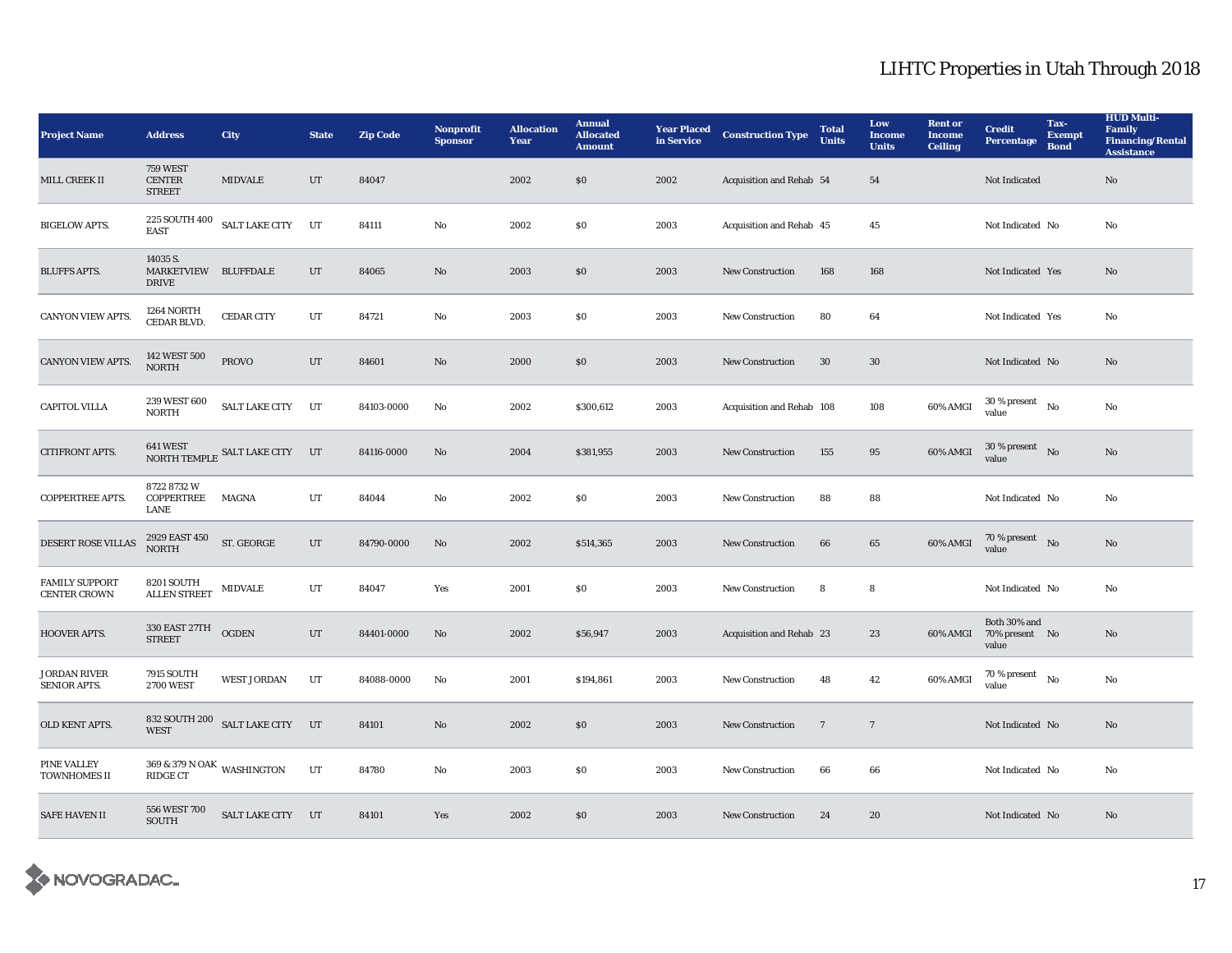| <b>Project Name</b>                                | <b>Address</b>                         | <b>City</b>                                             | <b>State</b> | <b>Zip Code</b> | <b>Nonprofit</b><br><b>Sponsor</b> | <b>Allocation</b><br>Year | <b>Annual</b><br><b>Allocated</b><br><b>Amount</b> | <b>Year Placed</b><br>in Service | <b>Construction Type</b> | <b>Total</b><br><b>Units</b> | Low<br><b>Income</b><br><b>Units</b> | <b>Rent or</b><br><b>Income</b><br><b>Ceiling</b> | <b>Credit</b><br><b>Percentage</b>      | Tax-<br><b>Exempt</b><br><b>Bond</b> | <b>HUD Multi-</b><br><b>Family</b><br><b>Financing/Rental</b><br><b>Assistance</b> |
|----------------------------------------------------|----------------------------------------|---------------------------------------------------------|--------------|-----------------|------------------------------------|---------------------------|----------------------------------------------------|----------------------------------|--------------------------|------------------------------|--------------------------------------|---------------------------------------------------|-----------------------------------------|--------------------------------------|------------------------------------------------------------------------------------|
| TOOELE GATEWAY II                                  | 232 WEST<br>FENWICK LANE TOOELE        |                                                         | UT           | 84074-0000      | No                                 | 2002                      | \$294,868                                          | 2003                             | <b>New Construction</b>  | 88                           | 58                                   | 60% AMGI                                          | 70 % present<br>value                   | No                                   | $\rm No$                                                                           |
| WOLFSON WEST APTS.                                 |                                        | $936$ SOUTH $200$ $\,$ SALT LAKE CITY $\,$ $\,$ UT WEST |              | 84101-0000      | No                                 | 2002                      | \$80,699                                           | 2003                             | <b>New Construction</b>  | 14                           | 14                                   | 60% AMGI                                          | 70 % present No<br>value                |                                      | $\mathbf{No}$                                                                      |
| LIFESTART VILLAGE<br>APTS.                         | 539 WEST<br>WOLFE GROVE MIDVALE<br>CIR |                                                         | UT           | 84047           |                                    | 2003                      | \$0\$                                              | 2003                             | <b>New Construction</b>  | 39                           | 37                                   |                                                   | Not Indicated                           |                                      | No                                                                                 |
| <b>FRONTIER</b><br>TRANSITIONAL<br><b>HOUSING</b>  | 3579 S. STATE<br><b>STREET</b>         | SALT LAKE CITY UT                                       |              | 84115-0000      | $\mathbf{N}\mathbf{o}$             | 2001                      | \$40,405                                           | 2003                             | Acquisition and Rehab 14 |                              | 14                                   | 60% AMGI                                          | Both 30% and<br>70% present No<br>value |                                      | $\mathbf{No}$                                                                      |
| <b>CROWN @ BEAVER</b><br>CITY                      | 275 WEST 100<br><b>SOUTH</b>           | <b>BEAVER</b>                                           | UT           | 84713           | Yes                                | 2003                      | \$0\$                                              | 2004                             | New Construction         | 5                            | $5\phantom{.0}$                      |                                                   | 70 % present<br>value                   | No                                   | No                                                                                 |
| <b>EDISON PLACE APTS.</b>                          | 128 EAST 1300<br><b>SOUTH</b>          | SALT LAKE CITY UT                                       |              | 84115           | Yes                                | 2005                      | \$0                                                | 2004                             | Acquisition and Rehab 95 |                              | 95                                   |                                                   | 30 % present Yes<br>value               |                                      | No                                                                                 |
| FOUNTAIN HEIGHTS II $^{3424}_{\rm{ROAD}}$ S. RIVER |                                        | ST. GEORGE                                              | $_{\rm{UT}}$ | 84790-0000      | No                                 | 2003                      | \$518,082                                          | 2004                             | <b>New Construction</b>  | 60                           | 60                                   | 60% AMGI                                          | 70 % present $N0$<br>value              |                                      | $\rm No$                                                                           |
| KINGSTOWNE APTS.                                   | 2245 MONROE<br><b>BLVD</b>             | <b>OGDEN</b>                                            | $_{\rm{UT}}$ | 84401           | Yes                                | 2003                      | $\$0$                                              | 2004                             | Acquisition and Rehab 48 |                              | 48                                   |                                                   | Not Indicated No                        |                                      | No                                                                                 |
| <b>LANDMARK APTS.</b>                              | 357-363 WEST<br>400 NORTH              | <b>TOOELE</b>                                           | UT           | 84074           | Yes                                | 2003                      | \$0\$                                              | 2004                             | Acquisition and Rehab 52 |                              | 52                                   |                                                   | Not Indicated No                        |                                      | No                                                                                 |
| LAYTON POINTE APTS. KNOWLTON                       | 355 EAST<br><b>STREET</b>              | <b>LAYTON</b>                                           | UT           | 84041           | No                                 | 2004                      | \$0                                                | 2004                             | Acquisition and Rehab 96 |                              | 96                                   |                                                   | Not Indicated Yes                       |                                      | No                                                                                 |
| <b>LEGACY VILLAGE</b><br>APTS.                     | 6256 S GOLD<br><b>MEDAL DRIVE</b>      | TAYLORSVILLE                                            | UT           | 84084-0000      | No                                 | 2003                      | \$481,612                                          | 2004                             | New Construction         | 144                          | 101                                  | 60% AMGI                                          | 70 % present $\hbox{~No}$<br>value      |                                      | No                                                                                 |
| <b>MOUNTAIN VIEW</b><br><b>CROWN</b>               | 460 EAST 335<br><b>NORTH</b>           | MT. PLEASANT                                            | UT           | 84647-0000      | No                                 | 2002                      | \$50,614                                           | 2004                             | <b>New Construction</b>  | 6                            | $6\phantom{.0}$                      | 60% AMGI                                          | 70 % present $\log$<br>value            |                                      | $\mathbf{N}\mathbf{o}$                                                             |
| PINE VALLEY<br>TOWNHOMES III                       | 1222 & 1232 E<br><b>REGENT ST</b>      | WASHINGTON                                              | UT           | 84780           | No                                 | 2004                      | \$0\$                                              | 2004                             | <b>New Construction</b>  | 32                           | 32                                   |                                                   | Not Indicated No                        |                                      | No                                                                                 |
| <b>CROWN AT RIM HILL</b>                           | 1268 SOUTH<br><b>MADISON WAY</b>       | <b>MOAB</b>                                             | UT           | 84532-0000      | $\mathbf{N}\mathbf{o}$             | 2003                      | \$81,358                                           | 2004                             | <b>New Construction</b>  | 8                            | 8                                    | 60% AMGI                                          | 70 % present $\bar{N}$ o<br>value       |                                      | $\mathbf{No}$                                                                      |
| SOPHIE APTS.                                       | <b>WEST</b>                            | 925 SOUTH 200 SALT LAKE CITY UT                         |              | 84101           | Yes                                | 2002                      | $\$0$                                              | 2004                             | New Construction         | 25                           | 25                                   |                                                   | Not Indicated No                        |                                      | No                                                                                 |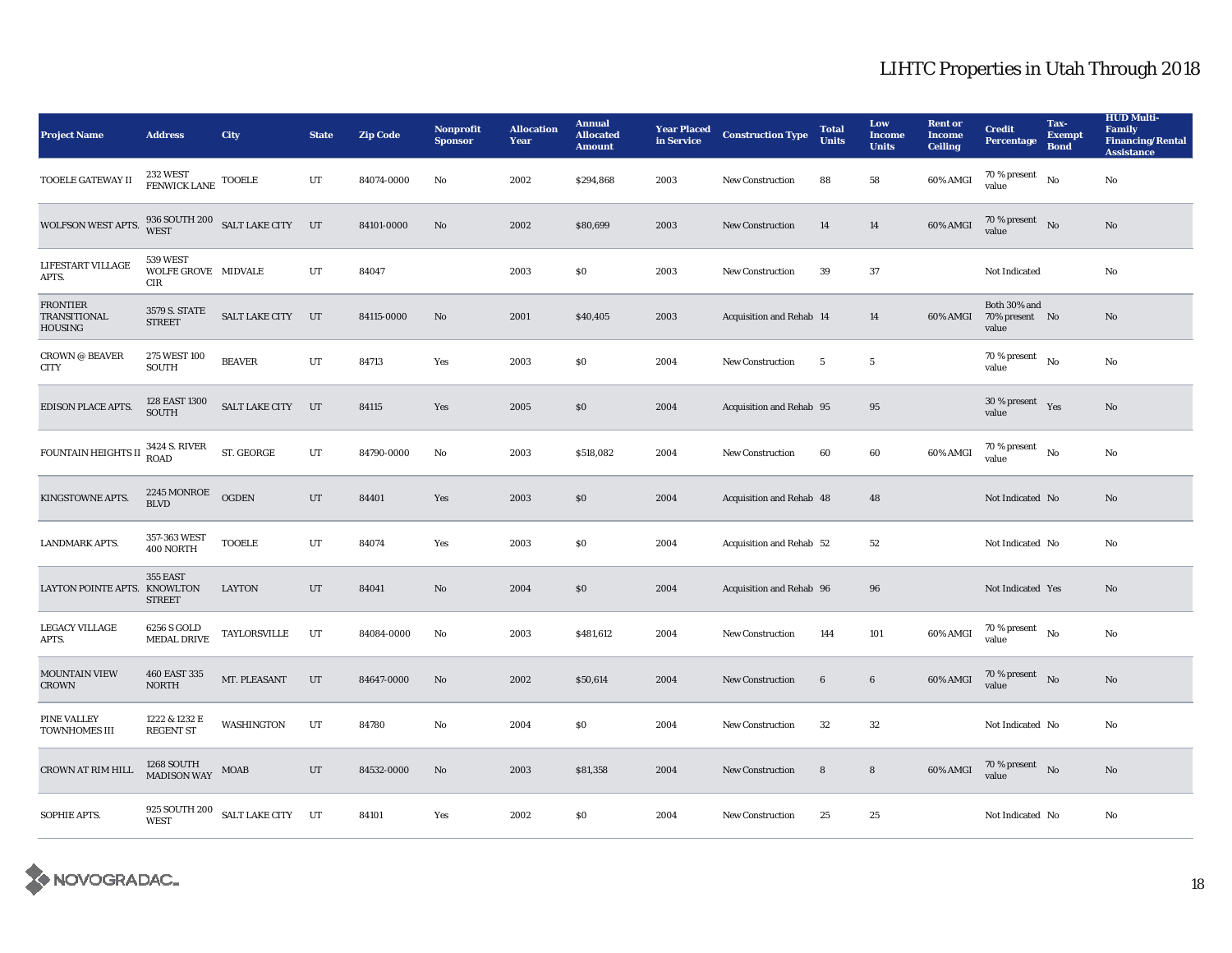| <b>Project Name</b>                                                 | <b>Address</b>                                       | <b>City</b>                                               | <b>State</b> | <b>Zip Code</b> | Nonprofit<br><b>Sponsor</b> | <b>Allocation</b><br>Year | <b>Annual</b><br><b>Allocated</b><br><b>Amount</b> | <b>Year Placed</b><br>in Service | <b>Construction Type</b>              | <b>Total</b><br><b>Units</b> | Low<br><b>Income</b><br><b>Units</b> | <b>Rent or</b><br><b>Income</b><br><b>Ceiling</b> | <b>Credit</b><br><b>Percentage</b>      | Tax-<br><b>Exempt</b><br><b>Bond</b> | <b>HUD Multi-</b><br><b>Family</b><br><b>Financing/Rental</b><br><b>Assistance</b> |
|---------------------------------------------------------------------|------------------------------------------------------|-----------------------------------------------------------|--------------|-----------------|-----------------------------|---------------------------|----------------------------------------------------|----------------------------------|---------------------------------------|------------------------------|--------------------------------------|---------------------------------------------------|-----------------------------------------|--------------------------------------|------------------------------------------------------------------------------------|
| CROWN AT STONEY POI $^{580\, \rm NORTH\, 230}_{\rm WEST}$ HURRICANE |                                                      |                                                           | $_{\rm UT}$  | 84737-0000      | $\mathbf{N}\mathbf{o}$      | 2003                      | \$98,631                                           | 2004                             | <b>New Construction</b>               | $\bf8$                       | 8                                    | 60% AMGI                                          | 70 % present<br>value                   | No                                   | $\rm No$                                                                           |
| TRENTON APARTMENT: 544 EAST 100                                     |                                                      | <b>SALT LAKE CITY</b>                                     | UT           | 84102           | No                          | 2003                      | \$0\$                                              | 2004                             | Acquisition and Rehab 37              |                              | 37                                   |                                                   | Not Indicated No                        |                                      | No                                                                                 |
| TUSCANY COVE APTS. 3856 W. 3500 S                                   |                                                      | <b>WEST VALLEY</b><br><b>CITY</b>                         | UT           | 84120           | $\mathbf{No}$               | 2005                      | $\$0$                                              | 2004                             | Acquisition and Rehab 252             |                              | 252                                  |                                                   | Not Indicated Yes                       |                                      | $\rm No$                                                                           |
| <b>VALENCIA</b>                                                     | 461 27TH<br><b>STREET</b>                            | <b>OGDEN</b>                                              | UT           | 84401           | No                          | 2003                      | \$0\$                                              | 2004                             | Acquisition and Rehab 122             |                              | 122                                  |                                                   | Not Indicated No                        |                                      | No                                                                                 |
| VILLA SOUTH APTS.                                                   |                                                      | $3757$ SOUTH $$\sf GUR$ SOUTH OGDEN $$\sf GRANT\; AVENUE$ | UT           | 84405-0000      | No                          | 2003                      | \$332,411                                          | 2004                             | Acquisition and Rehab 120             |                              | 120                                  | 60% AMGI                                          | Both 30% and<br>70% present No<br>value |                                      | No                                                                                 |
| WILLOW PARK APTS.                                                   | 3363 & 3367                                          | <b>WEST VALLEY</b><br><b>CITY</b>                         | UT           | 84119           | Yes                         | 2002                      | $\$0$                                              | 2004                             | <b>New Construction</b>               | 88                           | 88                                   |                                                   | Not Indicated No                        |                                      | No                                                                                 |
| <b>WESTGATE II</b>                                                  | 1520 WEST 300<br>SOUTH                               | SALT LAKE CITY UT                                         |              | 84104-0000      | No                          | 2003                      | \$345,056                                          | 2004                             | Both New Construction 36<br>and $A/R$ |                              | $32\,$                               | 60% AMGI                                          | Both 30% and<br>70% present No<br>value |                                      | No                                                                                 |
| <b>SUNSET RIDGE APTS.</b>                                           | $5503\,\rm{WEST}$ 9000 $\,\rm{WEST}$ JORDAN<br>SOUTH |                                                           | UT           | 84081           | No                          | 2004                      | $\$0$                                              | 2004                             | New Construction                      | 240                          | 240                                  |                                                   | Not Indicated Yes                       |                                      | No                                                                                 |
| FRANCIS PEAK VIEW                                                   | $600$ W. MUTTON $\,$ KAYSVILLE HOLLOW                |                                                           | UT           | 84037           | Yes                         | 2002                      | \$0\$                                              | 2004                             | Acquisition and Rehab 119             |                              | 119                                  |                                                   | Not Indicated No                        |                                      | No                                                                                 |
| COPPERGATE APTS.                                                    | <b>8870 SOUTH</b><br><b>STATE STREET</b>             | <b>SANDY</b>                                              | UT           | 84070           | No                          | 2004                      | $\$0$                                              | 2004                             | New Construction                      | 192                          | 192                                  |                                                   | Not Indicated Yes                       |                                      | No                                                                                 |
| <b>VILLA CHARMANT</b>                                               | 3827-3829<br>SOUTH 300<br><b>EAST</b>                | SOUTH SALT LAKE $_{\text{UT}}$<br><b>CITY</b>             |              | 84115-0000      | No                          | 2004                      | \$99,678                                           | 2004                             | Acquisition and Rehab 54              |                              | 54                                   | 60% AMGI                                          | 30 % present $N_0$<br>value             |                                      | No                                                                                 |
| <b>ASHBY</b>                                                        | 358 EAST 100<br><b>SOUTH</b>                         | <b>SALT LAKE CITY</b>                                     | UT           | 84111           | No                          | 2005                      | $\$0$                                              | 2005                             | Acquisition and Rehab 27              |                              | $\bf 27$                             |                                                   | Not Indicated No                        |                                      | No                                                                                 |
| <b>BEAR RIVER VALLEY</b><br>APTS.                                   | 717 WEST 600<br><b>SOUTH</b>                         | <b>TREMONTON</b>                                          | $_{\rm UT}$  | 84337-0000      | $\mathbf{No}$               | 2003                      | \$102,872                                          | 2005                             | Acquisition and Rehab 32              |                              | $32\,$                               | 60% AMGI                                          | $30$ % present $\hbox{~No}$<br>value    |                                      | No                                                                                 |
| <b>CROWN AT BRYCE</b><br><b>MEADOWS</b>                             | <b>415 N. BRYCE</b><br><b>PARK DRIVE</b>             | <b>TROPIC</b>                                             | UT           | 84776-0000      | No                          | 2003                      | \$52,062                                           | 2005                             | <b>New Construction</b>               | 6                            | 6                                    | 60% AMGI                                          | 70 % present<br>value                   | No                                   | No                                                                                 |
| <b>DOMINGUEZ PARK III</b>                                           |                                                      | 3970 SOUTH 700 SALT LAKE CITY UT                          |              | 84123           | Yes                         | 2004                      | \$0\$                                              | 2005                             | Acquisition and Rehab 60              |                              | 60                                   |                                                   | Not Indicated No                        |                                      | No                                                                                 |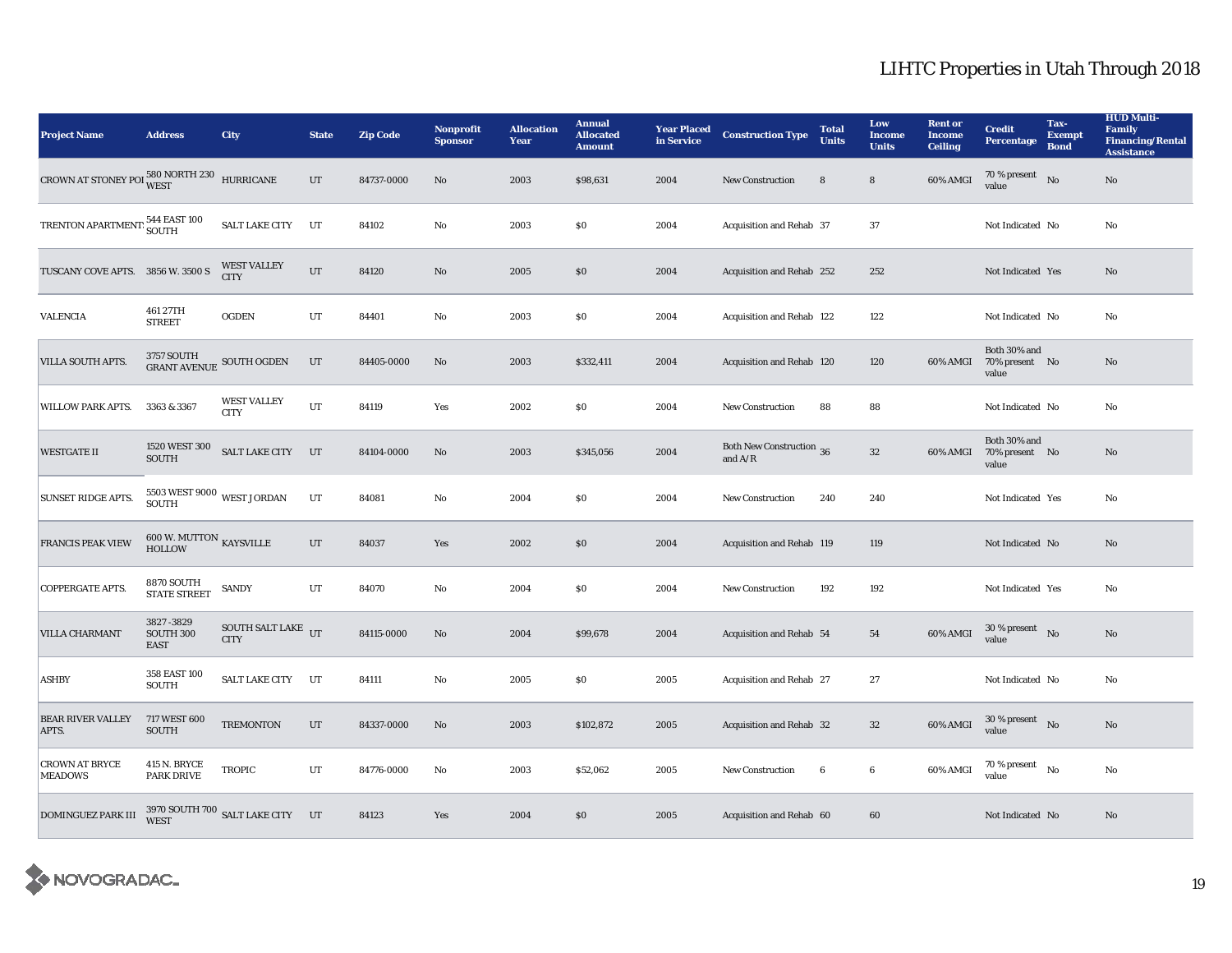| <b>Project Name</b>                    | <b>Address</b>                                | <b>City</b>                                             | <b>State</b> | <b>Zip Code</b> | <b>Nonprofit</b><br><b>Sponsor</b> | <b>Allocation</b><br>Year | <b>Annual</b><br><b>Allocated</b><br><b>Amount</b> | <b>Year Placed</b><br>in Service | <b>Construction Type</b> | <b>Total</b><br><b>Units</b> | Low<br><b>Income</b><br><b>Units</b> | <b>Rent or</b><br><b>Income</b><br><b>Ceiling</b> | <b>Credit</b><br><b>Percentage</b>         | Tax-<br><b>Exempt</b><br><b>Bond</b> | <b>HUD Multi-</b><br><b>Family</b><br><b>Financing/Rental</b><br><b>Assistance</b> |
|----------------------------------------|-----------------------------------------------|---------------------------------------------------------|--------------|-----------------|------------------------------------|---------------------------|----------------------------------------------------|----------------------------------|--------------------------|------------------------------|--------------------------------------|---------------------------------------------------|--------------------------------------------|--------------------------------------|------------------------------------------------------------------------------------|
| <b>FOXBORO TERRACE</b><br>APTS.        | 882W.<br><b>FOXBORO</b><br><b>DRIVE</b>       | NORTH SALT LAKE UT                                      |              | 84054           | No                                 | 2005                      | $\$0$                                              | 2005                             | New Construction         | 180                          | 170                                  |                                                   | Not Indicated Yes                          |                                      | $\rm No$                                                                           |
| HUNTRIDGE APTS.                        | 622 KANE<br><b>CREEK BLVD.</b>                | <b>MOAB</b>                                             | UT           | 84532-0000      | No                                 | 2004                      | \$79,831                                           | 2005                             | Acquisition and Rehab 24 |                              | 23                                   | 60% AMGI                                          | $30$ % present $\;\;$ No $\;$<br>value     |                                      | $\rm No$                                                                           |
| <b>JAMES KIER SENIOR</b><br>APTS.      | 260 EAST 800<br><b>SOUTH</b>                  | SALT LAKE CITY UT                                       |              | 84111           | Yes                                | 2004                      | \$520,128                                          | 2005                             | <b>New Construction</b>  | 51                           | 51                                   |                                                   | 60% AMGI Not Indicated No                  |                                      | No                                                                                 |
| JEFFERSON SCHOOL<br>APTS. II           | 1011 SOUTH<br>WEST TEMPLE                     | SALT LAKE CITY UT                                       |              | 84101           | No                                 | 2006                      | \$159,864                                          | 2005                             | New Construction         | 84                           | 48                                   |                                                   | 60% AMGI Not Indicated Yes                 |                                      | No                                                                                 |
| LIBERTY METRO APTS.                    |                                               | $555$ SOUTH $200$ $\,$ SALT LAKE CITY $\,$ UT $\,$ EAST |              | 84111           | No                                 | 2003                      | \$0                                                | 2005                             | New Construction         | 100                          | 83                                   |                                                   | Not Indicated No                           |                                      | No                                                                                 |
| OLD MILL AT<br><b>STANSBURY</b>        | 160 EAST<br><b>HILARY LANE</b>                | STANSBURY PARK UT                                       |              | 84074           | No                                 | 2004                      | \$0                                                | 2005                             | <b>New Construction</b>  | 56                           | 56                                   |                                                   | Not Indicated No                           |                                      | No                                                                                 |
| PARKSIDE APTS.                         | 1776 KEARNS<br>BLVD.                          | <b>PARK CITY</b>                                        | UT           | 84060           | Yes                                | 2004                      | $\$0$                                              | 2005                             | Acquisition and Rehab 42 |                              | 42                                   |                                                   | Not Indicated Yes                          |                                      | No                                                                                 |
| PITTSBURGH HOUSE<br><b>LOFTS</b>       | <b>WEST</b>                                   | 950 SOUTH 200 SALT LAKE CITY UT                         |              | 84101-0000      | No                                 | 2004                      | \$89,516                                           | 2005                             | New Construction         | 12                           | 12                                   | 60% AMGI                                          | $70\%$ present No<br>value                 |                                      | No                                                                                 |
| RITZ                                   |                                               |                                                         |              | 84111           | No                                 | 2005                      | \$0                                                | 2005                             | Acquisition and Rehab 30 |                              | 30                                   |                                                   | Not Indicated No                           |                                      | No                                                                                 |
| <b>STONE RIDGE</b><br><b>TOWNHOMES</b> | 380 & 384<br><b>SOUTH 6250</b><br><b>WEST</b> | <b>HURRICANE</b>                                        | UT           | 84737           | No                                 | 2004                      | \$0                                                | 2005                             | <b>New Construction</b>  | 40                           | 40                                   |                                                   | Not Indicated No                           |                                      | No                                                                                 |
| <b>TLC EAST</b>                        | 1026 WEST 500<br><b>SOUTH</b>                 | <b>VERNAL</b>                                           | UT           | 84078-0000      | No                                 | 2004                      | \$51,134                                           | 2005                             | New Construction         | 8                            | 8                                    | 60% AMGI                                          | $70$ % present $\quad$ No $\quad$<br>value |                                      | $\rm No$                                                                           |
| <b>TLC WEST</b>                        | 505 EAST<br>LAGOON<br><b>STREET</b>           | <b>ROOSEVELT</b>                                        | UT           | 84066-0000      | $\rm No$                           | 2004                      | \$51,134                                           | 2005                             | <b>New Construction</b>  | 8                            | 8                                    | 60% AMGI                                          | $70$ % present $\;\;$ No $\;$<br>value     |                                      | $\rm No$                                                                           |
| TREMONTON CROWN<br>04                  | 360 WEST 400<br><b>NORTH</b>                  | TREMONTON                                               | UT           | 84337           | No                                 | 2004                      | \$0                                                | 2005                             | <b>New Construction</b>  | $\overline{4}$               | $\overline{4}$                       |                                                   | Not Indicated No                           |                                      | No                                                                                 |
| <b>ASPEN COURT</b>                     | 550 W. 1800 N. LOGAN                          |                                                         | UT           | 84321-0000      | No                                 | 2004                      | \$721,127                                          | 2006                             | <b>New Construction</b>  | 71                           | 70                                   | 60% AMGI                                          | 70 % present $N_0$<br>value                |                                      | No                                                                                 |
| <b>CROWN AT SPRING</b><br><b>CREEK</b> | 906 W. IBIS<br>CROSSING                       | <b>FARMINGTON</b>                                       | UT           | 84025           | No                                 | 2006                      | \$62,605                                           | 2006                             | New Construction         | $5\phantom{.0}$              | $5\phantom{.0}$                      |                                                   | 60% AMGI Not Indicated No                  |                                      | No                                                                                 |

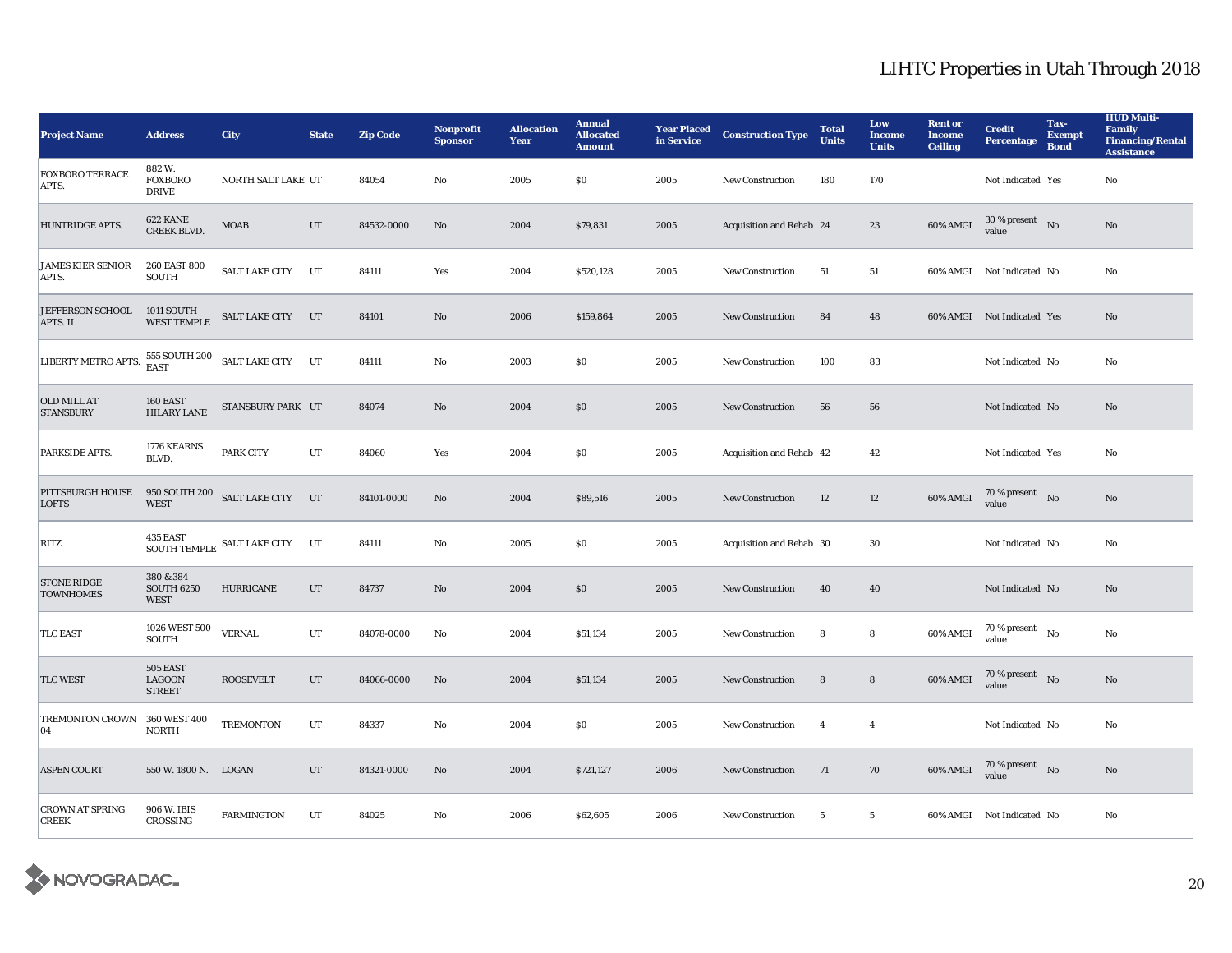| <b>Project Name</b>                       | <b>Address</b>                                         | <b>City</b>                     | <b>State</b> | <b>Zip Code</b> | Nonprofit<br><b>Sponsor</b> | <b>Allocation</b><br>Year | <b>Annual</b><br><b>Allocated</b><br><b>Amount</b> | <b>Year Placed</b><br>in Service | <b>Construction Type</b>  | <b>Total</b><br><b>Units</b> | Low<br><b>Income</b><br><b>Units</b> | <b>Rent or</b><br><b>Income</b><br><b>Ceiling</b> | <b>Credit</b><br><b>Percentage</b>         | Tax-<br><b>Exempt</b><br><b>Bond</b> | <b>HUD Multi-</b><br><b>Family</b><br><b>Financing/Rental</b><br><b>Assistance</b> |
|-------------------------------------------|--------------------------------------------------------|---------------------------------|--------------|-----------------|-----------------------------|---------------------------|----------------------------------------------------|----------------------------------|---------------------------|------------------------------|--------------------------------------|---------------------------------------------------|--------------------------------------------|--------------------------------------|------------------------------------------------------------------------------------|
| <b>CROWN VILLAGE</b><br>APTS.             | $390$ NORTH $270$ $$\,$ TREMONTON $\,$<br><b>WEST</b>  |                                 | UT           | 84337           | $\mathbf{N}\mathbf{o}$      | 2004                      | \$175,744                                          | 2006                             | <b>New Construction</b>   | 24                           | 24                                   |                                                   | 60% AMGI Not Indicated No                  |                                      | No                                                                                 |
| <b>GRANTSVILLE APTS.</b>                  | $278~\rm{WEST}$ MAIN $\,$ GRANTSVILLE<br><b>STREET</b> |                                 | UT           | 84029           | No                          | 2004                      | \$109,665                                          | 2006                             | <b>New Construction</b>   | 20                           | 20                                   |                                                   | 60% AMGI Not Indicated No                  |                                      | No                                                                                 |
| <b>GREEN GROVE APTS.</b>                  | 170 S.<br>PLEASANT<br><b>GROVE BLVD</b>                | PLEASANT GROVE UT               |              | 84062           | No                          | 2006                      | \$468,931                                          | 2006                             | <b>New Construction</b>   | 168                          | 168                                  |                                                   | 60% AMGI Not Indicated Yes                 |                                      | No                                                                                 |
| <b>MAESER SCHOOL</b><br>APTS.             | 162 SOUTH 500<br><b>EAST</b>                           | <b>PROVO</b>                    | UT           | 84601-0000      | No                          | 2004                      | \$215,764                                          | 2006                             | Acquisition and Rehab 31  |                              | 31                                   | 60% AMGI                                          | Both 30% and<br>70% present No<br>value    |                                      | No                                                                                 |
| <b>MORONI CROWN</b>                       | 320 WEST 200<br><b>SOUTH</b>                           | <b>MORONI</b>                   | UT           |                 | Yes                         | 2004                      | \$40,514                                           | 2006                             | <b>New Construction</b>   | $\overline{4}$               | $\overline{4}$                       |                                                   | 60% AMGI Not Indicated No                  |                                      | No                                                                                 |
| OLD MILL AT<br><b>STANSBURY II</b>        | <b>WEST</b>                                            | 36 PORTER WAY STANSBURY PARK UT |              | 84074           | No                          | 2005                      | \$850,100                                          | 2006                             | New Construction          | 70                           | 70                                   |                                                   | 60% AMGI Not Indicated No                  |                                      | No                                                                                 |
| PARK GATE APTS.                           | 5491 JACKIE'S<br><b>WAY</b>                            | <b>MURRAY</b>                   | UT           | 84107-0000      | No                          | 2006                      | \$234,230                                          | 2006                             | <b>New Construction</b>   | 80                           | 80                                   | 60% AMGI                                          | $30\,\%$ present $\;$ No $\;$<br>value     |                                      | No                                                                                 |
| PARK PLACE AT CITY<br><b>CENTRE</b>       | 300 EAST 731<br><b>SOUTH</b>                           | <b>SALT LAKE CITY</b>           | UT           | 84111           | No                          | 2006                      | \$371,683                                          | 2006                             | Acquisition and Rehab 224 |                              | 224                                  |                                                   | 60% AMGI Not Indicated Yes                 |                                      | No                                                                                 |
| <b>SHADOW GLEN</b><br><b>CROWN</b>        | 415 NORTH<br><b>SILENT GLEN</b>                        | <b>SALT LAKE CITY</b>           | UT           | 84116           | Yes                         | 2004                      | \$124,970                                          | 2006                             | <b>New Construction</b>   | 10                           | 10                                   |                                                   | 60% AMGI Not Indicated No                  |                                      | No                                                                                 |
| ST. BENEDICT'S<br>MANOR I                 | <b>3000 POLK</b><br><b>AVENUE</b>                      | <b>OGDEN</b>                    | $_{\rm UT}$  | 84403           | No                          | 2005                      | \$542,047                                          | 2006                             | Acquisition and Rehab 100 |                              | 100                                  |                                                   | 60% AMGI Not Indicated No                  |                                      | No                                                                                 |
| <b>STONE RIDGE</b><br><b>TOWNHOMES II</b> | 368 & 380<br><b>SOUTH 6200</b><br><b>WEST</b>          | <b>HURRICANE</b>                | UT           | 84737           | No                          | 2005                      | \$791,996                                          | 2006                             | <b>New Construction</b>   | 68                           | 68                                   |                                                   | 60% AMGI Not Indicated No                  |                                      | No                                                                                 |
| <b>TAMLYN APTS.</b>                       | 1121 SULLIVAN<br><b>ROAD</b>                           | <b>OGDEN</b>                    | UT           | 84403           | No.                         | 2005                      | \$100,000                                          | 2006                             | Acquisition and Rehab 35  |                              | 35                                   |                                                   | 60% AMGI Not Indicated No                  |                                      | No                                                                                 |
| VICTORIA RIDGE<br><b>RETIREMENT</b>       | 1024 CHILDS<br><b>AVENUE</b>                           | <b>OGDEN</b>                    | UT           | 84404-0000      | $\mathbf{No}$               | 2005                      | \$370,300                                          | 2006                             | <b>New Construction</b>   | 48                           | 48                                   | 60% AMGI                                          | $70\,\%$ present $$$ No value              |                                      | No                                                                                 |
| HOPE APTS.                                | 524 NORTH<br><b>FAIRFIELD</b><br><b>ROAD</b>           | <b>LAYTON</b>                   | UT           | 84041-0000      | No                          | 2004                      | \$73,761                                           | 2006                             | <b>New Construction</b>   | 10                           | 10                                   | 60% AMGI                                          | $70$ % present $\quad$ No $\quad$<br>value |                                      | No                                                                                 |
| SPRINGWOOD APTS.                          | 1230 SOUTH 500 $_{\rm BOUNTIFUL}$<br><b>WEST</b>       |                                 | UT           | 84010-0000      | No                          | 2006                      | \$394,546                                          | 2006                             | Acquisition and Rehab 144 |                              | 144                                  | 60% AMGI                                          | 30 % present<br>value                      | No                                   | No                                                                                 |

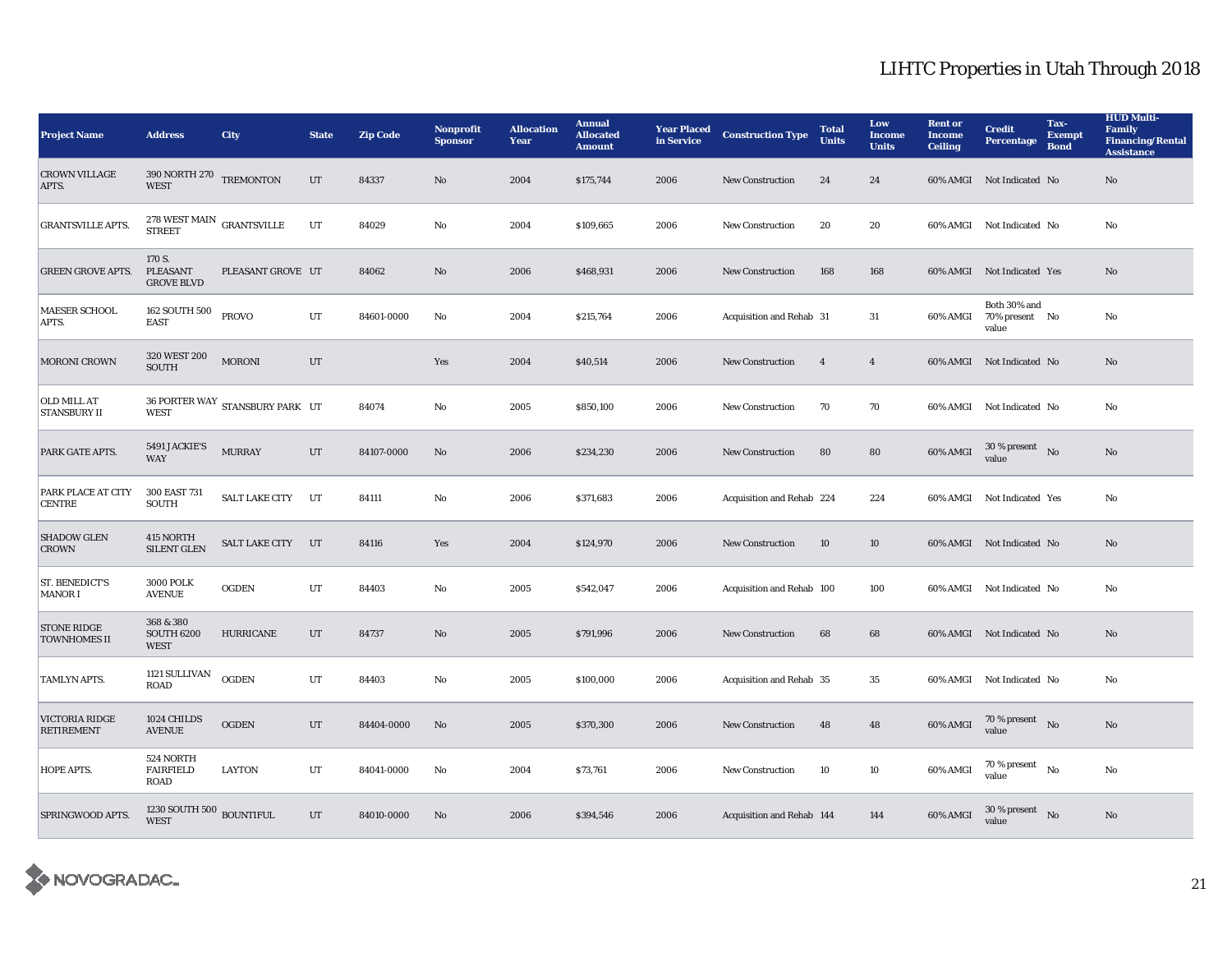| <b>Project Name</b>                       | <b>Address</b>                                  | <b>City</b>                     | <b>State</b> | <b>Zip Code</b> | Nonprofit<br><b>Sponsor</b> | <b>Allocation</b><br>Year | <b>Annual</b><br><b>Allocated</b><br><b>Amount</b> | <b>Year Placed</b><br>in Service | <b>Construction Type</b> | <b>Total</b><br><b>Units</b> | Low<br><b>Income</b><br><b>Units</b> | <b>Rent or</b><br><b>Income</b><br><b>Ceiling</b> | <b>Credit</b><br><b>Percentage</b>         | Tax-<br><b>Exempt</b><br><b>Bond</b> | <b>HUD Multi-</b><br><b>Family</b><br><b>Financing/Rental</b><br><b>Assistance</b> |
|-------------------------------------------|-------------------------------------------------|---------------------------------|--------------|-----------------|-----------------------------|---------------------------|----------------------------------------------------|----------------------------------|--------------------------|------------------------------|--------------------------------------|---------------------------------------------------|--------------------------------------------|--------------------------------------|------------------------------------------------------------------------------------|
| <b>CROWN @ BEAVER</b><br>CITY II          | 400 WEST 300<br><b>NORTH</b>                    | <b>BEAVER</b>                   | $_{\rm UT}$  | 84713           | $\mathbf{N}\mathbf{o}$      | 2006                      | \$72,430                                           | 2007                             | New Construction         | 5                            | $5\phantom{.0}$                      | 60% AMGI                                          | Not Indicated No                           |                                      | No                                                                                 |
| <b>CROWN @ BEAVER</b><br><b>COUNTY</b>    | 115 WEST 400<br><b>SOUTH</b>                    | <b>BEAVER</b>                   | $_{\rm UT}$  | 84752-0000      | No                          | 2007                      | \$82,666                                           | 2007                             | New Construction         | $5\phantom{.0}$              | $5\phantom{.0}$                      | 60% AMGI                                          | 70 % present No<br>value                   |                                      | No                                                                                 |
| <b>CROWN AT MEADOW</b><br><b>VILLAGE</b>  | 2372 WEST 700<br><b>SOUTH</b>                   | <b>VERNAL</b>                   | UT           | 84078           | No                          | 2005                      | \$44,304                                           | 2007                             | <b>New Construction</b>  | $\overline{4}$               | $\overline{4}$                       |                                                   | 60% AMGI Not Indicated No                  |                                      | No                                                                                 |
| <b>CROWN AT</b><br><b>MONTICELLO</b>      | 316 NORTH 100 MONTICELLO<br><b>WEST</b>         |                                 | UT           |                 | No                          | 2006                      | \$55,368                                           | 2007                             | <b>New Construction</b>  | $\overline{4}$               | $\overline{4}$                       |                                                   | 60% AMGI Not Indicated No                  |                                      | No                                                                                 |
| <b>CROWN AT PIONEER</b><br><b>ESTATES</b> | 1055 SOUTH 100 $_{\rm BLANDING}$<br><b>EAST</b> |                                 | UT           | 84511           | No                          | 2006                      | \$57,188                                           | 2007                             | <b>New Construction</b>  | $\overline{4}$               | $\overline{4}$                       |                                                   | 60% AMGI Not Indicated No                  |                                      | No                                                                                 |
| <b>CROWN AT WALNUT</b><br><b>GROVE</b>    | 443 EAST 400<br><b>SOUTH</b>                    | <b>NEPHI</b>                    | $_{\rm UT}$  | 84648           | No                          | 2007                      | \$68,929                                           | 2007                             | New Construction         | $\overline{\mathbf{4}}$      | $\overline{4}$                       |                                                   | 60% AMGI Not Indicated No                  |                                      | No                                                                                 |
| <b>SPRING HOLLOW</b><br>APTS.             | 1360 NORTH<br>200 EAST                          | <b>LOGAN</b>                    | UT           | 84321-0000      | No                          | 2007                      | \$312,401                                          | 2007                             | Acquisition and Rehab 50 |                              | 50                                   | 60% AMGI                                          | $30$ % present $_{\rm ~No}$<br>value       |                                      | No                                                                                 |
| <b>ST. BENEDICT'S</b><br><b>MANOR II</b>  | 1469 DARLING<br><b>STREET</b>                   | <b>OGDEN</b>                    | UT           | 84403-0000      | No                          | 2006                      | \$250,500                                          | 2007                             | Acquisition and Rehab 40 |                              | 40                                   | 60% AMGI                                          | $30\%$ present No<br>value                 |                                      | No                                                                                 |
| <b>STONERIDGE APTS.</b>                   | 158 EAST 800<br><b>SOUTH</b>                    | <b>ROOSEVELT</b>                | $_{\rm UT}$  | 84066           | Yes                         | 2006                      | \$205,370                                          | 2007                             | Acquisition and Rehab 48 |                              | 48                                   |                                                   | 60% AMGI Not Indicated No                  |                                      | No                                                                                 |
| <b>STRATFORD HOTEL</b>                    | 169 EAST 200<br><b>SOUTH</b>                    | SALT LAKE CITY UT               |              | 84111           | No                          | 2006                      | \$362,609                                          | 2007                             | Acquisition and Rehab 46 |                              | 46                                   |                                                   | 60% AMGI Not Indicated No                  |                                      | No                                                                                 |
| SUNRISE METRO APTS.                       |                                                 | 580 SOUTH 500 SALT LAKE CITY UT |              | 84101           | No                          | 2006                      | \$793,843                                          | 2007                             | New Construction         | 100                          | 100                                  |                                                   | 60% AMGI Not Indicated No                  |                                      | No                                                                                 |
| <b>THE SPRINGS</b>                        | 1336 WEST 800<br><b>SOUTH</b>                   | <b>LOGAN</b>                    | UT           | 84321           | No                          | 2006                      | \$943,500                                          | 2007                             | <b>New Construction</b>  | 64                           | 64                                   |                                                   | 60% AMGI Not Indicated No                  |                                      | No                                                                                 |
| TOWNE GATE APTS.                          | <b>1450 S WEST</b><br><b>TEMPLE</b>             | <b>SALT LAKE CITY</b>           | UT           | 84115-0000      | No                          | 2007                      | \$938,220                                          | 2007                             | <b>New Construction</b>  | 288                          | 268                                  | 60% AMGI                                          | $30$ % present $\quad$ No $\quad$<br>value |                                      | No                                                                                 |
| <b>UNITY PLACE</b>                        | 564 SOUTH 500<br><b>EAST</b>                    | <b>VERNAL</b>                   | $_{\rm UT}$  | 84078           |                             | 2005                      | $\$0$                                              | 2007                             | New Construction         | 22                           | 22                                   |                                                   | Not Indicated                              |                                      | No                                                                                 |
| <b>SODO LOFTS</b>                         | 938 SOUTH<br>ST                                 | WASHINGTON SALT LAKE CITY       | UT           | 84101           |                             | 2006                      | $\$0$                                              | 2007                             | New Construction         | 18                           | 18                                   |                                                   | Not Indicated                              |                                      | No                                                                                 |

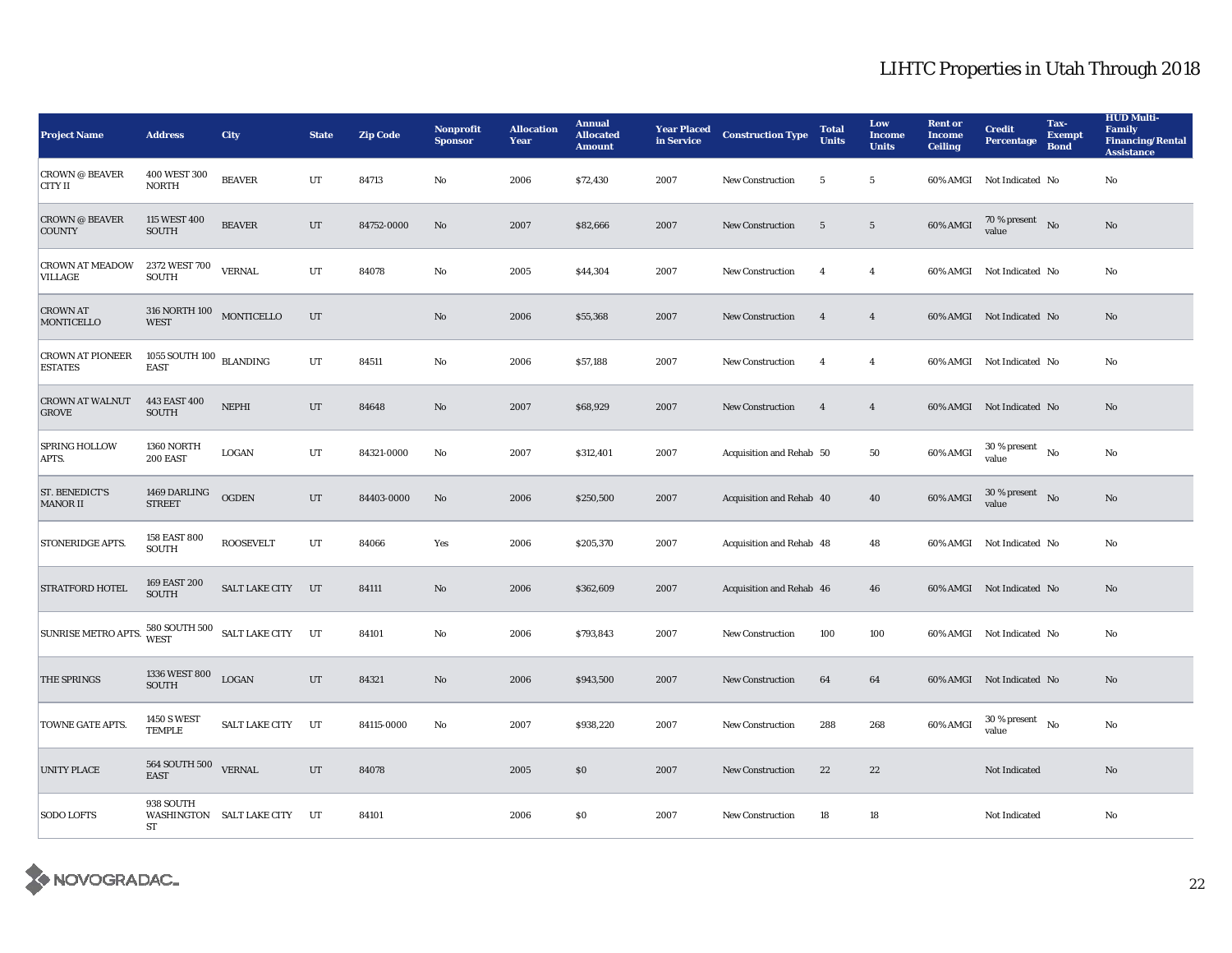| <b>Project Name</b>                         | <b>Address</b>                                  | <b>City</b>           | <b>State</b> | <b>Zip Code</b> | <b>Nonprofit</b><br><b>Sponsor</b> | <b>Allocation</b><br>Year | <b>Annual</b><br><b>Allocated</b><br><b>Amount</b> | <b>Year Placed</b><br>in Service | <b>Construction Type</b>  | <b>Total</b><br><b>Units</b> | Low<br><b>Income</b><br><b>Units</b> | <b>Rent or</b><br><b>Income</b><br><b>Ceiling</b> | <b>Credit</b><br><b>Percentage</b>   | Tax-<br><b>Exempt</b><br><b>Bond</b> | <b>HUD Multi-</b><br><b>Family</b><br><b>Financing/Rental</b><br><b>Assistance</b> |
|---------------------------------------------|-------------------------------------------------|-----------------------|--------------|-----------------|------------------------------------|---------------------------|----------------------------------------------------|----------------------------------|---------------------------|------------------------------|--------------------------------------|---------------------------------------------------|--------------------------------------|--------------------------------------|------------------------------------------------------------------------------------|
| <b>NEWPARK STUDIOS</b>                      | <b>1436 UTE</b><br><b>BOULEVARD</b>             | PARK CITY             | $_{\rm UT}$  | 84098           |                                    | 2007                      | \$0                                                | 2007                             | New Construction          | 38                           | 38                                   |                                                   | Not Indicated                        |                                      | $\rm No$                                                                           |
| MULTI ETHNIC<br><b>SENIOR HIGHRISE</b>      | 120 SOUTH 200<br><b>WEST</b>                    | <b>SALT LAKE CITY</b> | UT           | 84101-0000      | No                                 | 2006                      | \$693,000                                          | 2007                             | Acquisition and Rehab 141 |                              | 141                                  | 60% AMGI                                          | $30$ % present $\hbox{~No}$<br>value |                                      | No                                                                                 |
| <b>LIBERTY MIDTOWN</b><br>APTS.             | 225 SOUTH 300<br><b>EAST</b>                    | SALT LAKE CITY UT     |              | 84111-0000      | No                                 | 2005                      | \$664,723                                          | 2007                             | New Construction          | 72                           | 65                                   | 60% AMGI                                          | 70 % present $N0$<br>value           |                                      | No                                                                                 |
| <b>JEFFERSON PARK</b><br>APTS.              | 1023 WEST 540<br><b>NORTH</b>                   | ST. GEORGE            | UT           | 84770-0000      | No                                 | 2007                      | \$368,306                                          | 2007                             | Acquisition and Rehab 50  |                              | 50                                   | 60% AMGI                                          | 30 % present<br>value                | $\mathbf{N}$ o                       | No                                                                                 |
| <b>WOODSIDE APTS.</b>                       | 635 EAST 300<br><b>SOUTH</b>                    | PRICE                 | UT           | 84501           |                                    | 2008                      | \$0                                                | 2008                             | Acquisition and Rehab 48  |                              | 48                                   |                                                   | Not Indicated                        |                                      | No                                                                                 |
| WILLOWWOOD APTS.                            | 409 WEST 300<br><b>SOUTH</b>                    | LOGAN                 | UT           | 84321           |                                    | 2007                      | $\$0$                                              | 2008                             | <b>New Construction</b>   | 41                           | 41                                   |                                                   | Not Indicated                        |                                      | No                                                                                 |
| THE SPRINGS AT<br><b>LOGAN RIVER</b>        | 1791 1789<br><b>SOUTH 1280</b><br><b>WEST</b>   | LOGAN                 | UT           | 84321           |                                    | 2007                      | \$0                                                | 2008                             | <b>New Construction</b>   | 60                           | 60                                   |                                                   | Not Indicated                        |                                      | $\rm No$                                                                           |
| THE SPRINGS AT<br><b>LOGAN RIVER II</b>     | 1720 & 1722<br><b>SOUTH 1150</b><br><b>WEST</b> | LOGAN                 | $_{\rm UT}$  | 84321           |                                    | 2007                      | $\$0$                                              | 2008                             | New Construction          | 64                           | 64                                   |                                                   | Not Indicated                        |                                      | No                                                                                 |
| STONEHEDGE II APTS. FAIRFILED               | 221 NORTH<br><b>ROAD</b>                        | <b>LAYTON</b>         | UT           | 84041           |                                    | 2008                      | \$0                                                | 2008                             | Acquisition and Rehab 48  |                              | 48                                   |                                                   | Not Indicated                        |                                      | $\rm No$                                                                           |
| RED HAWK APTS.                              | 100<br>WINDERLAND SPRINGDALE<br>LANE            |                       | $_{\rm UT}$  | 84767           |                                    | 2006                      | \$0                                                | 2008                             | New Construction          | 24                           | 22                                   |                                                   | Not Indicated                        |                                      | No                                                                                 |
| PICCARDY APTS.                              | 115 SOUTH 300<br><b>EAST</b>                    | SALT LAKE CITY UT     |              | 84111           |                                    | 2008                      | \$0                                                | 2008                             | Acquisition and Rehab 40  |                              | 40                                   |                                                   | Not Indicated                        |                                      | No                                                                                 |
| PETER PAN APTS.                             | 445 EAST 300<br><b>SOUTH</b>                    | SALT LAKE CITY UT     |              | 84111           |                                    | 2008                      | $\$0$                                              | 2008                             | Acquisition and Rehab 32  |                              | $32\,$                               |                                                   | Not Indicated                        |                                      | $\rm No$                                                                           |
| MOUNTAIN SHADOWS 465 SOUTH 400<br>APTS.     | <b>EAST</b>                                     | <b>NEPHI</b>          | $_{\rm UT}$  | 84648           |                                    | 2007                      | \$0                                                | 2008                             | Acquisition and Rehab 24  |                              | 24                                   |                                                   | Not Indicated                        |                                      | $\rm No$                                                                           |
| MCGREGOR APTS.                              | 810 25TH<br><b>STREET</b>                       | <b>OGDEN</b>          | UT           | 84401           | No                                 | 2007                      | \$0                                                | 2008                             | Acquisition and Rehab 55  |                              | 55                                   |                                                   | Not Indicated No                     |                                      | No                                                                                 |
| <b>LIBERTY COMMONS</b><br><b>APARTMENTS</b> | 2785 SO.<br>WINSTED WAY CITY                    | <b>WEST VALLEY</b>    | UT           | 84120-0000      | No                                 | 2009                      | \$311,050                                          | 2008                             | <b>New Construction</b>   | 209                          | 104                                  | 60% AMGI                                          | $30$ % present $\hbox{~No}$<br>value |                                      | No                                                                                 |

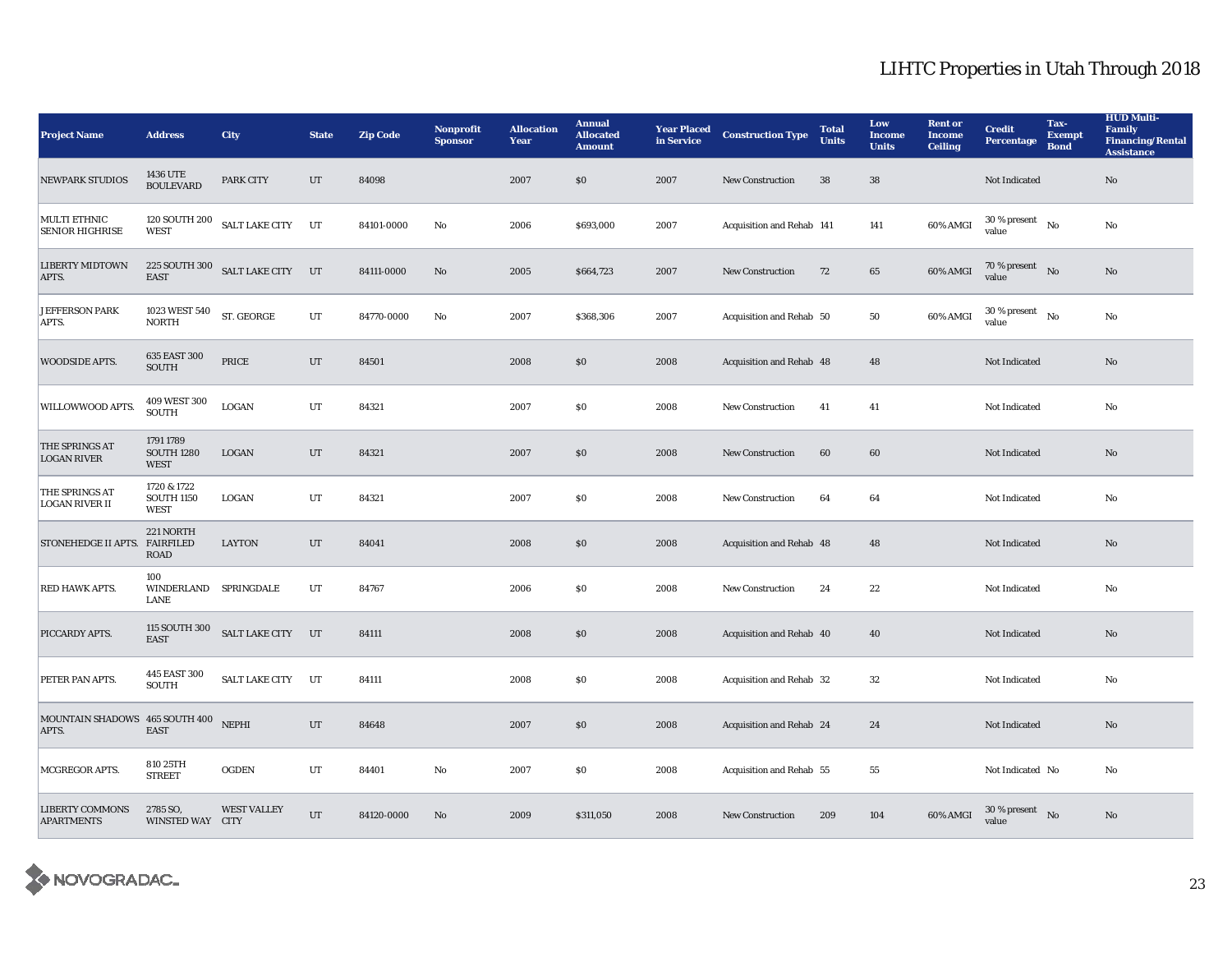| <b>Project Name</b>                           | <b>Address</b>                                    | <b>City</b>                  | <b>State</b> | <b>Zip Code</b> | Nonprofit<br><b>Sponsor</b> | <b>Allocation</b><br>Year | <b>Annual</b><br><b>Allocated</b><br><b>Amount</b> | <b>Year Placed</b><br>in Service | <b>Construction Type</b>  | <b>Total</b><br><b>Units</b> | Low<br><b>Income</b><br><b>Units</b> | <b>Rent or</b><br><b>Income</b><br><b>Ceiling</b> | <b>Credit</b><br><b>Percentage</b>         | Tax-<br><b>Exempt</b><br><b>Bond</b> | <b>HUD Multi-</b><br><b>Family</b><br><b>Financing/Rental</b><br><b>Assistance</b> |
|-----------------------------------------------|---------------------------------------------------|------------------------------|--------------|-----------------|-----------------------------|---------------------------|----------------------------------------------------|----------------------------------|---------------------------|------------------------------|--------------------------------------|---------------------------------------------------|--------------------------------------------|--------------------------------------|------------------------------------------------------------------------------------|
| KARA MANOR APTS.                              | 4940 SOUTH 425 WASHINGTON<br><b>WEST</b>          | TERRACE                      | $_{\rm UT}$  | 84405-0000      | No                          | 2007                      | \$233,303                                          | 2008                             | Acquisition and Rehab 44  |                              | 43                                   | 60% AMGI                                          | 30 % present<br>value                      | No                                   | $\rm No$                                                                           |
| <b>CROWN AT FILLMORE</b>                      | 355 EAST 500<br><b>SOUTH</b>                      | <b>FILLMORE</b>              | $_{\rm{UT}}$ | 84631-0000      | No                          | 2008                      | \$51,707                                           | 2008                             | New Construction          | $\overline{\mathbf{3}}$      | $\mathbf{3}$                         | 60% AMGI                                          | 70 % present No<br>value                   |                                      | No                                                                                 |
| <b>CROWN AT EPHRAIM</b>                       | 288 NORTH 350 $\,$ EPHRAIM<br><b>EAST</b>         |                              | UT           | 84627           |                             | 2008                      | \$0\$                                              | 2008                             | <b>New Construction</b>   | $\mathbf{3}$                 | 3                                    |                                                   | Not Indicated                              |                                      | No                                                                                 |
| <b>COUNTRYSIDE APTS.</b>                      | 650 NORTH<br>WASHINGTON OGDEN<br><b>BOULEVARD</b> |                              | UT           | 84404           |                             | 2008                      | \$0\$                                              | 2008                             | Acquisition and Rehab 72  |                              | 72                                   |                                                   | Not Indicated                              |                                      | No                                                                                 |
| <b>BRAMBLEWOOD APTS.</b>                      | 174 E. DAN<br><b>STREET</b>                       | <b>OGDEN</b>                 | UT           | 84404           |                             | 2008                      | $\$0$                                              | 2008                             | Acquisition and Rehab 68  |                              | 68                                   |                                                   | Not Indicated                              |                                      | No                                                                                 |
| <b>BLACK HILLS APTS.</b>                      | 454 VALLEY<br><b>VIEW DRIVE</b><br>#101           | ST. GEORGE                   | UT           | 84770-0000      | No                          | 2006                      | \$123,087                                          | 2008                             | Acquisition and Rehab 50  |                              | 50                                   | 60% AMGI                                          | $30$ % present $\hbox{~No}$<br>value       |                                      | No                                                                                 |
| <b>GRACE MARY MANOR</b>                       | 19 WEST<br><b>GREGSON AVE CITY</b>                | SOUTH SALT LAKE $_{\rm{UT}}$ |              | 84115-0000      | No                          | 2007                      | \$850,579                                          | 2008                             | New Construction          | 84                           | 80                                   | 60% AMGI                                          | $30$ % present $\quad$ No $\quad$<br>value |                                      | $\rm No$                                                                           |
| THE SPRINGS AT<br><b>LOGAN RIVER III</b>      | 1780 & 1778<br><b>SOUTH 1120</b><br><b>WEST</b>   | LOGAN                        | UT           | 84321           |                             | 2009                      | \$0\$                                              | 2009                             | New Construction          | 56                           | 56                                   |                                                   | Not Indicated                              |                                      | No                                                                                 |
| <b>RIVER PARK SENIOR</b><br><b>HOUSING I</b>  | 784 RIVERWALK $_{\rm LOGAN}$<br><b>PARKWAY</b>    |                              | UT           | 84321-0000      | No                          | 2007                      | \$337,726                                          | 2009                             | <b>New Construction</b>   | 22                           | 22                                   | 60% AMGI                                          | $70$ % present $\hbox{~~No}$<br>value      |                                      | No                                                                                 |
| <b>RIVER PARK SENIOR</b><br><b>HOUSING II</b> | $784$ RIVERWALK $_{\rm LOGAN}$                    |                              | UT           | 84321-0000      | No                          | 2008                      | \$153,589                                          | 2009                             | <b>New Construction</b>   | 18                           | 18                                   | 60% AMGI                                          | 70 % present $\bar{N}$ o<br>value          |                                      | No                                                                                 |
| PALMER COURT APTS.                            | 999 SOUTH<br><b>MAIN STREET</b>                   | <b>SALT LAKE CITY</b>        | UT           | 84111           |                             | 2008                      | $\$0$                                              | 2009                             | Acquisition and Rehab 201 |                              | 141                                  |                                                   | Not Indicated                              |                                      | No                                                                                 |
| <b>LIBERTY JUNCTION</b><br>APTS.              | 2353 JUNCTION OGDEN<br><b>WAY</b>                 |                              | UT           | 84401-0000      | No                          | 2007                      | \$806,735                                          | 2009                             | <b>New Construction</b>   | 93                           | 65                                   | 60% AMGI                                          | $70$ % present $\quad$ No $\quad$<br>value |                                      | $\mathbf{N}\mathbf{o}$                                                             |
| FRONTGATE APTS.                               | 4623 S. URBAN<br>WAY                              | <b>MURRAY</b>                | UT           | 84107           |                             | 2009                      | \$0\$                                              | 2009                             | <b>New Construction</b>   | 128                          | 128                                  |                                                   | Not Indicated                              |                                      | No                                                                                 |
| CROWN AT WHEELER 271 EAST 2110<br><b>PARK</b> | <b>SOUTH</b>                                      | <b>HEBER CITY</b>            | UT           | 84032-0000      | No                          | 2009                      | \$94,478                                           | 2009                             | <b>New Construction</b>   | 6                            | $6\phantom{.0}$                      | 60% AMGI                                          | 70 % present $N0$<br>value                 |                                      | No                                                                                 |
| <b>CROWN AT DELTA</b>                         | 535 EAST 220<br><b>NORTH</b>                      | <b>DELTA</b>                 | UT           | 84624-0000      | No                          | 2009                      | \$45,803                                           | 2009                             | <b>New Construction</b>   | $\boldsymbol{3}$             | $\boldsymbol{3}$                     | 60% AMGI                                          | $70$ % present $\quad$ No $\quad$<br>value |                                      | No                                                                                 |

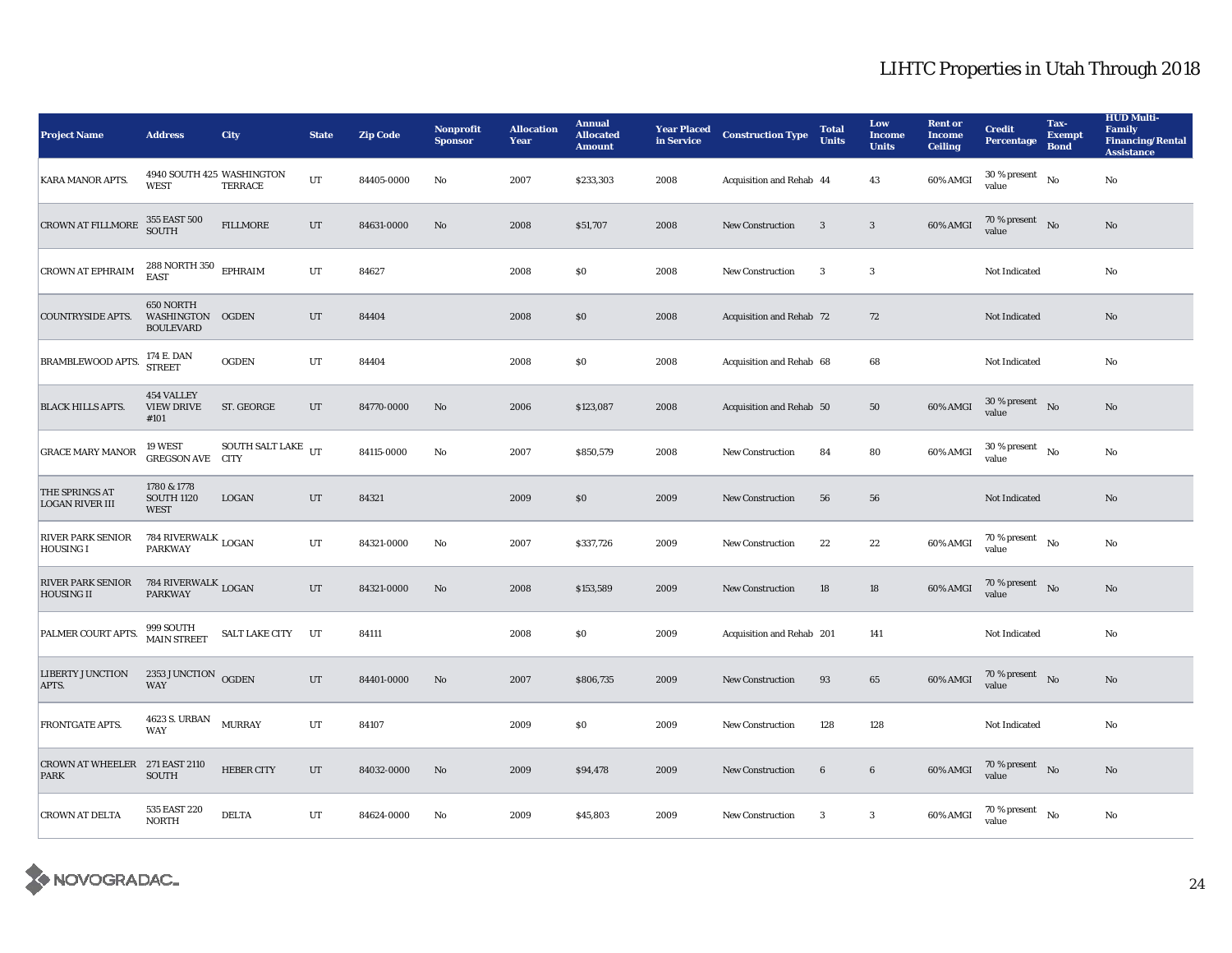| <b>Project Name</b>                                  | <b>Address</b>                           | <b>City</b>                       | <b>State</b> | <b>Zip Code</b> | Nonprofit<br><b>Sponsor</b> | <b>Allocation</b><br>Year | <b>Annual</b><br><b>Allocated</b><br><b>Amount</b> | <b>Year Placed</b><br>in Service | <b>Construction Type</b>        | <b>Total</b><br><b>Units</b> | Low<br><b>Income</b><br><b>Units</b> | <b>Rent or</b><br><b>Income</b><br><b>Ceiling</b> | <b>Credit</b><br><b>Percentage</b>      | Tax-<br><b>Exempt</b><br><b>Bond</b> | <b>HUD Multi-</b><br><b>Family</b><br><b>Financing/Rental</b><br><b>Assistance</b> |
|------------------------------------------------------|------------------------------------------|-----------------------------------|--------------|-----------------|-----------------------------|---------------------------|----------------------------------------------------|----------------------------------|---------------------------------|------------------------------|--------------------------------------|---------------------------------------------------|-----------------------------------------|--------------------------------------|------------------------------------------------------------------------------------|
| CROWN $\oslash$ BEAVER III                           | 1321 EAST 160<br><b>NORTH</b>            | <b>BEAVER</b>                     | UT           | 84713-0000      | $\mathbf{No}$               | 2009                      | \$72,169                                           | 2009                             | <b>New Construction</b>         | $\overline{4}$               | $\overline{4}$                       | 60% AMGI                                          | 70 % present<br>value                   | No                                   | $\rm No$                                                                           |
| STONEHEDGE III APTS. FAIRFIELD                       | 225 NORTH<br><b>ROAD</b>                 | <b>LAYTON</b>                     | UT           | 84041           |                             | 2008                      | $\$0$                                              | 2010                             | Acquisition and Rehab 60        |                              | 60                                   |                                                   | Not Indicated                           |                                      | No                                                                                 |
| <b>SMITH APTS.</b>                                   | 688 EAST 700<br>SOUTH                    | <b>SALT LAKE CITY</b>             | UT           | 84102-0000      | No                          | 2009                      | \$565,689                                          | 2010                             | <b>Acquisition and Rehab 38</b> |                              | ${\bf 38}$                           | <b>50% AMGI</b>                                   | Both 30% and<br>70% present No<br>value |                                      | $\rm No$                                                                           |
| RIVERWOOD COVE<br>APTS.                              | 582 RIVERSIDE<br>DRIVE A                 | SALT LAKE CITY                    | UT           | 84116           | Yes                         | 2009                      | \$0\$                                              | 2010                             | Acquisition and Rehab 110       |                              | 110                                  |                                                   | Not Indicated No                        |                                      | No                                                                                 |
| <b>MADISON MANOR</b><br>APTS.                        | 2434 MADISON<br><b>AVENUE</b>            | <b>OGDEN</b>                      | UT           | 84401           |                             | 2009                      | \$0\$                                              | 2010                             | Acquisition and Rehab 46        |                              | 46                                   |                                                   | Not Indicated                           |                                      | No                                                                                 |
| LIBERTY CITYWALK<br>APTS.                            | 210 SOUTH 300<br><b>EAST</b>             | SALT LAKE CITY UT                 |              | 84111           |                             | 2008                      | $\$0$                                              | 2010                             | New Construction                | 73                           | $73\,$                               |                                                   | <b>TCEP</b> only                        |                                      | $\rm No$                                                                           |
| KELLY BENSON APTS.                                   | <b>3122 SOUTH</b><br><b>3600 WEST</b>    | <b>WEST VALLEY</b><br><b>CITY</b> | UT           | 84119           |                             | 2009                      | \$0                                                | 2010                             | <b>New Construction</b>         | 59                           | ${\bf 59}$                           |                                                   | Not Indicated                           |                                      | $\rm No$                                                                           |
| HERITAGE HOUSE<br>APTS.                              | 277 EAST 5000<br><b>SOUTH</b>            | WASHINGTON<br><b>TERRACE</b>      | UT           | 84405-0000      | No                          | 2008                      | \$165,648                                          | 2010                             | Acquisition and Rehab 34        |                              | 34                                   | 60% AMGI                                          | $30$ % present $\hbox{~No}$<br>value    |                                      | No                                                                                 |
| <b>FLORENTINE VILLAS</b>                             | 7497 S. SIENA<br>VISTA LANE              | <b>MIDVALE</b>                    | UT           | 84047-0000      | $\mathbf{No}$               | 2011                      | \$626,445                                          | 2010                             | <b>New Construction</b>         | 214                          | 214                                  | 60% AMGI                                          | $30\%$ present No<br>value              |                                      | No                                                                                 |
| <b>CROWN AT SPRING</b><br><b>MEADOWS</b>             | 737 WEST 350<br><b>SOUTH</b>             | <b>VERNAL</b>                     | UT           | 84078-0000      | No                          | 2010                      | \$53,609                                           | 2010                             | New Construction                | $\overline{4}$               | $\overline{4}$                       | 60% AMGI                                          | 70 % present $$_{\rm No}$$<br>value     |                                      | No                                                                                 |
| <b>CROWN AT POCO</b><br><b>ACRES</b>                 | 168 E 1800 S                             | <b>ROOSEVELT</b>                  | UT           | 84066-0000      | No                          | 2010                      | \$66,108                                           | 2010                             | <b>New Construction</b>         | $\overline{4}$               | $\overline{4}$                       | 60% AMGI                                          | 70 % present No<br>value                |                                      | No                                                                                 |
| <b>BEAR HOLLOW APTS.</b>                             | 340 WEST 320<br><b>NORTH</b>             | <b>GARDEN CITY</b>                | UT           | 84028-0000      | No                          | 2008                      | \$333,463                                          | 2010                             | <b>New Construction</b>         | 24                           | 24                                   | 60% AMGI                                          | 70 % present<br>value                   | No                                   | No                                                                                 |
| <b>CROWN AT NICHOLS</b><br>LANDING                   | 4958 NORTH<br>2050 E. ABBY<br><b>WAY</b> | <b>ENOCH</b>                      | UT           | 84721-0000      | No                          | 2010                      | \$60,759                                           | 2010                             | <b>New Construction</b>         | 5                            | $\sqrt{5}$                           | 60% AMGI                                          | 70 % present $\bar{N}$ o<br>value       |                                      | No                                                                                 |
| NEWHOUSE & AVALON 11 WEST MAIN<br><b>HOUSE APTS.</b> | <b>STREET</b>                            | <b>HELPER</b>                     | UT           | 84501-0000      | No                          | 2008                      | \$409,747                                          | 2010                             | Acquisition and Rehab 51        |                              | 51                                   | 60% AMGI                                          | Both 30% and<br>70% present No<br>value |                                      | No                                                                                 |
| WEST JORDAN SENIOR 7832 SOUTH<br><b>HOUSING II</b>   | <b>3200 WEST</b>                         | <b>WEST JORDAN</b>                | UT           | 84088-0000      | No                          | 2010                      | \$696,595                                          | 2011                             | <b>New Construction</b>         | 72                           | 72                                   | 60% AMGI                                          | 70 % present $N0$<br>value              |                                      | No                                                                                 |

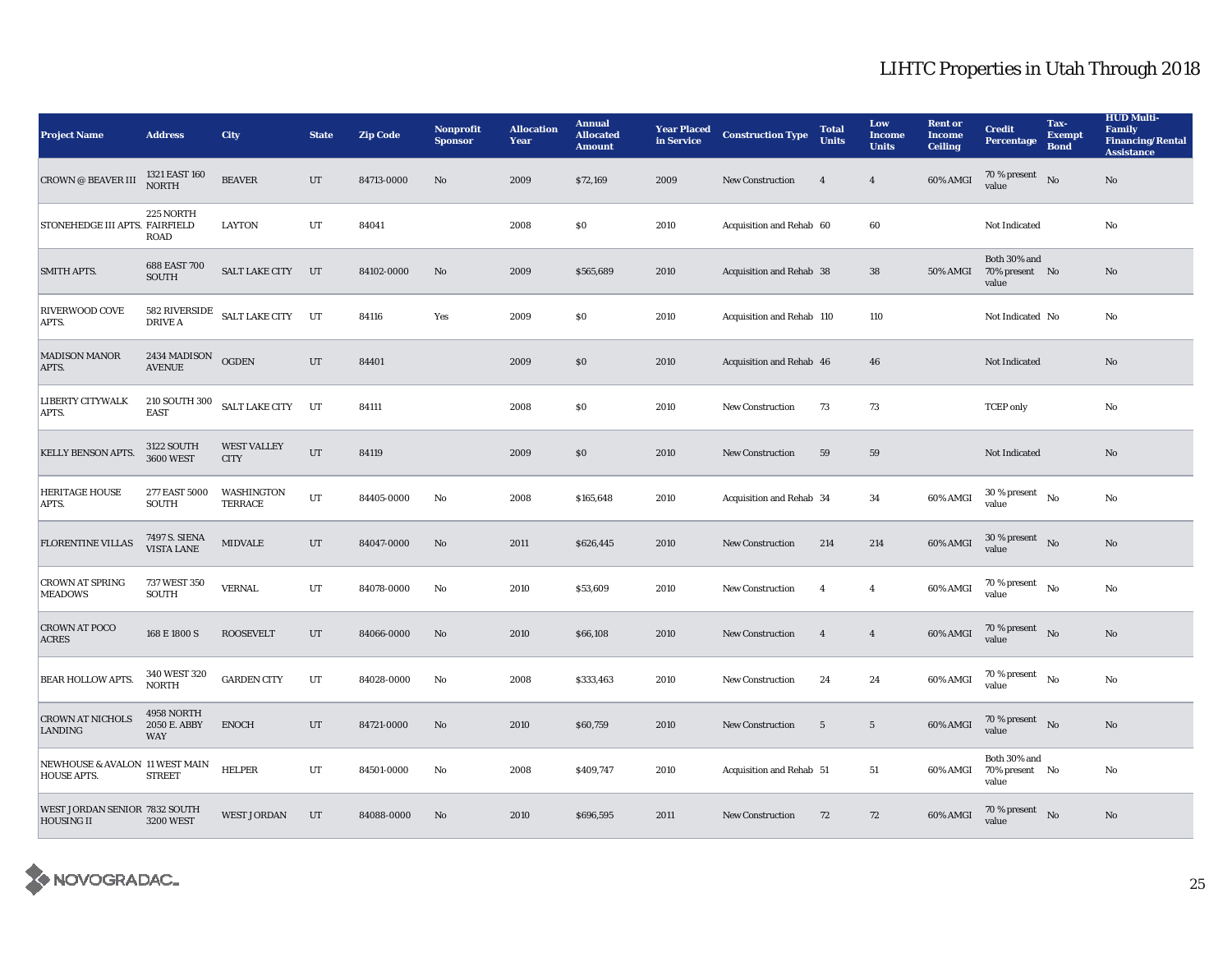| <b>Project Name</b>                               | <b>Address</b>                                | <b>City</b>           | <b>State</b> | <b>Zip Code</b> | <b>Nonprofit</b><br><b>Sponsor</b> | <b>Allocation</b><br><b>Year</b> | <b>Annual</b><br><b>Allocated</b><br><b>Amount</b> | <b>Year Placed</b><br>in Service | <b>Construction Type</b> | <b>Total</b><br><b>Units</b> | Low<br><b>Income</b><br><b>Units</b> | <b>Rent or</b><br><b>Income</b><br><b>Ceiling</b> | <b>Credit</b><br><b>Percentage</b>      | Tax-<br><b>Exempt</b><br><b>Bond</b> | <b>HUD Multi-</b><br><b>Family</b><br><b>Financing/Rental</b><br><b>Assistance</b> |
|---------------------------------------------------|-----------------------------------------------|-----------------------|--------------|-----------------|------------------------------------|----------------------------------|----------------------------------------------------|----------------------------------|--------------------------|------------------------------|--------------------------------------|---------------------------------------------------|-----------------------------------------|--------------------------------------|------------------------------------------------------------------------------------|
| <b>VERNAL GARDENS</b><br><b>APARTMENTS</b>        | $342$ SOUTH $1350$ $$\tt VERNAL$$ WEST BLDG A |                       | $_{\rm{UT}}$ | 84078-0000      | No                                 | 2010                             | \$578,473                                          | 2011                             | <b>New Construction</b>  | 48                           | 48                                   | 60% AMGI                                          | 70 % present<br>value                   | No                                   | No                                                                                 |
| <b>TIMBERGATE</b><br><b>APARTMENTS</b>            | 5605 W 11830 S HERRIMAN                       |                       | $_{\rm{UT}}$ | 84096-0000      | No                                 | 2011                             | \$826,791                                          | 2011                             | New Construction         | 288                          | 258                                  | 60% AMGI                                          | $30$ % present $\;\;$ No $\;$<br>value  |                                      | $\mathbf{N}\mathbf{o}$                                                             |
| <b>TAYLOR SPRINGS</b><br>APTS.                    | <b>1812 S WEST</b><br><b>TEMPLE</b>           | SALT LAKE CITY UT     |              | 84115           |                                    | 2009                             | \$0                                                | 2011                             | <b>New Construction</b>  | 95                           | $\bf 95$                             |                                                   | Not Indicated                           |                                      | No                                                                                 |
| <b>ROSEWOOD PLACE</b>                             | 21, 23, 25, 27 N.<br>300 E.                   | AMERICAN FORK UT      |              | 84003-0000      | No                                 | 2010                             | \$147,361                                          | 2011                             | <b>New Construction</b>  | 12                           | 12                                   | 60% AMGI                                          | 70 % present $\hbox{~No}$<br>value      |                                      | No                                                                                 |
| PROVIDENCE PLACE<br>APTS.                         | 309 EAST 100<br>SOUTH                         | <b>SALT LAKE CITY</b> | UT           | 84111-0000      | No                                 | 2012                             | \$664,535                                          | 2011                             | <b>New Construction</b>  | 125                          | 125                                  | $60\%$ AMGI                                       | $30$ % present $\hbox{~No}$<br>value    |                                      | No                                                                                 |
| PALISADE PARK APTS.                               | 470 EAST 100<br>SOUTH                         | <b>EPHRAIM</b>        | $_{\rm{UT}}$ | 84627-0000      | No                                 | 2009                             | \$293,460                                          | 2011                             | New Construction         | 36                           | 35                                   | 60% AMGI                                          | $70$ % present $\;\;$ No $\;$<br>value  |                                      | $\mathbf{N}\mathbf{o}$                                                             |
| <b>ELMHURST APTS.</b>                             | 2432 VAN<br>BUREN AVENUE OGDEN                |                       | UT           | 84401-0000      | No                                 | 2009                             | \$13,908                                           | 2011                             | Acquisition and Rehab 15 |                              | 15                                   | 60% AMGI                                          | Both 30% and<br>70% present No<br>value |                                      | No                                                                                 |
| <b>CROWN AT BRIDGE</b><br>CROSSING                | 295 WEST 100<br><b>NORTH</b>                  | <b>MYTON</b>          | UT           | 84052-0000      | No                                 | 2011                             | \$59,747                                           | 2011                             | <b>New Construction</b>  | $\overline{4}$               | $\overline{4}$                       | 60% AMGI                                          | 70 % present $\bar{N}$ o<br>value       |                                      | No                                                                                 |
| COTTONWOOD GROVE 960 COTTON                       |                                               | <b>BRIGHAM CITY</b>   | UT           | 84302-0000      | No                                 | 2010                             | \$1,000,000                                        | 2011                             | <b>New Construction</b>  | 56                           | 55                                   | 60% AMGI                                          | $70$ % present $$_{\rm No}$$<br>value   |                                      | No                                                                                 |
| COTTONWOOD GROVE 880 WEST 575<br>II               | <b>SOUTH</b>                                  | <b>BRIGHAM CITY</b>   | UT           | 84302-0000      | No                                 | 2011                             | \$1,000,000                                        | 2011                             | <b>New Construction</b>  | 56                           | 56                                   | 60% AMGI                                          | $70$ % present $$\rm{No}$$<br>value     |                                      | No                                                                                 |
| <b>CLARK COVE</b><br><b>COTTAGES</b>              | 316 E. CLARK<br><b>STREET</b>                 | <b>GRANTSVILLE</b>    | UT           | 84029-0000      | No                                 | 2010                             | \$236,228                                          | 2011                             | <b>New Construction</b>  | 24                           | 24                                   | 60% AMGI                                          | 70 % present $N0$<br>value              |                                      | No                                                                                 |
| <b>ASHFIELD APTS.</b>                             | 2711 WEST 450<br><b>NORTH</b>                 | <b>TREMONTON</b>      | UT           | 84337           |                                    | 2009                             | \$0                                                | 2011                             | <b>New Construction</b>  | 48                           | 48                                   |                                                   | Not Indicated                           |                                      | No                                                                                 |
| <b>WOODLANDS SENIOR</b><br><b>APARTMENTS</b>      | 441 EAST 900<br><b>SOUTH</b>                  | <b>BRIGHAM CITY</b>   | UT           | 84302-0000      | No                                 | 2011                             | \$653,961                                          | 2012                             | <b>New Construction</b>  | 47                           | $\bf 47$                             | 60% AMGI                                          | 70 % present $N0$<br>value              |                                      | No                                                                                 |
| <b>WINDSONG</b><br><b>APARTMENTS</b>              | 1575 S. STATE<br><b>STREET</b>                | <b>CLEARFIELD</b>     | $_{\rm{UT}}$ | 84015-0000      | $\mathbf{N}\mathbf{o}$             | 2011                             | \$363,404                                          | 2012                             | Acquisition and Rehab 60 |                              | 60                                   | 60% AMGI                                          | 70 % present $\hbox{No}$<br>value       |                                      | No                                                                                 |
| <b>TUSCANY VILLAS</b><br><b>SENIOR APARTMENTS</b> | 948 WEST<br>TUSCANY VIEW MIDVALE<br>ROAD      |                       | UT           | 84047-0000      | No                                 | 2011                             | \$929,726                                          | 2012                             | New Construction         | 76                           | 76                                   | 60% AMGI                                          | $70$ % present $_{\rm ~No}$<br>value    |                                      | No                                                                                 |

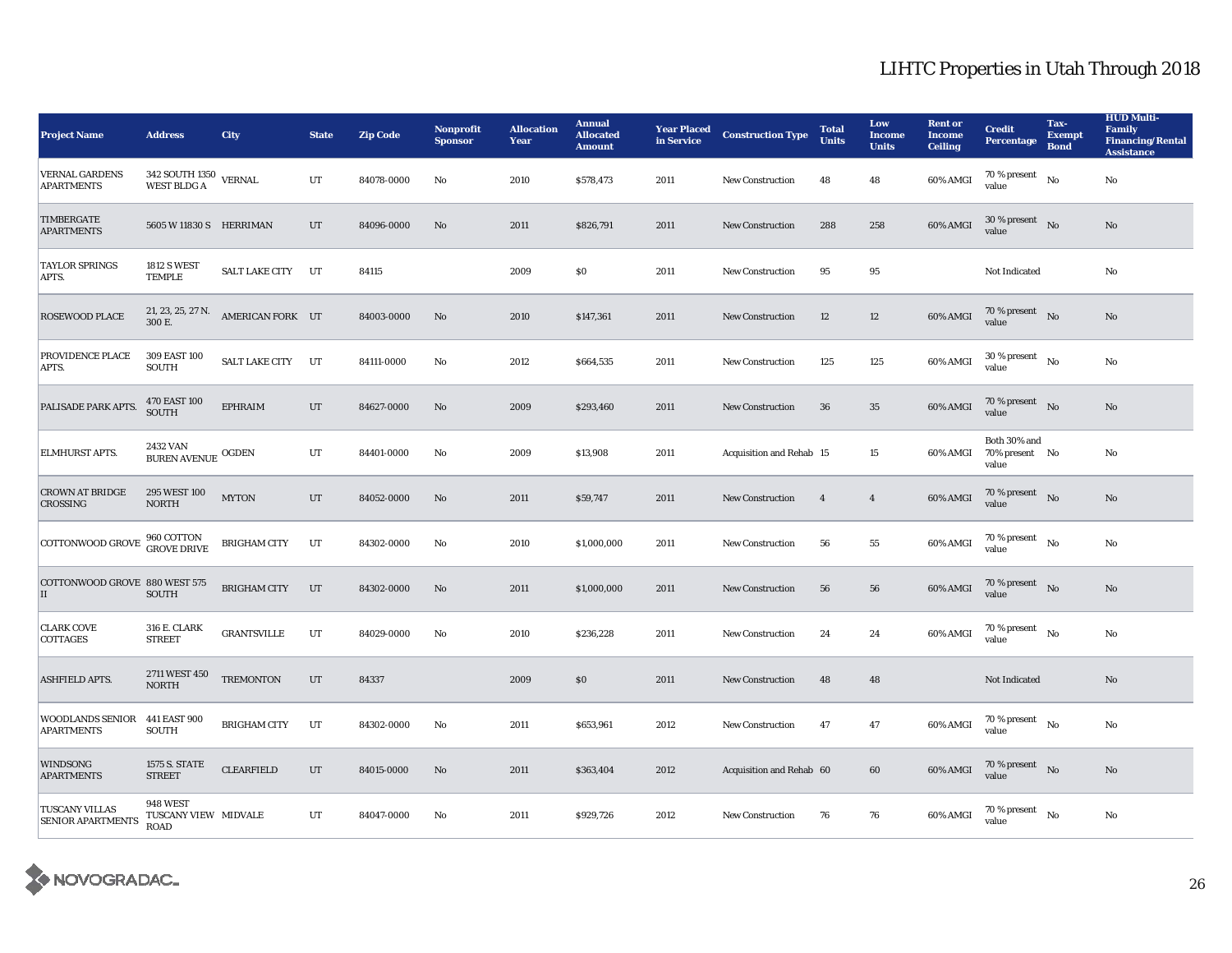| <b>Project Name</b>                               | <b>Address</b>                               | <b>City</b>                     | <b>State</b> | <b>Zip Code</b> | Nonprofit<br><b>Sponsor</b> | <b>Allocation</b><br>Year | <b>Annual</b><br><b>Allocated</b><br><b>Amount</b> | <b>Year Placed</b><br>in Service | <b>Construction Type</b> | <b>Total</b><br><b>Units</b> | Low<br><b>Income</b><br><b>Units</b> | <b>Rent or</b><br><b>Income</b><br><b>Ceiling</b> | <b>Credit</b><br><b>Percentage</b>         | Tax-<br><b>Exempt</b><br><b>Bond</b> | <b>HUD Multi-</b><br><b>Family</b><br><b>Financing/Rental</b><br><b>Assistance</b> |
|---------------------------------------------------|----------------------------------------------|---------------------------------|--------------|-----------------|-----------------------------|---------------------------|----------------------------------------------------|----------------------------------|--------------------------|------------------------------|--------------------------------------|---------------------------------------------------|--------------------------------------------|--------------------------------------|------------------------------------------------------------------------------------|
| THE SPRINGS AT<br><b>LOGAN RIVER IV</b>           | 1609 SOUTH<br><b>1220 WEST</b>               | LOGAN                           | UT           | 84321-0000      | No                          | 2012                      | \$652,427                                          | 2012                             | New Construction         | 40                           | 36                                   | 60% AMGI                                          | 70 % present $\log$<br>value               |                                      | $\rm No$                                                                           |
| <b>RL COURTS</b><br><b>APARTMENTS</b>             | 511 GRAMERCY<br><b>AVENUE</b>                | <b>OGDEN</b>                    | UT           | 84401-0000      | No                          | 2012                      | \$422,691                                          | 2012                             | Acquisition and Rehab 64 |                              | 63                                   | 60% AMGI                                          | 30 % present<br>value                      | $\mathbf{N}\mathbf{o}$               | No                                                                                 |
| <b>RENDON TERRACE</b>                             | <b>WEST</b>                                  | 158 NORTH 600 SALT LAKE CITY UT |              | 84116-0000      | $\mathbf{N}\mathbf{o}$      | 2011                      | \$1,000,000                                        | 2012                             | <b>New Construction</b>  | 70                           | 70                                   | 60% AMGI                                          | 70 % present $N0$<br>value                 |                                      | No                                                                                 |
| PRESTIGE SENIOR<br><b>CENTER</b>                  | 1136 SOUTH 640 HEBER CITY<br><b>EAST</b>     |                                 | UT           | 84032-0000      | No                          | 2010                      | \$263,616                                          | 2012                             | New Construction         | 23                           | 23                                   | 60% AMGI                                          | 70 % present $N_0$<br>value                |                                      | No                                                                                 |
| <b>LIBERTY STATION</b><br><b>APARTMENTS</b>       | 404 WEST 1080<br><b>SOUTH</b>                | <b>HEBER CITY</b>               | UT           | 84032-0000      | No                          | 2010                      | \$898,421                                          | 2012                             | <b>New Construction</b>  | 56                           | 52                                   | 60% AMGI                                          | 70 % present $\log$<br>value               |                                      | No                                                                                 |
| <b>LIBERTY PEAK</b><br><b>APARTMENTS</b>          | 6407 LIBERTY<br>PEAK LANE                    | <b>PARK CITY</b>                | UT           | 84098-0000      | No                          | 2013                      | \$658,399                                          | 2012                             | <b>New Construction</b>  | 150                          | 150                                  | 60% AMGI                                          | $30$ % present $\hbox{~No}$<br>value       |                                      | $\rm No$                                                                           |
| <b>GRAYSON</b><br><b>APARTMENTS</b>               | 492 WEST 500<br><b>SOUTH</b>                 | <b>BLANDING</b>                 | $_{\rm{UT}}$ | 84511-0000      | No                          | 2011                      | \$562,375                                          | 2012                             | <b>New Construction</b>  | $30\,$                       | 30                                   | 60% AMGI                                          | $70$ % present $\;\;$ No $\;$<br>value     |                                      | No                                                                                 |
| <b>ELMBRIDGE</b><br><b>APARTMENTS</b>             | <b>82 WEST 750</b><br><b>NORTH</b>           | <b>HEBER CITY</b>               | UT           | 84032-0000      | No                          | 2010                      | \$1,000,000                                        | 2012                             | New Construction         | 76                           | 76                                   | 60% AMGI                                          | $70$ % present $\quad$ No $\quad$<br>value |                                      | No                                                                                 |
| <b>CROWN AT MONROE</b>                            | 198 NORTH 580 $_{\rm MONROE}$<br><b>WEST</b> |                                 | UT           | 84754-0000      | No                          | 2011                      | \$51,048                                           | 2012                             | <b>New Construction</b>  | $\overline{4}$               | $\overline{4}$                       | 60% AMGI                                          | 70 % present $N0$<br>value                 |                                      | No                                                                                 |
| <b>CINEMA COURT</b><br><b>APARTMENTS</b>          | 1036<br><b>MILLCREEK</b>                     | <b>MOAB</b>                     | UT           | 84532-0000      | No                          | 2011                      | \$847,565                                          | 2012                             | <b>New Construction</b>  | 60                           | 60                                   | 60% AMGI                                          | 70 % present $N_0$<br>value                |                                      | No                                                                                 |
| <b>BRIGHAM PLACE</b><br><b>APARTMENTS</b>         | <b>168 EAST 800</b><br><b>SOUTH</b>          | <b>BRIGHAM CITY</b>             | UT           | 84302-0000      | No                          | 2010                      | \$960,807                                          | 2012                             | New Construction         | 72                           | 72                                   | 60% AMGI                                          | $30\%$ present No<br>value                 |                                      | $\rm No$                                                                           |
| <b>WOODRUFF</b><br><b>APARTMENTS</b>              | 235 SOUTH 200<br><b>EAST</b>                 | SALT LAKE CITY UT               |              | 84111-0000      | No                          | 2012                      | \$462,864                                          | 2012                             | Acquisition and Rehab 48 |                              | $45\,$                               | 60% AMGI                                          | Both 30% and<br>70% present No<br>value    |                                      | No                                                                                 |
| <b>BIRKHILL APARTMENT 27 EAST</b><br><b>HOMES</b> | <b>GILBRIDE</b>                              | <b>MURRAY</b>                   | UT           | 84107-0000      | No                          | 2011                      | \$1,000,000                                        | 2013                             | <b>New Construction</b>  | 137                          | 96                                   | 60% AMGI                                          | $30$ % present $\hbox{~No}$<br>value       |                                      | No                                                                                 |
| <b>BRICKGATE</b><br><b>APARTMENTS</b>             | 129 WEST<br><b>FIRECLAY</b><br><b>AVENUE</b> | <b>MURRAY</b>                   | UT           | 84107-0000      | No                          | 2011                      | \$885,279                                          | 2013                             | <b>New Construction</b>  | 268                          | 268                                  | 60% AMGI                                          | 30 % present<br>value                      | $\mathbf{N}\mathbf{o}$               | No                                                                                 |
| <b>BUD BAILEY</b><br><b>APARTMENTS</b>            | 3983 SOUTH<br><b>WEST TEMPLE</b>             | SALT LAKE CITY UT               |              | 84107           | No                          | 2012                      | \$1,000,000                                        | 2013                             | <b>New Construction</b>  | 62                           | $61\,$                               | 60% AMGI                                          | 70 % present $N0$<br>value                 |                                      | $\rm No$                                                                           |

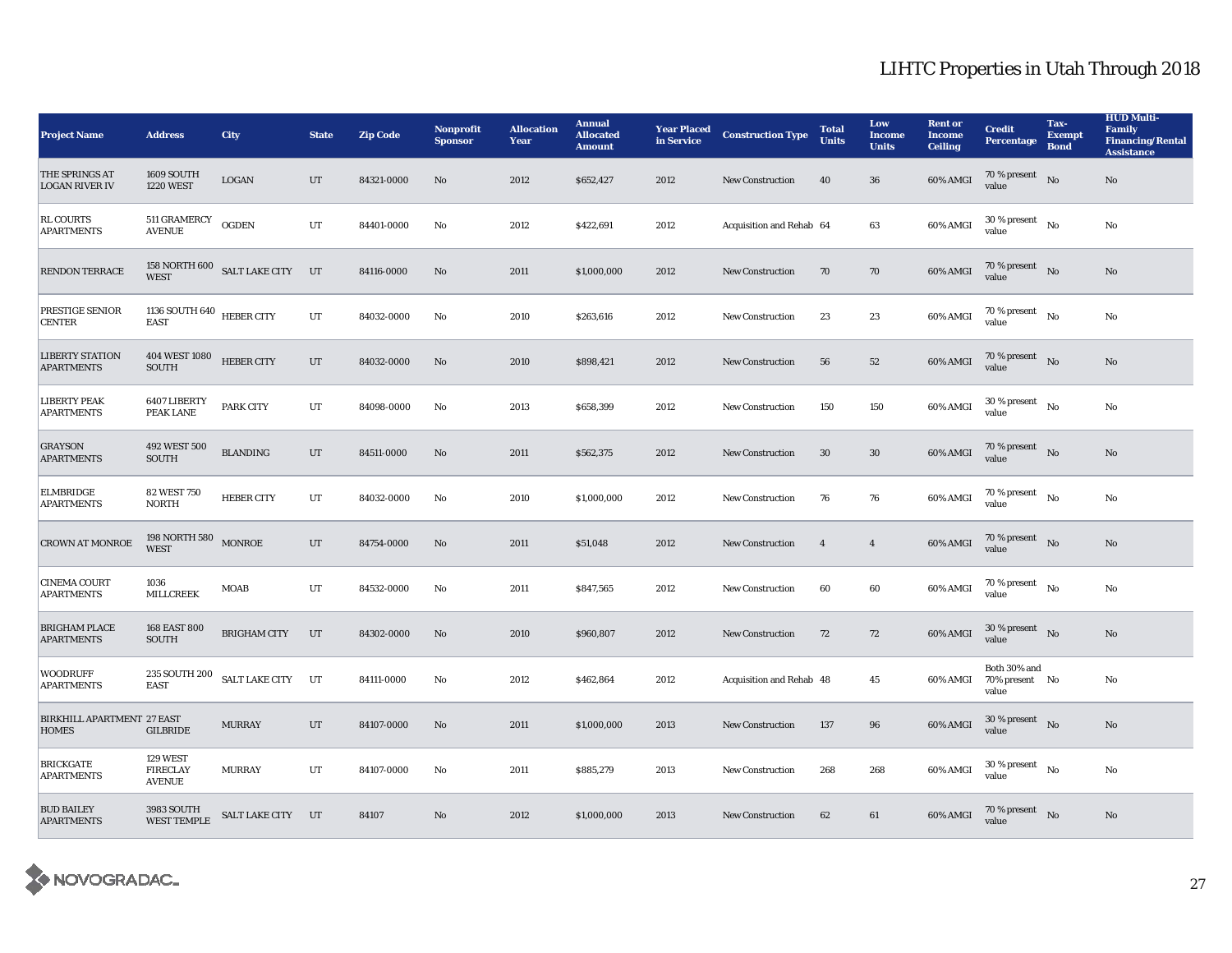| <b>Project Name</b>                                          | <b>Address</b>                                      | <b>City</b>                   | <b>State</b> | <b>Zip Code</b> | <b>Nonprofit</b><br><b>Sponsor</b> | <b>Allocation</b><br>Year | <b>Annual</b><br><b>Allocated</b><br><b>Amount</b> | <b>Year Placed</b><br>in Service | <b>Construction Type</b>              | <b>Total</b><br><b>Units</b> | Low<br><b>Income</b><br><b>Units</b> | <b>Rent or</b><br><b>Income</b><br><b>Ceiling</b> | <b>Credit</b><br><b>Percentage</b>          | Tax-<br><b>Exempt</b><br><b>Bond</b> | <b>HUD Multi-</b><br>Family<br><b>Financing/Rental</b><br><b>Assistance</b> |
|--------------------------------------------------------------|-----------------------------------------------------|-------------------------------|--------------|-----------------|------------------------------------|---------------------------|----------------------------------------------------|----------------------------------|---------------------------------------|------------------------------|--------------------------------------|---------------------------------------------------|---------------------------------------------|--------------------------------------|-----------------------------------------------------------------------------|
| <b>CROWN AT DESERT</b><br><b>WIND</b>                        | 12-16 DESERT<br><b>WIND DRIVE</b>                   | <b>MOAB</b>                   | $_{\rm UT}$  | 84532-0000      | No                                 | 2013                      | \$72,319                                           | 2013                             | <b>New Construction</b>               | 5                            | $5\phantom{.0}$                      | 60% AMGI                                          | 70 % present $\hbox{~~No}$<br>value         |                                      | No                                                                          |
| <b>CROWN AT TUSHAR</b><br><b>MOUNTAIN</b>                    | 1301 EAST 160<br><b>NORTH</b>                       | <b>BEAVER</b>                 | UT           | 84713-0000      | No                                 | 2013                      | \$66,758                                           | 2013                             | <b>New Construction</b>               | $\overline{\mathbf{4}}$      | $\overline{4}$                       | 60% AMGI                                          | 70 % present No<br>value                    |                                      | No                                                                          |
| <b>ESCALANTE PARK I</b><br><b>APARTMENTS</b>                 | <b>NORTH</b>                                        | 1636 WEST 1000 SALT LAKE CITY | UT           | 84116-0000      | No                                 | 2013                      | \$332,664                                          | 2013                             | Both New Construction 32<br>and $A/R$ |                              | 32                                   | 60% AMGI                                          | Both 30% and<br>70% present No<br>value     |                                      | No                                                                          |
| MT. OGDEN SENIOR<br><b>HOUSING</b>                           | 1450 LAUREL<br><b>DRIVE</b>                         | <b>OGDEN</b>                  | UT           | 84403-0000      | No                                 | 2012                      | \$460,225                                          | 2013                             | <b>New Construction</b>               | 48                           | 48                                   | 60% AMGI                                          | 70 % present $\hbox{No}$<br>value           |                                      | No                                                                          |
| THE VILLAGE AT<br><b>HERITAGE COURT</b>                      | 919 SOUTH 400<br><b>EAST</b>                        | ST. GEORGE                    | UT           | 84770-0000      | No                                 | 2012                      | \$770,251                                          | 2013                             | <b>New Construction</b>               | 55                           | 55                                   | 60% AMGI                                          | $70$ % present $\quad$ No $\quad$<br>value  |                                      | No                                                                          |
| <b>CROWN AT CLARK</b><br>COVE                                | 659 S. 1050<br><b>WEST</b>                          | <b>TOOELE</b>                 | UT           | 84074-0000      | No                                 | 2011                      | \$56,427                                           | 2013                             | <b>New Construction</b>               | $\overline{4}$               | $\overline{4}$                       | 60% AMGI                                          | 70 % present $\hbox{No}$<br>value           |                                      | No                                                                          |
| THE GARDEN<br><b>APARTMENTS</b>                              | 10850<br><b>BECKSTED</b><br>LANE                    | <b>WEST JORDAN</b>            | UT           | 84095-0000      | No                                 | 2013                      | \$646,087                                          | 2013                             | <b>New Construction</b>               | 60                           | 56                                   | 60% AMGI                                          | $70$ % present $$_{\rm No}$$<br>value       |                                      | No                                                                          |
| <b>CROWN AT KINGS</b><br><b>PEAK</b>                         | 192 S 100 E 336-<br>211                             | <b>ROOSEVELT</b>              | $_{\rm{UT}}$ | 84066-0000      | No                                 | 2012                      | \$46,583                                           | 2014                             | New Construction                      | $\overline{\mathbf{3}}$      | 3                                    | 60% AMGI                                          | 70 % present $\hbox{No}$<br>value           |                                      | No                                                                          |
| <b>BUD BAILEY</b><br><b>APARTMENTS, PHASE</b><br>IІ          | 3960 SOUTH<br><b>MAIN STREET</b>                    | <b>SALT LAKE CITY</b>         | UT           | 84107-0000      | No                                 | 2013                      | \$1,000,000                                        | 2014                             | <b>New Construction</b>               | 74                           | 66                                   | 60% AMGI                                          | $70$ % present $\quad$ $_{\rm No}$<br>value |                                      | No                                                                          |
| <b>ARCHWAY VILLAGE</b><br><b>APARTMENTS</b>                  | <b>550 KANE</b><br><b>CREEK</b><br><b>BOULEVARD</b> | <b>MOAB</b>                   | UT           | 84532-0000      | No                                 | 2013                      | \$142,011                                          | 2014                             | Acquisition and Rehab 20              |                              | 19                                   | 60% AMGI                                          | $30$ % present $\;\;$ No $\;$<br>value      |                                      | No                                                                          |
| <b>FRANKLIN HEIGHTS</b><br><b>CROWN</b>                      | 541 W 500 S                                         | <b>PROVO</b>                  | UT           | 84601-4201      | No                                 | 2012                      | \$65,821                                           | 2014                             | <b>New Construction</b>               | $\overline{4}$               | $\overline{4}$                       | 60% AMGI                                          | 70 % present $\hbox{~~No}$<br>value         |                                      | No                                                                          |
| <b>GARDEN GROVE</b><br><b>APARTMENTS</b>                     | 1155 E. 23RD<br><b>STREET</b>                       | <b>OGDEN</b>                  | $_{\rm UT}$  | 84401-0000      | $\mathbf{No}$                      | 2014                      | \$154,733                                          | 2014                             | Acquisition and Rehab 20              |                              | ${\bf 20}$                           | 60% AMGI                                          | Both 30% and<br>70% present No<br>value     |                                      | No                                                                          |
| <b>IMAGINE JEFFERSON</b>                                     | 550 EAST 25TH<br><b>STREET</b>                      | <b>OGDEN</b>                  | UT           | 84401-0000      | No                                 | 2012                      | \$999,389                                          | 2014                             | New Construction                      | 59                           | 50                                   | 60% AMGI                                          | $70$ % present $\quad$ No $\quad$<br>value  |                                      | No                                                                          |
| <b>LOMOND VIEW</b><br><b>RETIREMENT</b><br><b>APARTMENTS</b> | 620 GRANT<br><b>AVENUE</b>                          | <b>OGDEN</b>                  | UT           | 84404-0000      | No                                 | 2013                      | \$376,486                                          | 2014                             | <b>New Construction</b>               | 38                           | 38                                   | 60% AMGI                                          | 70 % present $\hbox{No}$<br>value           |                                      | No                                                                          |
| THE STATION AT<br>PLEASANT VIEW                              | 1109 W. SPRING<br><b>VALLEY LANE</b>                | PLEASANT VIEW UT              |              | 84404-0000      | No                                 | 2013                      | \$1,000,000                                        | 2014                             | <b>New Construction</b>               | 72                           | 64                                   | 60% AMGI                                          | $70$ % present $\quad$ No $\quad$<br>value  |                                      | No                                                                          |

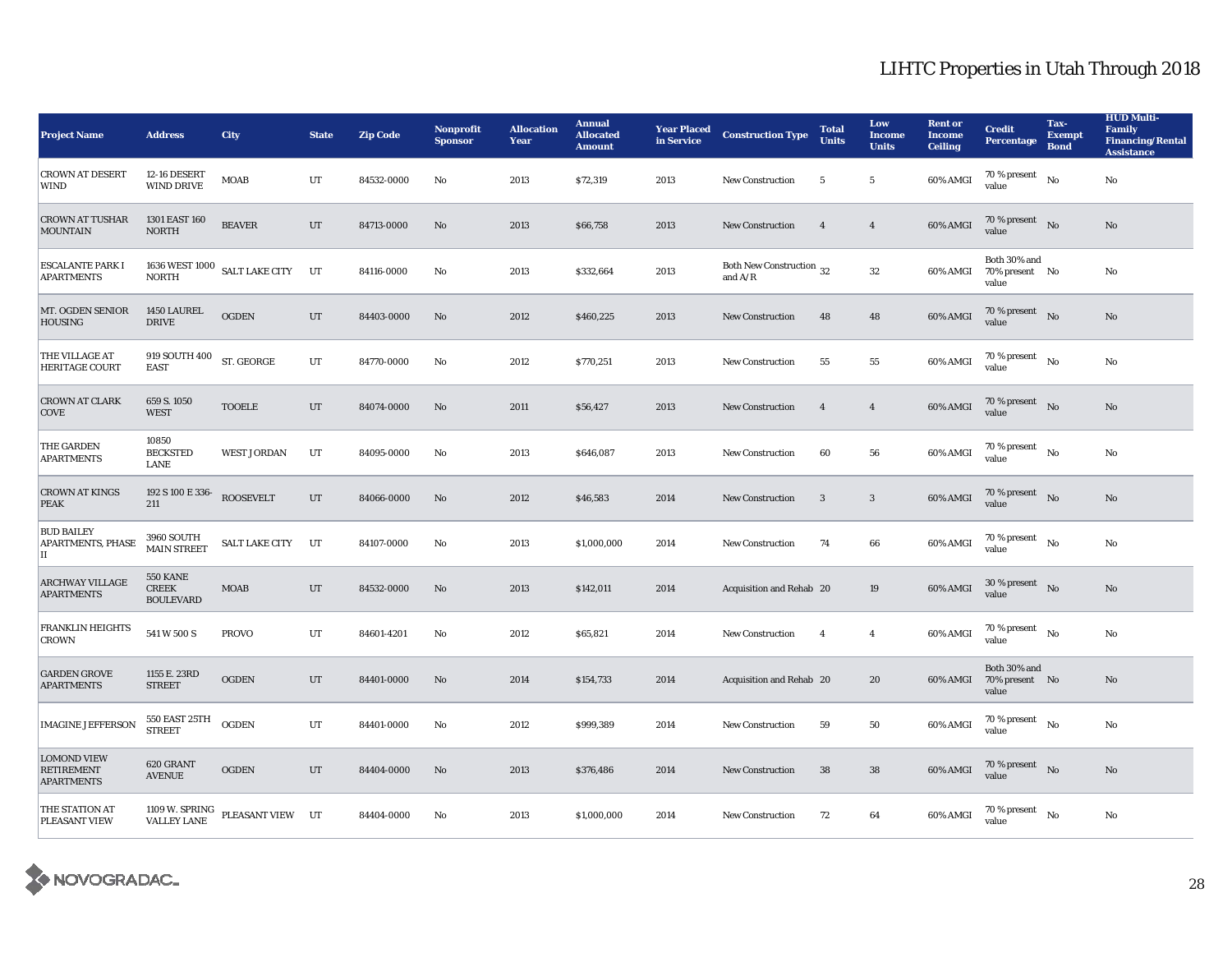| <b>Project Name</b>                                                | <b>Address</b>                      | <b>City</b>                      | <b>State</b> | <b>Zip Code</b> | Nonprofit<br><b>Sponsor</b> | <b>Allocation</b><br>Year | <b>Annual</b><br><b>Allocated</b><br><b>Amount</b> | <b>Year Placed</b><br>in Service | <b>Construction Type</b>                      | <b>Total</b><br><b>Units</b> | Low<br><b>Income</b><br><b>Units</b> | <b>Rent or</b><br><b>Income</b><br><b>Ceiling</b> | <b>Credit</b><br><b>Percentage</b>               | Tax-<br><b>Exempt</b><br><b>Bond</b> | <b>HUD Multi-</b><br>Family<br><b>Financing/Rental</b><br><b>Assistance</b> |
|--------------------------------------------------------------------|-------------------------------------|----------------------------------|--------------|-----------------|-----------------------------|---------------------------|----------------------------------------------------|----------------------------------|-----------------------------------------------|------------------------------|--------------------------------------|---------------------------------------------------|--------------------------------------------------|--------------------------------------|-----------------------------------------------------------------------------|
| VICTORIA WOODS -<br><b>DRAPER</b>                                  | 647 EAST 12225<br>SOUTH             | <b>DRAPER</b>                    | UT           | 84020-0000      | No                          | 2013                      | \$279,987                                          | 2014                             | New Construction                              | 42                           | 33                                   | 60% AMGI                                          | 70 % present $\bar{N}$ o<br>value                |                                      | No                                                                          |
| BIRKHILL APARTMENT 59 E. GILLBRIDE MURRAY<br><b>HOMES PHASE II</b> | <b>AVENUE</b>                       |                                  | UT           | 84107-0000      | No                          | 2013                      | \$625,175                                          | 2014                             | <b>New Construction</b>                       | 65                           | 47                                   | 60% AMGI                                          | 70 % present $N_0$<br>value                      |                                      | No                                                                          |
| <b>ESCALANTE PARK II</b><br><b>APARTMENTS</b>                      | <b>NORTH</b>                        | 1660 WEST 1000 SALT LAKE CITY UT |              | 84116-0000      | $\mathbf{No}$               | 2014                      | \$156,800                                          | 2014                             | Acquisition and Rehab 20                      |                              | 20                                   | 60% AMGI                                          | Both 30% and<br>70% present No<br>value          |                                      | No                                                                          |
| <b>EASTGATE APTS.</b>                                              | 1170 E. MAIN<br><b>STREET</b>       | PRICE                            | UT           | 84501-0000      | No                          | 2012                      | \$1,000,000                                        | 2014                             | <b>New Construction</b>                       | 72                           | 71                                   | 60% AMGI                                          | 70 % present $N_0$<br>value                      |                                      | No                                                                          |
| <b>NORTH SIX</b>                                                   |                                     | 24-72 N 600 W SALT LAKE CITY     | UT           | 84116-0000      | No                          | 2016                      | \$996,622                                          | 2014                             | <b>Both New Construction</b> 115<br>and $A/R$ |                              | 86                                   | 60% AMGI                                          | Both 30% and<br>70% present No<br>value          |                                      | No                                                                          |
| THE STATION AT<br>PLEASANT VIEW II                                 | <b>1148 WEST</b><br><b>DRIVE</b>    | SPRING VALLEY PLEASANT VIEW      | UT           | 84414-0000      | No                          | 2014                      | \$1,000,000                                        | 2014                             | <b>New Construction</b>                       | 72                           | 64                                   | 60% AMGI                                          | $70\,\%$ present $$$ No value                    |                                      | No                                                                          |
| CANYON CROSSING AT 6880 SOUTH<br><b>RIVERWALK</b>                  | <b>700 WEST</b>                     | <b>MIDVALE</b>                   | UT           | 84047-0000      | No                          | 2016                      | \$1,285,094                                        | 2015                             | <b>New Construction</b>                       | 180                          | 180                                  | 60% AMGI                                          | 30 % present Yes<br>value                        |                                      | No                                                                          |
| <b>CASCADE GARDENS</b>                                             | 461 WEST 200<br><b>NORTH</b>        | <b>PROVO</b>                     | UT           | 84601-0000      | No                          | 2014                      | \$493,595                                          | 2015                             | New Construction                              | 42                           | 39                                   | 60% AMGI                                          | $70\%$ present $\qquad$ No<br>value              |                                      | $\mathbf{No}$                                                               |
| <b>CROWN AT FOWLER</b>                                             | <b>1100 GRANT</b><br>AVE            | <b>OGDEN</b>                     | UT           | 84404-0000      | No                          | 2013                      | \$115,461                                          | 2015                             | <b>New Construction</b>                       | 6                            | $6\phantom{.0}$                      | 60% AMGI                                          | $70\,\%$ present $$\rm{No}$$ value               |                                      | $\mathbf{N}\mathbf{o}$                                                      |
| <b>CROWN AT RIVER</b><br><b>BLUFFS</b>                             | 1960<br>SIDEWINDER PARK CITY<br>DR. |                                  | UT           | 84060-0000      | No                          | 2015                      | \$54,086                                           | 2015                             | New Construction                              | $\overline{4}$               | $\overline{4}$                       | 60% AMGI                                          | 70 % present $N_0$<br>value                      |                                      | No                                                                          |
| HARRIS APARTMENTS                                                  | <b>EAST</b>                         | 836 SOUTH 500 SALT LAKE CITY UT  |              | 84102-0000      | No                          | 2015                      | \$154,470                                          | 2015                             | Acquisition and Rehab 21                      |                              | 21                                   | 60% AMGI                                          | Both 30% and<br>70% present No<br>value          |                                      | No                                                                          |
| LIBERTY VILLAGE<br><b>APARTMENTS</b>                               | 2150 S<br>ST.                       | MCCLENNAND SALT LAKE CITY        | UT           | 84106-0000      | No                          | 2015                      | \$155,547                                          | 2015                             | New Construction                              | 171                          | 35                                   | 50% AMGI                                          | $70$ % present $\quad$ No $\quad$<br>value       |                                      | No                                                                          |
| <b>SEAN HERRICK</b><br><b>APARTMENTS</b>                           | 194 25TH<br><b>STREET</b>           | <b>OGDEN</b>                     | UT           | 84401-0000      | $\mathbf{N}\mathbf{o}$      | 2014                      | \$423,263                                          | 2015                             | Acquisition and Rehab 87                      |                              | 86                                   |                                                   | Both 30% and<br>60% AMGI 70% present No<br>value |                                      | No                                                                          |
| <b>STARTUP CROSSING</b>                                            | 575 SOUTH<br>FREEDOM BLVD PROVO     |                                  | UT           | 84601-0000      | No                          | 2014                      | \$901,360                                          | 2015                             | <b>New Construction</b>                       | 101                          | 79                                   | 60% AMGI                                          | $70$ % present $_{\rm ~No}$<br>value             |                                      | No                                                                          |
| <b>VERNAL GARDENS II</b>                                           | $342$ SOUTH $1350$ $$\tt VERNAL$$   |                                  | UT           | 84078-0000      | No                          | 2014                      | \$331,426                                          | 2015                             | <b>New Construction</b>                       | 32                           | 32                                   | 60% AMGI                                          | $70\,\%$ present $$$ No value                    |                                      | No                                                                          |